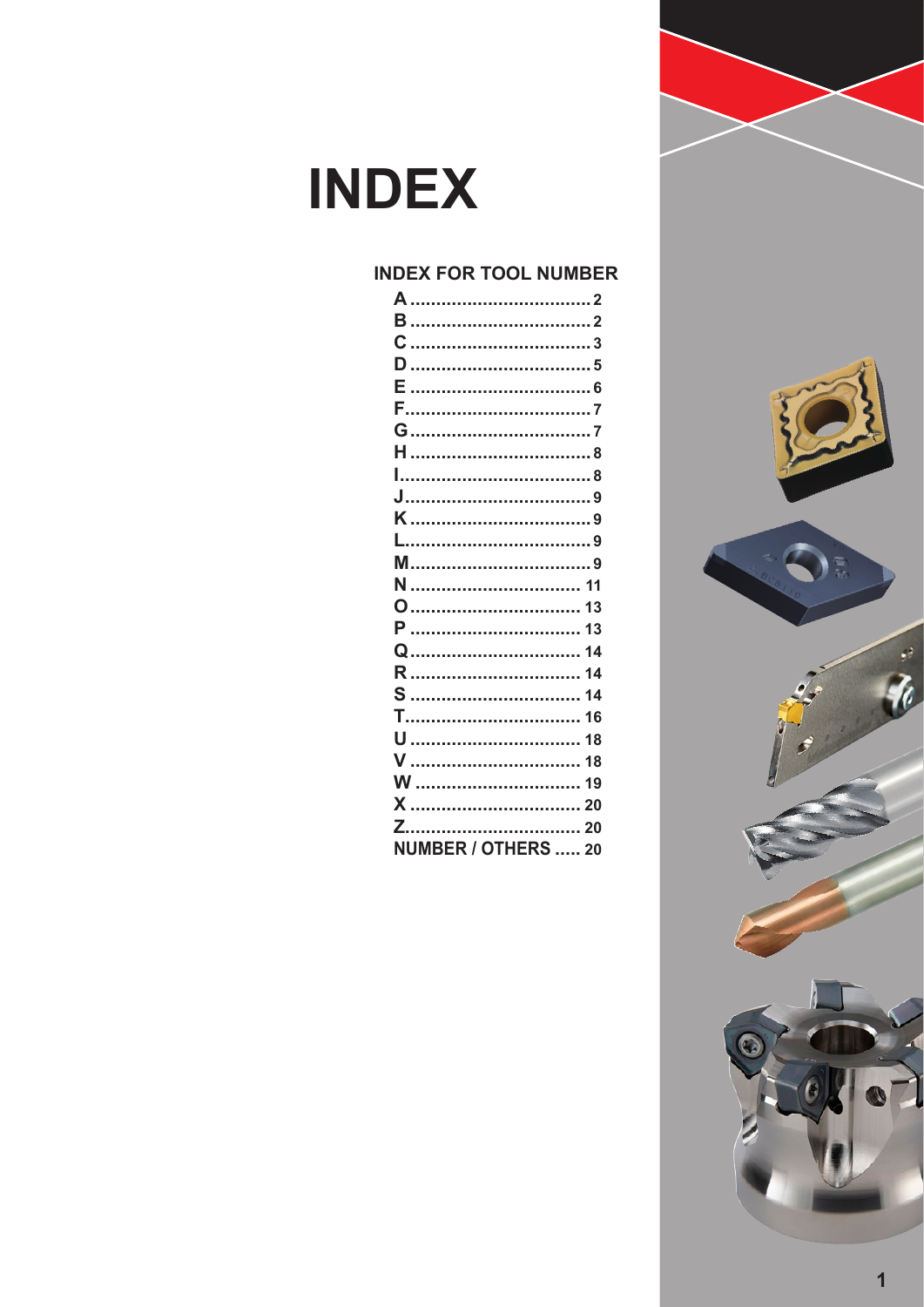# DEX FOR TOOL NUMBER ORDER NUMBER PRODUCT NAME PAGE

Ī

| ORDER NUMBER | <b>PRODUCT</b> |
|--------------|----------------|
|              |                |

|                                                            | A |                              |
|------------------------------------------------------------|---|------------------------------|
|                                                            |   |                              |
|                                                            |   |                              |
| <b>ABS</b> ◯◯◯- <b>ES-M</b> ◯Parts for ABS head N024, N025 |   |                              |
| ABS CO-FO Screw (For ABS adapter) N023                     |   |                              |
| <b>ABS</b> ◯◯◯- <b>FS-W</b> Parts for ABS adapterN023      |   |                              |
|                                                            |   |                              |
|                                                            |   |                              |
|                                                            |   |                              |
| ACCC-DCLNR/L12 DOUBLE CLAMP DIMPLE BAR E013                |   |                              |
| ACCC-DDUNR/L15DOUBLE CLAMP DIMPLE BAR E013                 |   |                              |
|                                                            |   |                              |
| ACCC-DSKNR/L12 DOUBLE CLAMP DIMPLE BAR E014                |   |                              |
| ACCC-DTFNR/L16DOUBLE CLAMP DIMPLE BAR E014                 |   |                              |
| ACCC-DVUNR/L16 DOUBLE CLAMP DIMPLE BAR E015                |   |                              |
| ACCO-DWLNR/LOO DOUBLE CLAMP DIMPLE BAR E015                |   |                              |
| AEMWOOOOOER Insert (For BAE type cutter)L024               |   |                              |
| AF5000 type Spare parts (For AF5000 type face mill)Q028    |   |                              |
| AHX440S-◯◯◯△◯△R AHX440S type face millM038, M039           |   |                              |
| AHX440SR◯◯◯◯◯A AHX440S type face millM038                  |   |                              |
|                                                            |   |                              |
| AHX475SR◯◯◯◯◯A AHX475S type face millM043                  |   |                              |
| <b>AHX640S-◯◯◯◯◯◯◯R AHX640S type face millM046, M047</b>   |   |                              |
|                                                            |   |                              |
|                                                            |   |                              |
| AHX640WR/L◯◯◯◯◯◯AHX640W type face millM054                 |   |                              |
| AJS◯◯◯◯T◯◯ Clamp screw C030, M165, Q003                    |   |                              |
|                                                            |   |                              |
|                                                            |   |                              |
|                                                            |   |                              |
|                                                            |   |                              |
|                                                            |   |                              |
| AOGT1236 CPEFR-GM Insert (For APX3000 type cutter)         |   |                              |
|                                                            |   | L024, M099, M204             |
| AOMT1236 CPEER- C Insert (For APX3000 type end mill)       |   |                              |
|                                                            |   | L024, M099, M204             |
| AOMT1848 CPEER- C Insert (For APX4000 type end mill)       |   |                              |
|                                                            |   | L024, M105, M208             |
|                                                            |   |                              |
|                                                            |   |                              |
| ACCOMWLN typeSpare parts (For M type boring bar)Q026       |   |                              |
| ACCOPCLNR/LCO P type boring bar  E036, Q026                |   |                              |
|                                                            |   |                              |
|                                                            |   |                              |
|                                                            |   |                              |
| APGT1135PDFR-G2 Insert (For BAP300 type cutter)            |   |                              |
|                                                            |   | L025, M087, M210             |
| APGT1604PDFR-G2Insert (For BAP400 type cutter)L025         |   |                              |
| APMT1135PDER-COInsert (For BAP300/SRM2 type cutter)        |   |                              |
|                                                            |   | L025, M087, M210, M239, M245 |
| <b>APMT1604PDER-◯◯Insert (For BAP400/SRM2 type cutter)</b> |   |                              |
|                                                            |   | L025, M239, M245             |
| ACCOPSKNR/LCC P type boring bar  E035, Q026                |   |                              |
|                                                            |   |                              |
|                                                            |   |                              |

| ORDER NUMBER | <b>PRODUCT NAME</b>                                                                                   | <b>PAGE</b> |
|--------------|-------------------------------------------------------------------------------------------------------|-------------|
|              |                                                                                                       |             |
|              | APX3K-COOACCORAAPX3000 type end mill (Long cutting edge)                                              |             |
|              |                                                                                                       | M203        |
|              | APX3KROOOSOOOOOOAAPX3000 type end mill (Long cutting edge)                                            |             |
|              |                                                                                                       | M202        |
|              | $APX4K$ -OOAOO $A$ OORAAPX4000 type end mill (Long cutting edge)                                      |             |
|              |                                                                                                       | M207        |
|              | APX4KR06316CA056A APX4000 type end mill (Long cutting edge)                                           |             |
|              |                                                                                                       | M207        |
|              | APX4KROOOSA42S056A APX4000 type end mill (Long cutting edge)                                          |             |
|              |                                                                                                       | M206        |
|              |                                                                                                       |             |
|              |                                                                                                       | M206        |
|              | APX3000-◯◯◯A◯◯RA APX3000 type face mill M097                                                          |             |
|              |                                                                                                       |             |
|              |                                                                                                       |             |
|              |                                                                                                       |             |
|              | APX4000-◯◯◯A◯◯RA APX4000 type face mill M103                                                          |             |
|              |                                                                                                       |             |
|              |                                                                                                       |             |
|              |                                                                                                       |             |
|              |                                                                                                       |             |
|              | AQXR◯◯◯SA/N◯◯S/LAQX type end millM154, M155                                                           |             |
|              |                                                                                                       |             |
|              |                                                                                                       |             |
|              |                                                                                                       |             |
|              |                                                                                                       |             |
|              |                                                                                                       |             |
|              |                                                                                                       |             |
|              |                                                                                                       |             |
|              | C030, M162, M254, Q035, Q036                                                                          |             |
|              |                                                                                                       |             |
|              |                                                                                                       |             |
|              |                                                                                                       |             |
|              |                                                                                                       |             |
|              | ASX400R◯◯◯S◯◯ ASX400 type end mill M082                                                               |             |
|              | ASX445-OOOOOR ASX445 type face mill M030, M031                                                        |             |
|              |                                                                                                       |             |
|              |                                                                                                       |             |
|              |                                                                                                       |             |
|              |                                                                                                       |             |
|              |                                                                                                       |             |
|              | <b>AXD7000-OOAOORA/B</b> AXD7000 type face mill M142, M143                                            |             |
|              |                                                                                                       |             |
|              | $AXD7000R$ $\circ$ $\circ$ $\circ$ $\circ$ $\circ$ $A$ -H63A  AXD7000 type end mill (For HSK-T)  M143 |             |
|              |                                                                                                       |             |
|              | В                                                                                                     |             |

| E042, F138, G039                                          |
|-----------------------------------------------------------|
|                                                           |
| <b>BAP300 typeSpare parts (For BAP300 type face mill)</b> |
| Q028                                                      |
| <b>BAP300 type</b> Spare parts (For BAP300 type end mill) |
| Q034                                                      |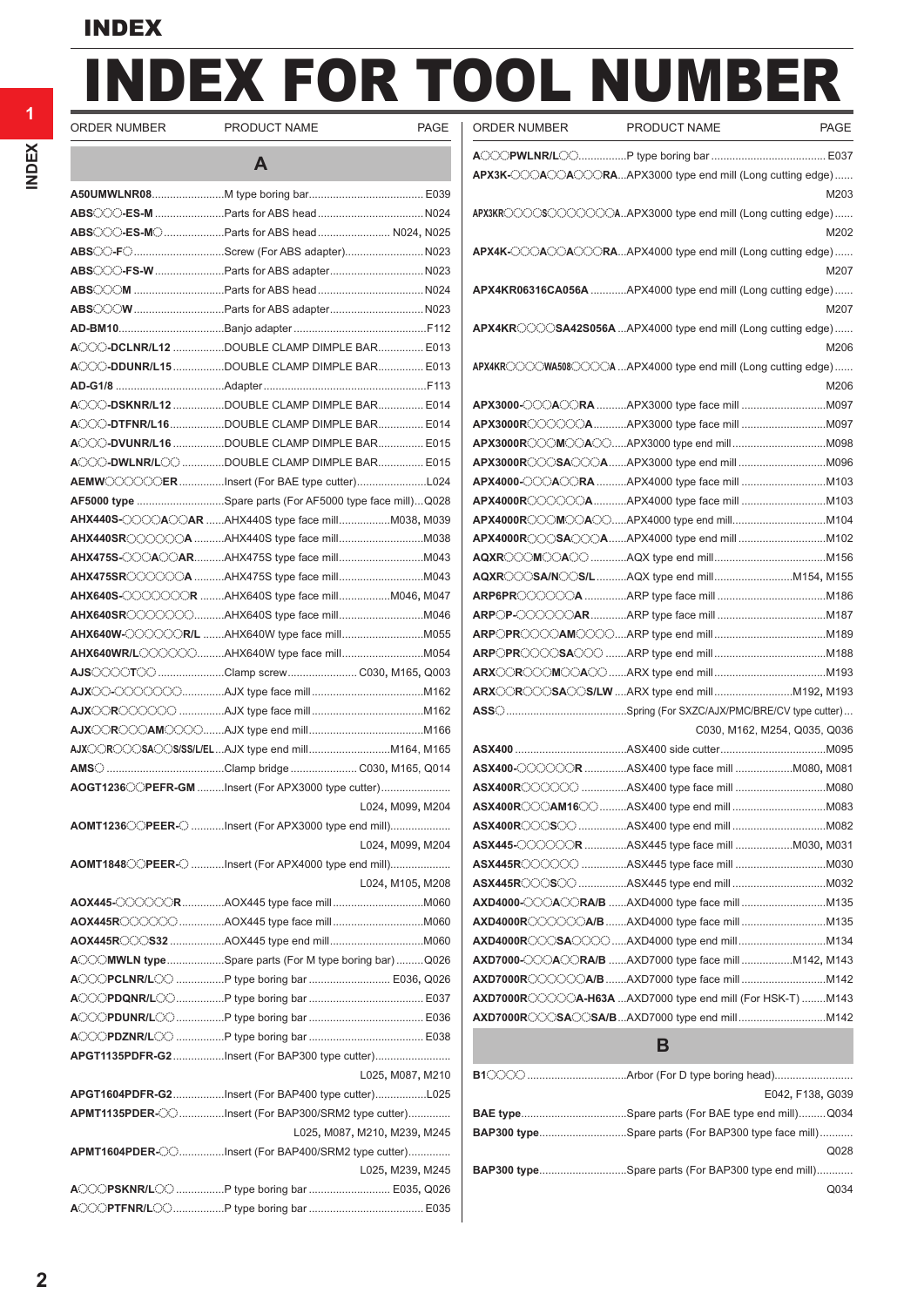| ORDER NUMBER | PRODUCT NAME                                                                                                              | PAGE | ORDER NUMBER | PRODUCT NAME                                                                                      | <b>PAGE</b> |
|--------------|---------------------------------------------------------------------------------------------------------------------------|------|--------------|---------------------------------------------------------------------------------------------------|-------------|
|              | $\mathsf{BAP300R}$ $\odot$ $\odot$ $\mathsf{CES}$ $\odot$ $\mathsf{BAP300}$ type end mill (Long cutting edge)             |      |              | <b>BTBT</b> COOOCR/L-SMBlnsert for external back turning D013                                     |             |
|              |                                                                                                                           | M210 |              | <b>BTVHR</b> COOO-COSmall tools holder (External back turning)D014                                |             |
|              | BAP300RCCOLSCOBAP300 type end mill (Long shank type)                                                                      |      |              | <b>BTVT</b> COOOCR-BInsert for external back turningD014                                          |             |
|              |                                                                                                                           | M086 |              | <b>BXD4000-◯◯◯◯◯RA/B</b> BXD4000 type face mill M150, M15                                         |             |
|              |                                                                                                                           |      |              | BXD4000R◯◯◯◯◯A/B BXD4000 type face mill M15(                                                      |             |
|              | <b>BAP3500 type</b> Spare parts (For BAP3500 type end mill)                                                               |      |              |                                                                                                   |             |
|              |                                                                                                                           | Q034 |              | <b>BXD7000 type</b> .Spare parts (For BXD7000 type end mill)                                      |             |
|              | <b>BAP400 type</b> Spare parts (For BAP400 type face mill)                                                                |      |              |                                                                                                   | Q03         |
|              |                                                                                                                           | Q028 |              | <b>BXD7000 type</b> .Spare parts (For BXD7000 type face mill)                                     |             |
|              | <b>BAP400 type</b> Spare parts (For BAP400 type end mill)                                                                 |      |              |                                                                                                   | Q029        |
|              |                                                                                                                           | Q034 |              | BZC400 typeSpare parts (For BZC400 type end mill)                                                 |             |
|              | <b>BAP400R type</b> Spare parts (For BAP400 type end mill)                                                                |      |              |                                                                                                   | Q03         |
|              |                                                                                                                           | Q034 |              | BZC400 typeSpare parts (For BZC400 type face mill)                                                |             |
|              |                                                                                                                           |      |              |                                                                                                   | Q029        |
|              |                                                                                                                           |      |              | $\mathbf C$                                                                                       |             |
|              |                                                                                                                           |      |              |                                                                                                   |             |
|              |                                                                                                                           |      |              |                                                                                                   |             |
|              | BF407R typeSpare parts (For BF407 type face mill)Q028                                                                     |      |              |                                                                                                   |             |
|              | <b>BF-CCGT</b> COOCCTA2Insert (Class G tolerance) B051                                                                    |      |              |                                                                                                   |             |
|              | <b>BF-CCGT</b> COOOOTS2Insert (Class G tolerance) B051                                                                    |      |              |                                                                                                   |             |
|              | BF-CNGG◯◯◯◯◯◯TA4 Insert (Class G tolerance) B028                                                                          |      |              |                                                                                                   |             |
|              | <b>BF-CNGM</b> COOOTA2Insert (Class G tolerance) B030                                                                     |      |              |                                                                                                   |             |
|              | BF-CNGM COOOTS2Insert (Class G tolerance) B030                                                                            |      |              |                                                                                                   |             |
|              | <b>BF-DCGT</b> ◯◯◯◯◯ TA2Insert (Class G tolerance) B055                                                                   |      |              |                                                                                                   |             |
|              | <b>BF-DCGT</b> COOOTS2Insert (Class G tolerance) B055                                                                     |      |              |                                                                                                   |             |
|              | <b>BF-DNGG</b> COOOOTA4 Insert (Class G tolerance) B033                                                                   |      |              |                                                                                                   |             |
|              | BF-DNGMOOOOOTA2Insert (Class G tolerance) B035                                                                            |      |              |                                                                                                   |             |
|              | BF-DNGM〇〇〇〇〇TS2Insert (Class G tolerance) B035                                                                            |      |              |                                                                                                   |             |
|              | <b>BM-CCGT</b> OOOOTA2Insert (Class G tolerance) B051                                                                     |      |              |                                                                                                   |             |
|              |                                                                                                                           |      |              |                                                                                                   |             |
|              | BM-DCGT COOOTA2Insert (Class G tolerance) B055                                                                            |      |              |                                                                                                   |             |
|              | BM-DNGMOOOOOTA2 Insert (Class G tolerance) B035                                                                           |      |              |                                                                                                   |             |
|              |                                                                                                                           |      |              |                                                                                                   |             |
|              | BM-TNGMOOOOOTA3 Insert (Class G tolerance) B040                                                                           |      |              |                                                                                                   |             |
|              | BN425 type Spare parts (For BN425 type face mill)  Q028                                                                   |      |              |                                                                                                   |             |
|              | BOE type Spare parts (For BOE type end mill) Q035                                                                         |      |              |                                                                                                   |             |
|              | BOE type Spare parts (For BOE type face mill)Q028                                                                         |      |              |                                                                                                   |             |
|              |                                                                                                                           |      |              |                                                                                                   |             |
|              |                                                                                                                           |      |              |                                                                                                   |             |
|              | BRE typeSpare parts (For BRE type end mill)Q035                                                                           |      |              |                                                                                                   |             |
|              |                                                                                                                           |      |              |                                                                                                   |             |
|              |                                                                                                                           |      |              |                                                                                                   |             |
|              |                                                                                                                           |      |              |                                                                                                   |             |
|              |                                                                                                                           |      |              |                                                                                                   |             |
|              | BSP typeSpare parts (For BSP type end mill)Q035                                                                           |      |              | CCET COOOOR/L-SNInsert (Class E tolerance) A146                                                   |             |
|              |                                                                                                                           |      |              | CCET COOOOR/L-SRInsert (Class E tolerance) A14                                                    |             |
|              | BSX400 typeSpare parts (For BSX400 type face mill)Q029                                                                    |      |              |                                                                                                   |             |
|              | BSX500 typeSpare parts (For BSX500 type face mill)Q029<br>BTAHR/LOOOO-50 Small tools holder (External back turning)  D012 |      |              | CCET COOOOR/LW-SN Insert (Class E tolerance) A146<br>CCGHOOOOOR/L-FInsert (Class G tolerance) A14 |             |
|              | BTAT605000RX Insert for external back turning D012                                                                        |      |              | CCGHOOOOOMR/L-FInsert (Class G tolerance) A14                                                     |             |
|              | BTAT COOOOMR-B Insert for external back turning  D012                                                                     |      |              | CCGT COOOO-AZ Insert (Class G tolerance) A14                                                      |             |
|              | BTAT COOOOR/L-BInsert for external back turning  D012                                                                     |      |              | CCGT COOOO-FJInsert (Class G tolerance) A14                                                       |             |
|              |                                                                                                                           |      |              | CCGT OCOOOL-FInsert (Class G tolerance) A14                                                       |             |
|              |                                                                                                                           |      |              |                                                                                                   |             |
|              | <b>BTBT</b> CCCCCMR-SMB lnsert for external back turning D013<br>BTBT COOOOR/LInsert for external back turning  D013      |      |              | CCGT COOCOM-FS-P Insert (Class G tolerance) A14                                                   |             |
|              |                                                                                                                           |      |              |                                                                                                   |             |
|              |                                                                                                                           |      |              | CCGT COOOOM-LS Insert (Class G tolerance) A142                                                    |             |

| <b>ORDER NUMBER</b> | <b>PRODUCT NAME</b>                                              | PAGE |
|---------------------|------------------------------------------------------------------|------|
|                     | <b>BTBT COOOOR/L-SMB</b> lnsert for external back turning  D013  |      |
|                     | <b>BTVHR</b> OOOOOSmall tools holder (External back turning)D014 |      |
|                     | BTVT COOOCR-BInsert for external back turning D014               |      |
|                     | <b>BXD4000-COOORA/BBXD4000 type face mill150, M151</b>           |      |
|                     |                                                                  |      |
|                     |                                                                  |      |
|                     | BXD7000 typeSpare parts (For BXD7000 type end mill)              |      |
|                     |                                                                  | Q035 |
|                     | BXD7000 typeSpare parts (For BXD7000 type face mill)             |      |
|                     |                                                                  | Q029 |
|                     | BZC400 typeSpare parts (For BZC400 type end mill)                |      |
|                     |                                                                  | Q035 |
|                     | BZC400 typeSpare parts (For BZC400 type face mill)               |      |
|                     |                                                                  | Q029 |

# **C**

| COOO-BLSMICRO-MINI boring bar (Solid carbide)F119 |  |
|---------------------------------------------------|--|
|                                                   |  |
|                                                   |  |
|                                                   |  |
|                                                   |  |
|                                                   |  |
|                                                   |  |
|                                                   |  |
|                                                   |  |
|                                                   |  |
|                                                   |  |
|                                                   |  |
|                                                   |  |
|                                                   |  |
|                                                   |  |
|                                                   |  |
|                                                   |  |
|                                                   |  |
|                                                   |  |
|                                                   |  |
|                                                   |  |
|                                                   |  |
|                                                   |  |
|                                                   |  |
|                                                   |  |
|                                                   |  |
|                                                   |  |
|                                                   |  |
| CCETOOOOOR/L-SNInsert (Class E tolerance) A146    |  |
| CCETOOOOOR/L-SRInsert (Class E tolerance) A145    |  |
| CCET COOOOR/LW-SN Insert (Class E tolerance) A146 |  |
| CCGHOOOOOR/L-FInsert (Class G tolerance) A141     |  |
| CCGHOOOOOMR/L-FInsert (Class G tolerance) A141    |  |
| CCGT COOOC-AZ Insert (Class G tolerance) A141     |  |
| CCGT COOOC-FJInsert (Class G tolerance) A140      |  |
| CCGT COOOL-FInsert (Class G tolerance) A141       |  |
| CCGT COOOM-FS Insert (Class G tolerance) A140     |  |
| CCGT COOOM-FS-P Insert (Class G tolerance) A140   |  |
| CCGT COOOM-LS Insert (Class G tolerance) A142     |  |
|                                                   |  |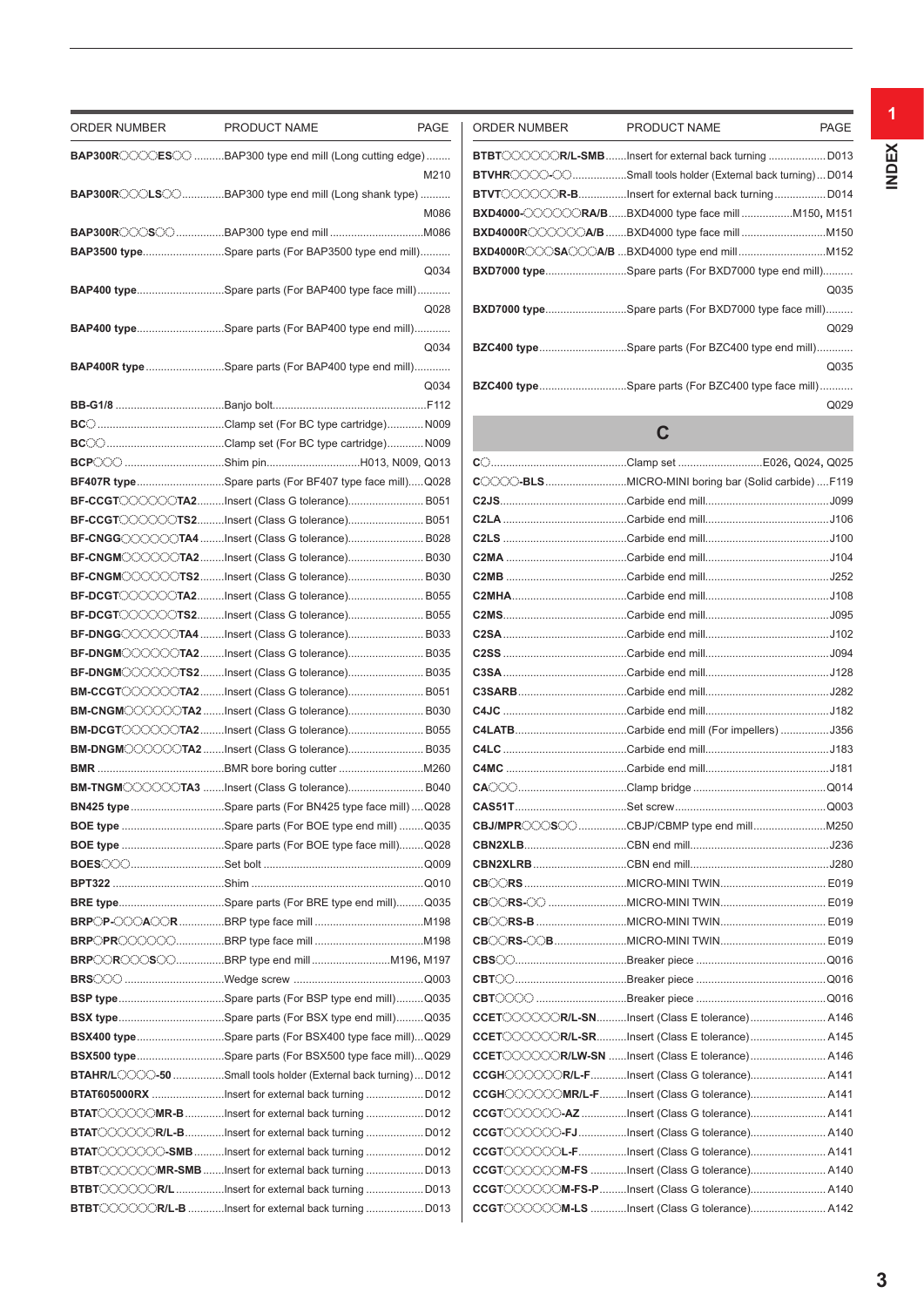# INDEX FOR TOOL NUMBER

| ORDER NUMBER | PRODUCT NAME                                            | PAGE             | ORDER NUMBER | PRODUCT NAME                                                                                                                                                                                                                                                                                                                                                                                                                               | <b>PAGE</b>      |
|--------------|---------------------------------------------------------|------------------|--------------|--------------------------------------------------------------------------------------------------------------------------------------------------------------------------------------------------------------------------------------------------------------------------------------------------------------------------------------------------------------------------------------------------------------------------------------------|------------------|
|              | CCGT COOOOM-LS-P Insert (Class G tolerance) A142        |                  |              |                                                                                                                                                                                                                                                                                                                                                                                                                                            |                  |
|              | CCGT COOOOM-SMGInsert (Class G tolerance) A146          |                  |              | $\mathsf{CMMG}\hspace{-0.01cm}\circ\hspace{-0.01cm} \circ\hspace{-0.01cm}\circ\hspace{-0.01cm}\circ\hspace{-0.01cm}\circ\hspace{-0.01cm}\circ\hspace{-0.01cm} \mathsf{CK}$ <code>A103</code>                                                                                                                                                                                                                                               |                  |
|              | <b>CCGT</b> OOOOOMR/L-F Insert (Class G tolerance) A141 |                  |              | CNMGOOOOOO-GM Insert (Class M tolerance)  A103                                                                                                                                                                                                                                                                                                                                                                                             |                  |
|              | CCGT COOOOMR/L-SN Insert (Class G tolerance) A145       |                  |              | $\mathsf{CMMG}\hspace{-0.01cm}\circ\hspace{-0.01cm} \circ\hspace{-0.01cm} \circ\hspace{-0.01cm}\circ\hspace{-0.01cm}\circ\hspace{-0.01cm} \circ\hspace{-0.01cm}\circ\hspace{-0.01cm} \circ\hspace{-0.01cm} \circ\hspace{-0.01cm} \circ\hspace{-0.01cm} \circ\hspace{-0.01cm} \circ\hspace{-0.01cm} \circ\hspace{-0.01cm} \circ\hspace{-0.01cm} \circ\hspace{-0.01cm} \circ\hspace{-0.01cm} \circ\hspace{-0.01cm} \circ\hs$                 |                  |
|              | CCGT COOOOMR/L-SS Insert (Class G tolerance) A143       |                  |              | $\mathsf{CMMG}\hspace{-0.01in}\circ\hspace{-0.01in} \circ\hspace{-0.01in} \circ\hspace{-0.01in} \circ\hspace{-0.01in} \mathsf{C}$ . $\mathsf{M}\hspace{-0.01in}$ . $\mathsf{M}\hspace{-0.01in}$ . $\mathsf{M}\hspace{-0.01in}$ . $\mathsf{M}\hspace{-0.01in}$ . $\mathsf{M}\hspace{-0.01in}$ . $\mathsf{M}\hspace{-0.01in}$                                                                                                                |                  |
|              | CCGT COOOCR/L-SN Insert (Class G tolerance) A145        |                  |              | CNMGOOOOO-LPInsert (Class M tolerance)  A100                                                                                                                                                                                                                                                                                                                                                                                               |                  |
|              | CCGT COOOOR/L-SS Insert (Class G tolerance) A143        |                  |              | CNMG〇〇〇〇〇-LSInsert (Class M tolerance)  A101                                                                                                                                                                                                                                                                                                                                                                                               |                  |
|              |                                                         |                  |              | CNMGOOOOOO-MAInsert (Class M tolerance)  A103                                                                                                                                                                                                                                                                                                                                                                                              |                  |
|              | CCGW COOOOFS Insert (Class G tolerance) B052            |                  |              | CNMGOOOOOO-MHInsert (Class M tolerance)  A103                                                                                                                                                                                                                                                                                                                                                                                              |                  |
|              |                                                         |                  |              | CNMGOOOOO-MJ Insert (Class M tolerance)  A101                                                                                                                                                                                                                                                                                                                                                                                              |                  |
|              | CCMHOOOOO-MVInsert (Class M tolerance) A144             |                  |              | CNMG〇〇〇〇〇–MKInsert (Class M tolerance)  A102                                                                                                                                                                                                                                                                                                                                                                                               |                  |
|              | CCMHOOOOO-SVInsert (Class M tolerance)  A142            |                  |              | CNMG COOOC-MM Insert (Class M tolerance)  A102                                                                                                                                                                                                                                                                                                                                                                                             |                  |
|              | CCMT COOOO Insert (Class M tolerance)  A144             |                  |              | CNMGOOOOOO-MPInsert (Class M tolerance)  A102                                                                                                                                                                                                                                                                                                                                                                                              |                  |
|              | CCMT COOOO-FMInsert (Class M tolerance)  A140           |                  |              | <b>CNMG</b> OOOOO-MSInsert (Class M tolerance) A102, A103                                                                                                                                                                                                                                                                                                                                                                                  |                  |
|              | CCMT COOOO-FP Insert (Class M tolerance)  A140          |                  |              | CNMG〇〇〇〇〇—MWInsert (Class M tolerance)  A104                                                                                                                                                                                                                                                                                                                                                                                               |                  |
|              | CCMTOOOOOO-FV Insert (Class M tolerance)  A140          |                  |              | CNMGOOOOO-RKInsert (Class M tolerance) A105                                                                                                                                                                                                                                                                                                                                                                                                |                  |
|              | CCMT COOOO-LMInsert (Class M tolerance)  A142           |                  |              | CNMGOOOOOO-RMInsert (Class M tolerance)  A104                                                                                                                                                                                                                                                                                                                                                                                              |                  |
|              | CCMT COOOO-LP Insert (Class M tolerance)  A141          |                  |              | CNMGOOOOOO-RP Insert (Class M tolerance)  A104                                                                                                                                                                                                                                                                                                                                                                                             |                  |
|              | CCMT COOOO-LS Insert (Class M tolerance)  A142          |                  |              | CNMGOOOOOO-RS Insert (Class M tolerance)  A105                                                                                                                                                                                                                                                                                                                                                                                             |                  |
|              | CCMTOOOOOO-MK Insert (Class M tolerance)  A143          |                  |              | CNMGOOOOOO-SA Insert (Class M tolerance)  A101                                                                                                                                                                                                                                                                                                                                                                                             |                  |
|              | CCMT COOOO-MMInsert (Class M tolerance)  A143           |                  |              | CNMGOOOOOO-SH Insert (Class M tolerance)  A101                                                                                                                                                                                                                                                                                                                                                                                             |                  |
|              |                                                         |                  |              | $\mathsf{CMMG}\hspace{-1.5pt}\circ\hspace{-1.5pt} \circ\hspace{-1.5pt} \circ\hspace{-1.5pt} \circ\hspace{-1.5pt} \circ\hspace{-1.5pt} \circ\hspace{-1.5pt} \circ\hspace{-1.5pt} \bullet\hspace{-1.5pt} \circ\hspace{-1.5pt} \circ\hspace{-1.5pt} \circ\hspace{-1.5pt} \circ\hspace{-1.5pt} \circ\hspace{-1.5pt} \circ\hspace{-1.5pt} \circ\hspace{-1.5pt} \circ\hspace{-1.5pt} \circ\hspace{-1.5pt} \circ\hspace{-1.5pt} \circ\hspace{-1.$ |                  |
|              | <b>CCMT</b> OOOOO-MS Insert (Class M tolerance)  A144   |                  |              | $\mathsf{CMMG}\hspace{-0.01cm}\circ\hspace{-0.01cm} \circ\hspace{-0.01cm} \circ\hspace{-0.01cm}\circ\hspace{-0.01cm} \circ\hspace{-0.01cm}\circ\hspace{-0.01cm} \circ\hspace{-0.01cm} \circ\hspace{-0.01cm} \circ\hspace{-0.01cm} \circ\hspace{-0.01cm} \circ\hspace{-0.01cm} \circ\hspace{-0.01cm} \circ\hspace{-0.01cm} \circ\hspace{-0.01cm} \circ\hspace{-0.01cm} \circ\hspace{-0.01cm} \circ\hspace{-0.01cm} \circ\$                  |                  |
|              | CCMT COOOO-MW Insert (Class M tolerance)  A144          |                  |              | $\mathsf{CNMMOOOO}$ -HL Insert (Class M tolerance)  A105                                                                                                                                                                                                                                                                                                                                                                                   |                  |
|              | CCMT COOOO - SW Insert (Class M tolerance)  A142        |                  |              | <b>CNMM◯◯◯◯◯◯-HM</b> Insert (Class M tolerance)  A106                                                                                                                                                                                                                                                                                                                                                                                      |                  |
|              |                                                         |                  |              | $\mathsf{CNMMOOOO}$ -HRInsert (Class M tolerance)  A106                                                                                                                                                                                                                                                                                                                                                                                    |                  |
|              |                                                         | A147, B052, B072 |              | <b>CNMM◯◯◯◯◯◯-HV</b> Insert (Class M tolerance)  A106                                                                                                                                                                                                                                                                                                                                                                                      |                  |
|              | CCMX COOOCEN-O Insert (For DCCC type end mill)          |                  |              | CNMMOOOOO-HXInsert (Class M tolerance) A105                                                                                                                                                                                                                                                                                                                                                                                                |                  |
|              |                                                         | L025, L026, M213 |              | <b>CNMM</b> 〇〇〇〇〇- <b>HZ</b> Insert (Class M tolerance)  A106                                                                                                                                                                                                                                                                                                                                                                              |                  |
|              |                                                         |                  |              | CNMNOOOOOInsert (Class M tolerance)  A137                                                                                                                                                                                                                                                                                                                                                                                                  |                  |
|              |                                                         |                  |              |                                                                                                                                                                                                                                                                                                                                                                                                                                            |                  |
|              |                                                         |                  |              | CPGT COOOOR/L-F Insert (Class G tolerance) A148                                                                                                                                                                                                                                                                                                                                                                                            |                  |
|              |                                                         |                  |              | CPMH〇〇〇〇〇-FV Insert (Class M tolerance)  A148                                                                                                                                                                                                                                                                                                                                                                                              |                  |
|              |                                                         |                  |              | CPMHOOOOOO-MV Insert (Class M tolerance)  A148                                                                                                                                                                                                                                                                                                                                                                                             |                  |
|              |                                                         |                  |              | CPMHOOOOOR/L-FInsert (Class M tolerance)  A148                                                                                                                                                                                                                                                                                                                                                                                             |                  |
|              |                                                         |                  |              | <b>CPMH</b> COOOO-SVInsert (Class M tolerance) A148                                                                                                                                                                                                                                                                                                                                                                                        |                  |
|              |                                                         |                  |              | $\mathsf{CPMT}\textcircled{\small\circ}\textcircled{\small\circ}$ ZPEN-M $\textcircled{\small\circ}\text{}$ Insert (For PMR type end mill)L026, M259                                                                                                                                                                                                                                                                                       |                  |
|              |                                                         |                  |              | CPMX COOOO Insert (Class M tolerance)  A148                                                                                                                                                                                                                                                                                                                                                                                                |                  |
|              |                                                         |                  |              |                                                                                                                                                                                                                                                                                                                                                                                                                                            |                  |
|              |                                                         |                  |              |                                                                                                                                                                                                                                                                                                                                                                                                                                            |                  |
|              |                                                         |                  |              |                                                                                                                                                                                                                                                                                                                                                                                                                                            | C017, E039, Q022 |
|              |                                                         |                  |              |                                                                                                                                                                                                                                                                                                                                                                                                                                            |                  |
|              |                                                         |                  |              | G021, G030, H016, Q021, Q025, Q038                                                                                                                                                                                                                                                                                                                                                                                                         |                  |
|              | CNGAOOOO Insert (Class G tolerance) B031                |                  |              | COOR-BLS MICRO-MINI boring bar (Solid carbide)                                                                                                                                                                                                                                                                                                                                                                                             |                  |
|              | CNGGOOOOOO-FJ Insert (Class G tolerance) A100           |                  |              |                                                                                                                                                                                                                                                                                                                                                                                                                                            | E022, F131       |
|              | CNGGCOOOO-MJ Insert (Class G tolerance) A102            |                  |              |                                                                                                                                                                                                                                                                                                                                                                                                                                            |                  |
|              | CNGGCOOOOO-PK Insert (Class G tolerance) A100           |                  |              |                                                                                                                                                                                                                                                                                                                                                                                                                                            |                  |
|              |                                                         |                  |              |                                                                                                                                                                                                                                                                                                                                                                                                                                            |                  |
|              |                                                         |                  |              |                                                                                                                                                                                                                                                                                                                                                                                                                                            |                  |
|              |                                                         | A106, B031, B068 |              |                                                                                                                                                                                                                                                                                                                                                                                                                                            |                  |
|              | CNMGOOOOO Insert (Class M tolerance)  A104              |                  |              |                                                                                                                                                                                                                                                                                                                                                                                                                                            |                  |
|              | <b>CNMG</b> OOOOO-FH Insert (Class M tolerance)  A100   |                  |              |                                                                                                                                                                                                                                                                                                                                                                                                                                            |                  |
|              | <b>CNMG</b> OOOOO-CInsert (Class M tolerance) A101      |                  |              |                                                                                                                                                                                                                                                                                                                                                                                                                                            |                  |
|              | CNMGOOOOO-FPInsert (Class M tolerance)  A100            |                  |              |                                                                                                                                                                                                                                                                                                                                                                                                                                            |                  |
|              | CNMGCOOOO-FSInsert (Class M tolerance)  A100            |                  |              |                                                                                                                                                                                                                                                                                                                                                                                                                                            |                  |
|              | <b>CNMG</b> COOOO-FYInsert (Class M tolerance)  A100    |                  |              | CS〇〇………………………………………Shim ……………………………………………………………………Q010                                                                                                                                                                                                                                                                                                                                                                                     |                  |
|              | CNMGOOOOOO-GHInsert (Class M tolerance)  A105           |                  |              |                                                                                                                                                                                                                                                                                                                                                                                                                                            |                  |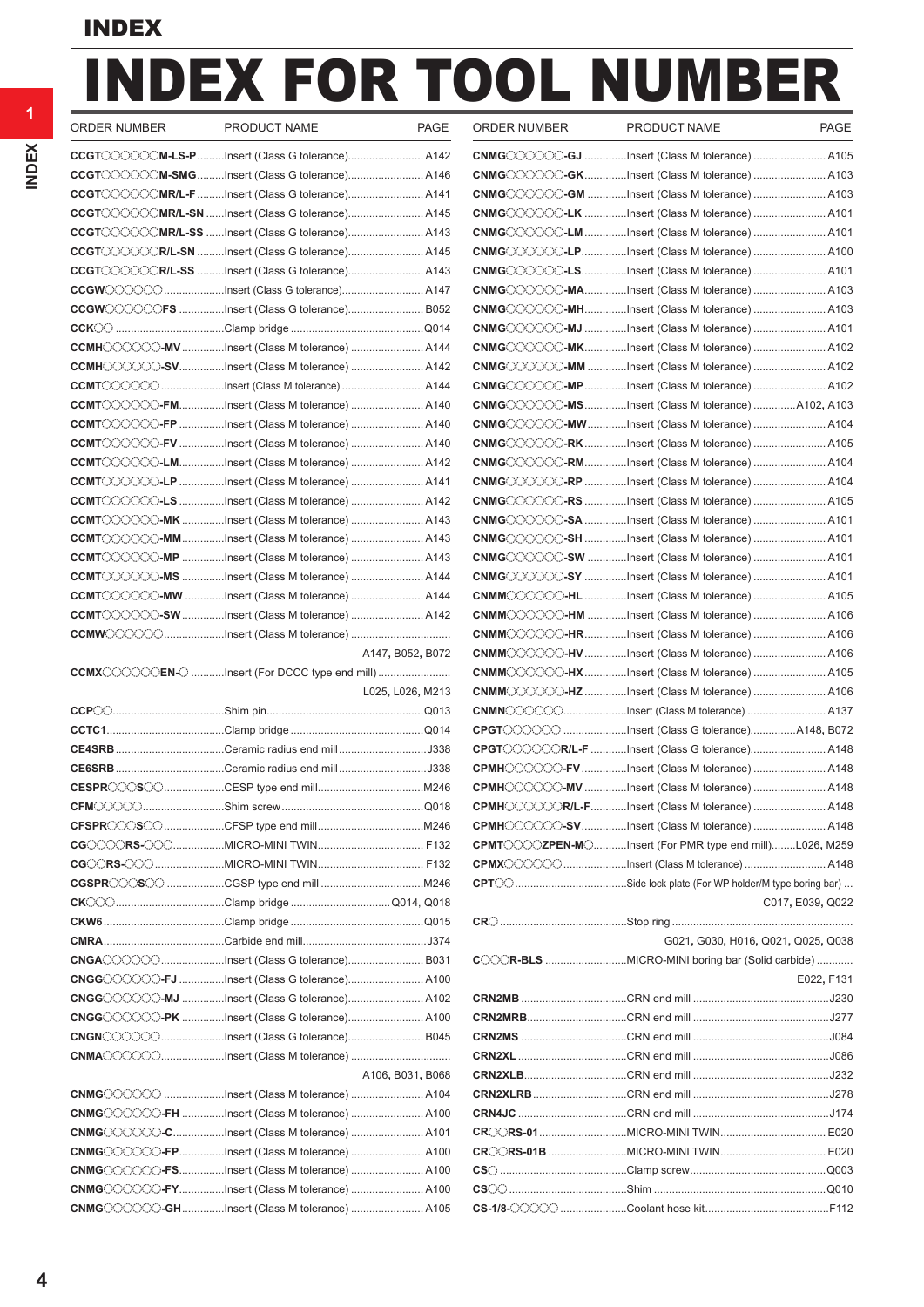| ORDER NUMBER | PRODUCT NAME                                                                                                                                                | PAGE             | ORDER NUMBER | PRODUCT NAME                                                                                                                                                                                                                        | <b>PAGE</b>      |
|--------------|-------------------------------------------------------------------------------------------------------------------------------------------------------------|------------------|--------------|-------------------------------------------------------------------------------------------------------------------------------------------------------------------------------------------------------------------------------------|------------------|
|              |                                                                                                                                                             |                  |              | <b>CTDHR/L</b> OOOOO Small tools holder (For external cutting off)                                                                                                                                                                  |                  |
|              |                                                                                                                                                             |                  |              |                                                                                                                                                                                                                                     | D022             |
|              | CSBP type Spare parts (For MC type holder)Q019                                                                                                              |                  |              |                                                                                                                                                                                                                                     |                  |
|              | COOSCLCROOS type boring bar/MICRO-MINI (Carbide shank)                                                                                                      |                  |              |                                                                                                                                                                                                                                     |                  |
|              |                                                                                                                                                             | E016, E030, Q026 |              | CTEHR/LOOOOOO Small tools holder (For external cutting off)                                                                                                                                                                         |                  |
|              | CCCSCZC type Spare parts (For S type boring bar)Q026                                                                                                        |                  |              |                                                                                                                                                                                                                                     | D023             |
|              | COOSDQCRO S type boring bar (Carbide shank) E031                                                                                                            |                  |              |                                                                                                                                                                                                                                     |                  |
|              | COOSDUCR/LOO S type boring bar (Carbide shank)                                                                                                              |                  |              |                                                                                                                                                                                                                                     |                  |
|              |                                                                                                                                                             | E029, Q026       |              |                                                                                                                                                                                                                                     |                  |
|              | COOSDZC type Spare parts (For S type boring bar)Q026                                                                                                        |                  |              | CTGN type Spare parts (For MC type holder)Q019                                                                                                                                                                                      |                  |
|              |                                                                                                                                                             |                  |              | CTI◯◯T◯◯◯Shim (For MMTI holder) G028                                                                                                                                                                                                |                  |
|              |                                                                                                                                                             |                  |              |                                                                                                                                                                                                                                     |                  |
|              | CSKP type Spare parts (For MC type holder)Q019                                                                                                              |                  |              |                                                                                                                                                                                                                                     |                  |
|              |                                                                                                                                                             |                  |              |                                                                                                                                                                                                                                     |                  |
|              |                                                                                                                                                             |                  |              | CV20 type Spare parts (For CV20 type end mill)Q036                                                                                                                                                                                  |                  |
|              | COOSSKCR/L type Spare parts (For S type boring bar)Q026                                                                                                     |                  |              |                                                                                                                                                                                                                                     |                  |
|              | CSSN type Spare parts (For MC type holder)Q019                                                                                                              |                  |              | (For NF/NR10000/QF10000 type end mill)                                                                                                                                                                                              |                  |
|              |                                                                                                                                                             |                  |              |                                                                                                                                                                                                                                     | Q030, Q03'       |
|              | CSSP type Spare parts (For MC type holder)Q019                                                                                                              |                  |              | <b>CWAF10R</b> COMPOSE CONSERVED THE RESERVED THE WALK OF THE WALK OF THE WALK OF THE RESERVED THAT A REPORT THAT A RESERVED THAT A REPORT OF THE RESERVED THAT A REPORT OF THE REPORT OF THE REPORT OF THE REPORT OF THE REPORT OF |                  |
|              |                                                                                                                                                             |                  |              |                                                                                                                                                                                                                                     |                  |
|              | COOSTFCRO S type boring bar (Carbide shank) E028                                                                                                            |                  |              |                                                                                                                                                                                                                                     |                  |
|              | CSTN type Spare parts (For MC type holder)Q019                                                                                                              |                  |              |                                                                                                                                                                                                                                     |                  |
|              |                                                                                                                                                             |                  |              |                                                                                                                                                                                                                                     |                  |
|              |                                                                                                                                                             |                  |              |                                                                                                                                                                                                                                     |                  |
|              | $C$ $\circ$ $\circ$ $SVQCR$ $\circ$ S type boring bar (Carbide shank) E032                                                                                  |                  |              |                                                                                                                                                                                                                                     |                  |
|              |                                                                                                                                                             |                  |              |                                                                                                                                                                                                                                     |                  |
|              |                                                                                                                                                             |                  |              |                                                                                                                                                                                                                                     |                  |
|              |                                                                                                                                                             |                  |              |                                                                                                                                                                                                                                     |                  |
|              | CSVTCOOOR-B Insert for external cutting off  D028                                                                                                           |                  |              |                                                                                                                                                                                                                                     |                  |
|              |                                                                                                                                                             |                  |              |                                                                                                                                                                                                                                     |                  |
|              | CSVTFCOOR/L Insert for external front turning D027                                                                                                          |                  |              | CWSECOTR/L Wedge-T  M062, Q031, Q032                                                                                                                                                                                                |                  |
|              | CSVTFCCCR/L-BInsert for external front turning D027                                                                                                         |                  |              | CWSF COTRO Wedge-T Q028, Q031, Q032                                                                                                                                                                                                 |                  |
|              |                                                                                                                                                             |                  |              |                                                                                                                                                                                                                                     |                  |
|              |                                                                                                                                                             |                  |              |                                                                                                                                                                                                                                     |                  |
|              |                                                                                                                                                             |                  |              |                                                                                                                                                                                                                                     |                  |
|              | <b>COOSVUC type </b> Spare parts (For S type boring bar (Carbide shank))                                                                                    |                  |              |                                                                                                                                                                                                                                     |                  |
|              |                                                                                                                                                             | Q026             |              |                                                                                                                                                                                                                                     |                  |
|              | <b>C</b> OOSWUBROO MICRO-DEX boring bar (Carbide shank)                                                                                                     | E016             |              | D                                                                                                                                                                                                                                   |                  |
|              |                                                                                                                                                             |                  |              |                                                                                                                                                                                                                                     |                  |
|              | CTAHR1010-120SSmall tools holder (For external cutting off)                                                                                                 |                  |              |                                                                                                                                                                                                                                     |                  |
|              |                                                                                                                                                             | D018             |              |                                                                                                                                                                                                                                     |                  |
|              | <b>CTAHR/L</b> OOO-120 Small tools holder (For external cutting off)                                                                                        |                  |              |                                                                                                                                                                                                                                     | P <sub>138</sub> |
|              |                                                                                                                                                             | D018             |              |                                                                                                                                                                                                                                     |                  |
|              | CTAN type Spare parts (For MC type holder)Q019                                                                                                              |                  |              | DCET COOOOR/L-SNInsert (Class E tolerance)A153, A154                                                                                                                                                                                |                  |
|              | <b>CTAP typeSpare parts (For MC type holder)Q019</b>                                                                                                        |                  |              | DCET COOOOR/L-SRInsert (Class E tolerance)A152, A153                                                                                                                                                                                |                  |
|              |                                                                                                                                                             |                  |              | DCET COOOOR/LW-SN Insert (Class E tolerance) A154                                                                                                                                                                                   |                  |
|              |                                                                                                                                                             |                  |              | DCGT COOOC-AZ Insert (Class G tolerance) A149                                                                                                                                                                                       |                  |
|              |                                                                                                                                                             |                  |              | DCGT COOOOM-FS Insert (Class G tolerance) A149                                                                                                                                                                                      |                  |
|              | <b>CTBHR/L</b> OOOO-OOO Small tools holder (For external cutting off)                                                                                       |                  |              | DCGT COOOM-FS-P Insert (Class G tolerance) A149                                                                                                                                                                                     |                  |
|              |                                                                                                                                                             | D013, D020       |              | DCGT COOOOM-LS Insert (Class G tolerance) A150                                                                                                                                                                                      |                  |
|              |                                                                                                                                                             |                  |              | DCGT COOOOM-LS-P Insert (Class G tolerance) A150                                                                                                                                                                                    |                  |
|              | $\mathsf{CTCHR}/\mathsf{L}\bigcirc\bigcirc\bigcirc\bigcirc\bigcirc\bigcirc\ldots\ldots\ldots\bigcirc\mathsf{Small}$ tools holder (For external cutting off) |                  |              | DCGT COOCOM-SMGInsert (Class G tolerance) A154                                                                                                                                                                                      |                  |
|              |                                                                                                                                                             | D021             |              | DCGT COOCOMR/L-SN Insert (Class G tolerance) A15                                                                                                                                                                                    |                  |
|              | <b>CTCP type</b> Spare parts (For MC type holder)Q019                                                                                                       |                  |              |                                                                                                                                                                                                                                     |                  |
|              |                                                                                                                                                             |                  |              | DCGT COOOOR/L-F Insert (Class G tolerance) A150                                                                                                                                                                                     |                  |

| <b>ORDER NUMBER</b> | PRODUCT NAME                                                                                                                                                                                                                                                                                                                                                                                                                                                                                                                                                    | PAGE                                                                                                                                                                                                                                                                                                                                                                                                                                                                                                                                                    |
|---------------------|-----------------------------------------------------------------------------------------------------------------------------------------------------------------------------------------------------------------------------------------------------------------------------------------------------------------------------------------------------------------------------------------------------------------------------------------------------------------------------------------------------------------------------------------------------------------|---------------------------------------------------------------------------------------------------------------------------------------------------------------------------------------------------------------------------------------------------------------------------------------------------------------------------------------------------------------------------------------------------------------------------------------------------------------------------------------------------------------------------------------------------------|
|                     | <b>CTDHR/L</b> OOOOOSmall tools holder (For external cutting off)                                                                                                                                                                                                                                                                                                                                                                                                                                                                                               |                                                                                                                                                                                                                                                                                                                                                                                                                                                                                                                                                         |
|                     |                                                                                                                                                                                                                                                                                                                                                                                                                                                                                                                                                                 | D022                                                                                                                                                                                                                                                                                                                                                                                                                                                                                                                                                    |
|                     |                                                                                                                                                                                                                                                                                                                                                                                                                                                                                                                                                                 |                                                                                                                                                                                                                                                                                                                                                                                                                                                                                                                                                         |
|                     |                                                                                                                                                                                                                                                                                                                                                                                                                                                                                                                                                                 |                                                                                                                                                                                                                                                                                                                                                                                                                                                                                                                                                         |
|                     | CTEHR/LOOOO-OOO Small tools holder (For external cutting off)                                                                                                                                                                                                                                                                                                                                                                                                                                                                                                   |                                                                                                                                                                                                                                                                                                                                                                                                                                                                                                                                                         |
|                     |                                                                                                                                                                                                                                                                                                                                                                                                                                                                                                                                                                 | D023                                                                                                                                                                                                                                                                                                                                                                                                                                                                                                                                                    |
|                     | CTEOOTOOO Shim (For MMTE holder) G019                                                                                                                                                                                                                                                                                                                                                                                                                                                                                                                           |                                                                                                                                                                                                                                                                                                                                                                                                                                                                                                                                                         |
|                     |                                                                                                                                                                                                                                                                                                                                                                                                                                                                                                                                                                 |                                                                                                                                                                                                                                                                                                                                                                                                                                                                                                                                                         |
|                     |                                                                                                                                                                                                                                                                                                                                                                                                                                                                                                                                                                 |                                                                                                                                                                                                                                                                                                                                                                                                                                                                                                                                                         |
|                     | CTGN type Spare parts (For MC type holder)Q019                                                                                                                                                                                                                                                                                                                                                                                                                                                                                                                  |                                                                                                                                                                                                                                                                                                                                                                                                                                                                                                                                                         |
|                     | CTIOOTOO Shim (For MMTI holder) G028                                                                                                                                                                                                                                                                                                                                                                                                                                                                                                                            |                                                                                                                                                                                                                                                                                                                                                                                                                                                                                                                                                         |
|                     |                                                                                                                                                                                                                                                                                                                                                                                                                                                                                                                                                                 |                                                                                                                                                                                                                                                                                                                                                                                                                                                                                                                                                         |
|                     |                                                                                                                                                                                                                                                                                                                                                                                                                                                                                                                                                                 |                                                                                                                                                                                                                                                                                                                                                                                                                                                                                                                                                         |
|                     |                                                                                                                                                                                                                                                                                                                                                                                                                                                                                                                                                                 |                                                                                                                                                                                                                                                                                                                                                                                                                                                                                                                                                         |
|                     | CV20 type Spare parts (For CV20 type end mill)Q036                                                                                                                                                                                                                                                                                                                                                                                                                                                                                                              |                                                                                                                                                                                                                                                                                                                                                                                                                                                                                                                                                         |
|                     |                                                                                                                                                                                                                                                                                                                                                                                                                                                                                                                                                                 |                                                                                                                                                                                                                                                                                                                                                                                                                                                                                                                                                         |
|                     | (For NF/NR10000/QF10000 type end mill)                                                                                                                                                                                                                                                                                                                                                                                                                                                                                                                          |                                                                                                                                                                                                                                                                                                                                                                                                                                                                                                                                                         |
|                     |                                                                                                                                                                                                                                                                                                                                                                                                                                                                                                                                                                 | Q030, Q031                                                                                                                                                                                                                                                                                                                                                                                                                                                                                                                                              |
|                     |                                                                                                                                                                                                                                                                                                                                                                                                                                                                                                                                                                 |                                                                                                                                                                                                                                                                                                                                                                                                                                                                                                                                                         |
|                     |                                                                                                                                                                                                                                                                                                                                                                                                                                                                                                                                                                 |                                                                                                                                                                                                                                                                                                                                                                                                                                                                                                                                                         |
|                     |                                                                                                                                                                                                                                                                                                                                                                                                                                                                                                                                                                 |                                                                                                                                                                                                                                                                                                                                                                                                                                                                                                                                                         |
|                     |                                                                                                                                                                                                                                                                                                                                                                                                                                                                                                                                                                 |                                                                                                                                                                                                                                                                                                                                                                                                                                                                                                                                                         |
|                     |                                                                                                                                                                                                                                                                                                                                                                                                                                                                                                                                                                 |                                                                                                                                                                                                                                                                                                                                                                                                                                                                                                                                                         |
|                     |                                                                                                                                                                                                                                                                                                                                                                                                                                                                                                                                                                 |                                                                                                                                                                                                                                                                                                                                                                                                                                                                                                                                                         |
|                     |                                                                                                                                                                                                                                                                                                                                                                                                                                                                                                                                                                 |                                                                                                                                                                                                                                                                                                                                                                                                                                                                                                                                                         |
|                     | CWS〇…………………………………Wedge ……………………………………M265, Q030                                                                                                                                                                                                                                                                                                                                                                                                                                                                                                                 |                                                                                                                                                                                                                                                                                                                                                                                                                                                                                                                                                         |
|                     |                                                                                                                                                                                                                                                                                                                                                                                                                                                                                                                                                                 |                                                                                                                                                                                                                                                                                                                                                                                                                                                                                                                                                         |
|                     |                                                                                                                                                                                                                                                                                                                                                                                                                                                                                                                                                                 |                                                                                                                                                                                                                                                                                                                                                                                                                                                                                                                                                         |
|                     |                                                                                                                                                                                                                                                                                                                                                                                                                                                                                                                                                                 |                                                                                                                                                                                                                                                                                                                                                                                                                                                                                                                                                         |
|                     |                                                                                                                                                                                                                                                                                                                                                                                                                                                                                                                                                                 |                                                                                                                                                                                                                                                                                                                                                                                                                                                                                                                                                         |
|                     | CWSE COTR/L Wedge-T  M062, Q031, Q032                                                                                                                                                                                                                                                                                                                                                                                                                                                                                                                           |                                                                                                                                                                                                                                                                                                                                                                                                                                                                                                                                                         |
|                     | CWSF COOTRO Wedge-T Q028, Q031, Q032                                                                                                                                                                                                                                                                                                                                                                                                                                                                                                                            |                                                                                                                                                                                                                                                                                                                                                                                                                                                                                                                                                         |
|                     |                                                                                                                                                                                                                                                                                                                                                                                                                                                                                                                                                                 |                                                                                                                                                                                                                                                                                                                                                                                                                                                                                                                                                         |
|                     |                                                                                                                                                                                                                                                                                                                                                                                                                                                                                                                                                                 |                                                                                                                                                                                                                                                                                                                                                                                                                                                                                                                                                         |
| <b>CWSP415TR</b>    | Wedge-T                                                                                                                                                                                                                                                                                                                                                                                                                                                                                                                                                         | $\begin{array}{r} \begin{array}{c} \begin{array}{c} \begin{array}{c} \end{array} \end{array} \end{array} \end{array} \end{array} \end{array} \begin{array}{c} \begin{array}{c} \begin{array}{c} \end{array} \end{array} \end{array} \end{array} \begin{array}{c} \begin{array}{c} \end{array} \end{array} \end{array} \begin{array}{c} \begin{array}{c} \end{array} \end{array} \end{array} \begin{array}{c} \begin{array}{c} \end{array} \end{array} \end{array} \begin{array}{c} \begin{array}{c} \end{array} \end{array} \end{array} \begin{array}{$ |
|                     |                                                                                                                                                                                                                                                                                                                                                                                                                                                                                                                                                                 |                                                                                                                                                                                                                                                                                                                                                                                                                                                                                                                                                         |
|                     |                                                                                                                                                                                                                                                                                                                                                                                                                                                                                                                                                                 |                                                                                                                                                                                                                                                                                                                                                                                                                                                                                                                                                         |
|                     | D                                                                                                                                                                                                                                                                                                                                                                                                                                                                                                                                                               |                                                                                                                                                                                                                                                                                                                                                                                                                                                                                                                                                         |
|                     |                                                                                                                                                                                                                                                                                                                                                                                                                                                                                                                                                                 |                                                                                                                                                                                                                                                                                                                                                                                                                                                                                                                                                         |
|                     |                                                                                                                                                                                                                                                                                                                                                                                                                                                                                                                                                                 |                                                                                                                                                                                                                                                                                                                                                                                                                                                                                                                                                         |
|                     |                                                                                                                                                                                                                                                                                                                                                                                                                                                                                                                                                                 |                                                                                                                                                                                                                                                                                                                                                                                                                                                                                                                                                         |
|                     |                                                                                                                                                                                                                                                                                                                                                                                                                                                                                                                                                                 | P138                                                                                                                                                                                                                                                                                                                                                                                                                                                                                                                                                    |
|                     |                                                                                                                                                                                                                                                                                                                                                                                                                                                                                                                                                                 |                                                                                                                                                                                                                                                                                                                                                                                                                                                                                                                                                         |
|                     | DCET COOOOR/L-SNInsert (Class E tolerance)A153, A154                                                                                                                                                                                                                                                                                                                                                                                                                                                                                                            |                                                                                                                                                                                                                                                                                                                                                                                                                                                                                                                                                         |
|                     | DCET COOOOR/L-SRInsert (Class E tolerance)A152, A153                                                                                                                                                                                                                                                                                                                                                                                                                                                                                                            |                                                                                                                                                                                                                                                                                                                                                                                                                                                                                                                                                         |
|                     |                                                                                                                                                                                                                                                                                                                                                                                                                                                                                                                                                                 |                                                                                                                                                                                                                                                                                                                                                                                                                                                                                                                                                         |
|                     | $\mathsf{DGET}$ $\circlearrowright$ $\circlearrowright$ $\circlearrowright$ $\circlearrowright$ $\circlearrowright$ $\circlearrowright$ $\circlearrowright$ $\circlearrowright$ $\circlearrowright$ $\circlearrowright$ $\circlearrowright$ $\circlearrowright$ $\circlearrowright$ $\circlearrowright$ $\circlearrowright$ $\circlearrowright$ $\circlearrowright$ $\circlearrowright$ $\circlearrowright$ $\circlearrowright$ $\circlearrowright$ $\circlearrowright$ $\circlearrowright$ $\circlearrowright$ $\circlearrowright$ $\circlearrowright$ $\circ$ |                                                                                                                                                                                                                                                                                                                                                                                                                                                                                                                                                         |
|                     |                                                                                                                                                                                                                                                                                                                                                                                                                                                                                                                                                                 |                                                                                                                                                                                                                                                                                                                                                                                                                                                                                                                                                         |
|                     | DCGTOOOOOM-FS Insert (Class G tolerance) A149                                                                                                                                                                                                                                                                                                                                                                                                                                                                                                                   |                                                                                                                                                                                                                                                                                                                                                                                                                                                                                                                                                         |
|                     | DCGTOOOOOM-FS-PInsert (Class G tolerance) A149                                                                                                                                                                                                                                                                                                                                                                                                                                                                                                                  |                                                                                                                                                                                                                                                                                                                                                                                                                                                                                                                                                         |
|                     |                                                                                                                                                                                                                                                                                                                                                                                                                                                                                                                                                                 |                                                                                                                                                                                                                                                                                                                                                                                                                                                                                                                                                         |
|                     | DCGTOOOOOM-LS-PInsert (Class G tolerance) A150                                                                                                                                                                                                                                                                                                                                                                                                                                                                                                                  |                                                                                                                                                                                                                                                                                                                                                                                                                                                                                                                                                         |
|                     | $\mathsf{DCGT}$ $\circlearrowright$ $\circlearrowright$ $\circlearrowright$ $\circlearrowright$ $\circlearrowright$ $\circlearrowright$ and $\circlearrowright$ $\circlearrowright$ and $\circlearrowright$ $\circlearrowright$ $\circlearrowright$ $\circlearrowright$ $\circlearrowright$ $\circlearrowright$ $\circlearrowright$ $\circlearrowright$ $\circlearrowright$ $\circlearrowright$ $\circlearrowright$ $\circlearrowright$ $\circlearrowright$ $\circlearrowright$ $\circlearrowright$ $\circlearrowright$ $\circlearrowright$ $\circ$             |                                                                                                                                                                                                                                                                                                                                                                                                                                                                                                                                                         |
|                     | DCGT COOOOMR/L-SN Insert (Class G tolerance) A153                                                                                                                                                                                                                                                                                                                                                                                                                                                                                                               |                                                                                                                                                                                                                                                                                                                                                                                                                                                                                                                                                         |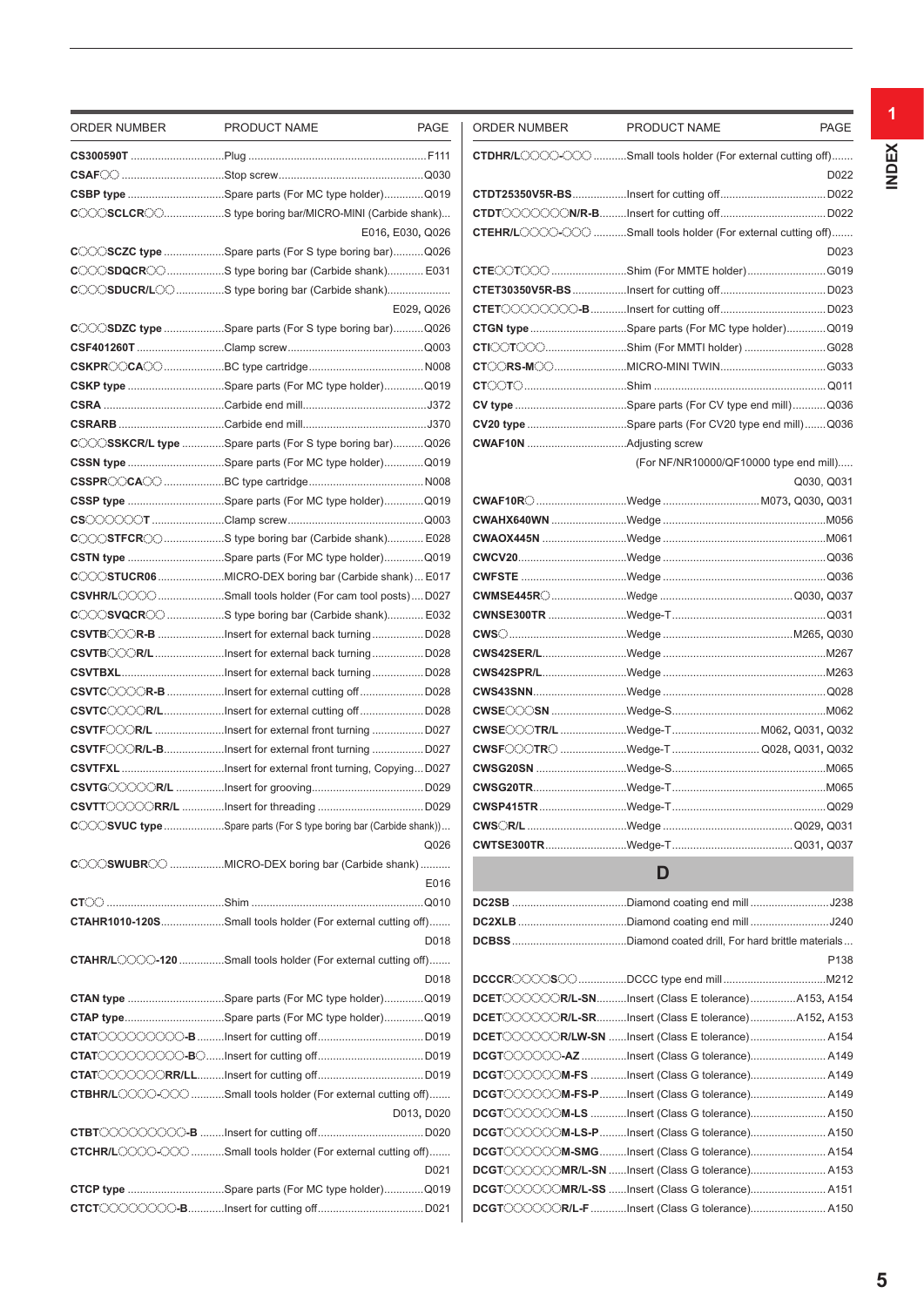# INDEX FOR TOOL NUMBER PAGE | ORDER NUMBER PRODUCT NAME

| PRODUCT NAME                                                                   | <b>PAGE</b>          |
|--------------------------------------------------------------------------------|----------------------|
| DCGT COOOCR/L-SN Insert (Class G tolerance) A153                               |                      |
| DCGT COOOCR/L-SS Insert (Class G tolerance) A151                               |                      |
| DCGWOOOOOInsert (Class G tolerance) A154                                       |                      |
| DCGWOOOOOFS Insert (Class G tolerance) B056                                    |                      |
| <b>DCK</b> (200 Clamp bridge C008, C010, C016,                                 |                      |
| C018-C021, E013-E015, H006-H011, Q015                                          |                      |
| DCLNR/LOOOOOO DOUBLE CLAMP holder C008                                         |                      |
| DCMT COOOO Insert (Class M tolerance)  A152                                    |                      |
| DCMT COOOO-FMInsert (Class M tolerance)  A149                                  |                      |
| DCMT COOOO-FP Insert (Class M tolerance)  A149                                 |                      |
| DCMT COOOO-FV Insert (Class M tolerance)  A149                                 |                      |
| DCMT COOOO-LMInsert (Class M tolerance)  A150                                  |                      |
| DCMT COOOO-LP Insert (Class M tolerance)  A150                                 |                      |
| DCMT COOOO-LS Insert (Class M tolerance)  A150                                 |                      |
| DCMT COOOO-MK Insert (Class M tolerance)  A151                                 |                      |
| DCMT COOOO-MMInsert (Class M tolerance)  A151                                  |                      |
| DCMT COOOO-MP Insert (Class M tolerance)  A151                                 |                      |
| DCMT COOOO-MS Insert (Class M tolerance)  A152                                 |                      |
| DCMT COOOO-MV Insert (Class M tolerance)  A152                                 |                      |
| DCMT COOOO-SV Insert (Class M tolerance)  A151                                 |                      |
|                                                                                |                      |
|                                                                                | A154, B056, B073     |
| <b>DCS</b> ( <i>m.m.m.m.m.m.m.m.m.m.m.Spring </i> C008, C010, C016, C018-C021, |                      |
|                                                                                | E013-E015, H006-H011 |
| DCSD type Spare parts (For DCSD type end mill)Q036                             |                      |
| DCSN typeSpare parts (For DCSN type end mill)Q036                              |                      |
|                                                                                |                      |
|                                                                                | P136                 |
|                                                                                |                      |
|                                                                                |                      |
|                                                                                | P136                 |
|                                                                                |                      |
| DC◯◯◯◯T Clamp screwH006–H011, Q003                                             |                      |
|                                                                                |                      |
| DDJNR/LOOOOOODOUBLE CLAMP holder C010                                          |                      |
|                                                                                |                      |
| <b>DEGX</b> COOOCR/L-F Insert (For AL holder) A155, B079                       |                      |
|                                                                                |                      |
|                                                                                |                      |
|                                                                                |                      |
| DF2XLBF Diamond coated end mill J250                                           |                      |
|                                                                                |                      |
|                                                                                |                      |
|                                                                                |                      |
|                                                                                |                      |
|                                                                                |                      |
|                                                                                |                      |
| DGHR/L type Spare parts (For DG type holder)Q023                               |                      |
| DGHNOO Wrench (For UG type holder)  Q023                                       |                      |
|                                                                                |                      |
|                                                                                |                      |
|                                                                                |                      |
|                                                                                |                      |
|                                                                                |                      |

**DNGG**OOOO-FJ ..............Insert (Class G tolerance)............................ A107

| <b>UNDLIN INUIVIDLIN</b> |                                                            |  |
|--------------------------|------------------------------------------------------------|--|
|                          | DNGG COOOO-PK Insert (Class G tolerance) A107              |  |
|                          |                                                            |  |
|                          | DNGMOOOOO-MJ Insert (Class G tolerance) A109               |  |
|                          | DNGNOOOO Insert (Class G tolerance) B045                   |  |
|                          | DNMAOOOOInsert (Class M tolerance)  A113                   |  |
|                          |                                                            |  |
|                          | DNMGOOOOO-CInsert (Class M tolerance)  A109                |  |
|                          | DNMGOOOOO-FH Insert (Class M tolerance)  A107              |  |
|                          | DNMGOOOOO-FPInsert (Class M tolerance)  A107               |  |
|                          |                                                            |  |
|                          | DNMGOOOOO-FSInsert (Class M tolerance)  A107               |  |
|                          | DNMGOOOOO-FYInsert (Class M tolerance)  A107               |  |
|                          | DNMGOOOOO-GHInsert (Class M tolerance)  A112               |  |
|                          | DNMGOOOOOGJ Insert (Class M tolerance)  A112               |  |
|                          | DNMGOOOOOOGKInsert (Class M tolerance) A110                |  |
|                          |                                                            |  |
|                          | DNMGOOOOO-LK Insert (Class M tolerance)  A108              |  |
|                          | DNMGOOOOO-LM Insert (Class M tolerance)  A108              |  |
|                          | DNMGOOOOO-LPInsert (Class M tolerance)  A108               |  |
|                          | DNMG COOOO-LSInsert (Class M tolerance)  A108              |  |
|                          | DNMGOOOOO-MAInsert (Class M tolerance) A111                |  |
|                          | DNMGOOOOO-MHInsert (Class M tolerance) A111                |  |
|                          | DNMGOOOOO-MJ Insert (Class M tolerance)  A109              |  |
|                          | DNMGOOOOO-MKInsert (Class M tolerance)  A110               |  |
|                          | DNMGOOOOO-MM Insert (Class M tolerance)  A110              |  |
|                          | DNMGOOOOOO-MPInsert (Class M tolerance)  A109              |  |
|                          | DNMGOOOOO-MSInsert (Class M tolerance)  A110               |  |
|                          | DNMGOOOOO-RKInsert (Class M tolerance)  A112               |  |
|                          | DNMGOOOOO-RMInsert (Class M tolerance)  A112               |  |
|                          |                                                            |  |
|                          | DNMGOOOOO-RP Insert (Class M tolerance)  A112              |  |
|                          | DNMGOOOOO-RS Insert (Class M tolerance)  A112              |  |
|                          | DNMGOOOOO-SA Insert (Class M tolerance)  A109              |  |
|                          | DNMGOOOOOOSH Insert (Class M tolerance)  A108              |  |
|                          | DNMGOOOOOOSY Insert (Class M tolerance)  A109              |  |
|                          | DNMMOOOOO-HL Insert (Class M tolerance)  A113              |  |
|                          | DNMMOOOOO-HZ Insert (Class M tolerance)  A113              |  |
|                          |                                                            |  |
|                          | DNMX COOOO-SWInsert (Class M tolerance)  A109              |  |
|                          |                                                            |  |
|                          | <b>DPDH</b> COOR D type boring head  E041, Q024            |  |
|                          |                                                            |  |
|                          | <b>DPDZ type</b> Spare parts (For D type boring head)Q024  |  |
|                          | <b>DPSK type</b> Spare parts (For D type boring head)Q024  |  |
|                          | <b>DPT2</b> ◯◯◯R D type boring head G038, Q024             |  |
|                          | DPT4 CR D type boring headF126, Q024                       |  |
|                          | DPTF COR D type boring head  E040, Q024                    |  |
|                          |                                                            |  |
|                          | <b>DPVP</b> CCORD type boring head  E042, Q024             |  |
|                          | DTGNR/LOOOOOO DOUBLE CLAMP holder C016                     |  |
|                          | DVJNR/LOOOOOODOUBLE CLAMP holder  C018                     |  |
|                          |                                                            |  |
|                          | DVPNR/L〇〇〇〇〇〇 DOUBLE CLAMP holder C020                     |  |
|                          | DVVNNOOOOOODOUBLE CLAMP holder  C019                       |  |
|                          |                                                            |  |
|                          | Е                                                          |  |
|                          |                                                            |  |
|                          | <b>E404 type</b> Spare parts (For E404 type face mill)Q029 |  |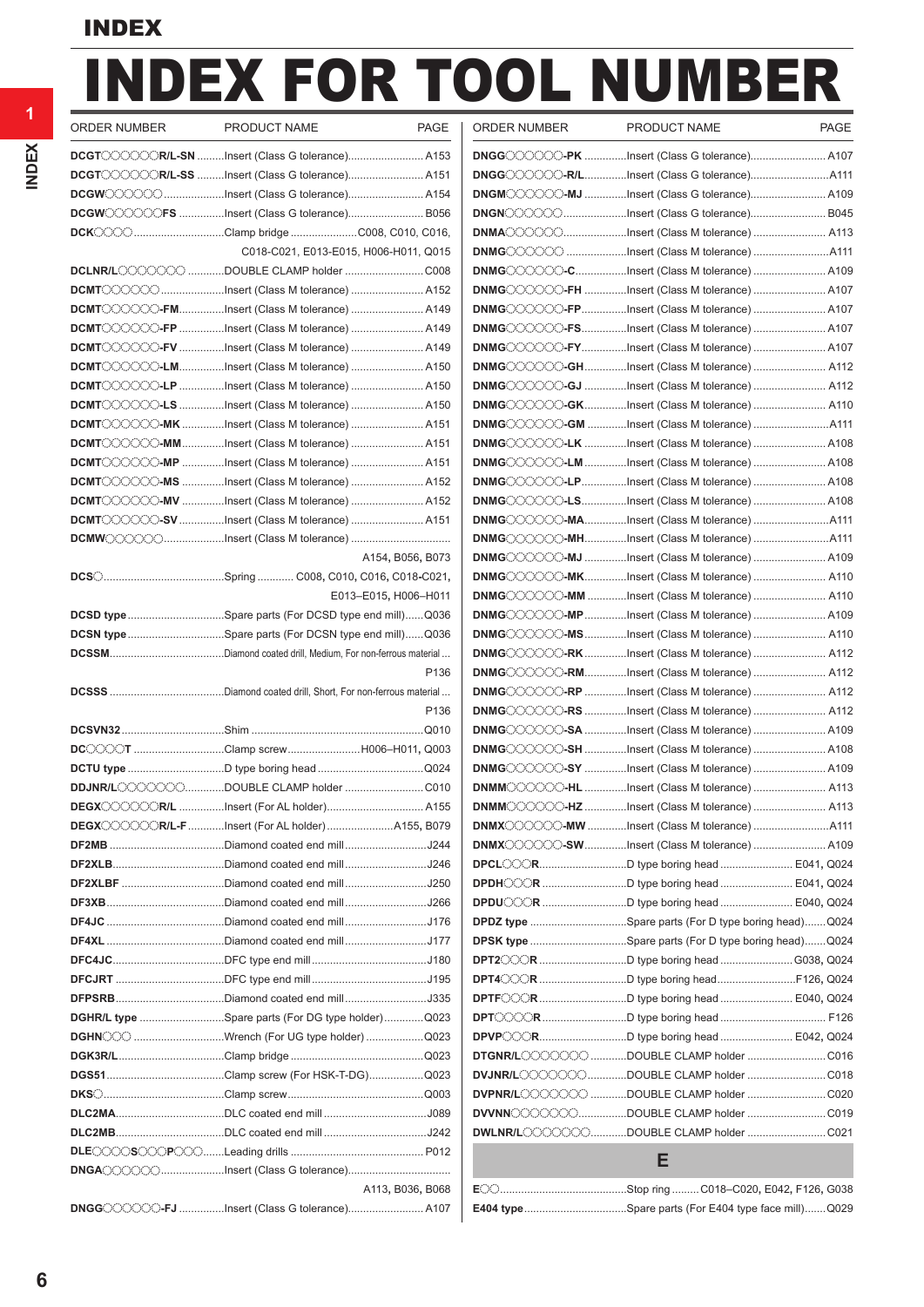| ORDER NUMBER | PRODUCT NAME<br><b>PAGE</b>                                             | <b>ORDER NUMBER</b> | PRODUCT NAME                                                | <b>PAGE</b> |
|--------------|-------------------------------------------------------------------------|---------------------|-------------------------------------------------------------|-------------|
|              | <b>ECMP type</b> Spare parts (For ECMP type end mill)Q036               |                     |                                                             |             |
|              | EGHR typeSpare parts (For EG holder)Q018                                |                     |                                                             |             |
|              |                                                                         |                     | FSCLC COOR-OC-O/CDIMPLE BAR (Carbide shank) E006            |             |
|              |                                                                         |                     | FSCLC COOR/L-OOE DIMPLE BAR (Carbide shank)  E006           |             |
|              | ESBN type Spare parts (For ML holder) Q020                              |                     |                                                             |             |
|              | <b>ECCOSCLPR type </b> Spare parts (For COBRA carbide shank boring bar) |                     | FSCLP COOR-OCE-O/ODIMPLE BAR (Carbide shank) E006           |             |
|              | Q024                                                                    |                     | FSCLP COOR/L-OE DIMPLE BAR (Carbide shank)  E006            |             |
|              | ESDN type Spare parts (For ML holder)  Q020                             |                     |                                                             |             |
|              | ESEN type Spare parts (For ML holder) Q020                              |                     | FSDQCOOOR/L-OOE DIMPLE BAR (Carbide shank)  E009            |             |
|              | ESKN type Spare parts (For ML holder) Q020                              |                     |                                                             |             |
|              |                                                                         |                     | FSDUCOOOR/L-OOEDIMPLE BAR (Carbide shank) E008              |             |
|              |                                                                         |                     |                                                             |             |
|              | ECCOSTFPR type Spare parts (For COBRA boring bar) Q024                  |                     | <b>FSL5</b> CORFSL5 type boring barF124, G036               |             |
|              | ETAN typeSpare parts (For ML holder) Q020                               |                     | <b>FSTE type</b> Spare parts (For FSTE type end mill)Q036   |             |
|              | ETENN typeSpare parts (For ML holder) Q020                              |                     | FSTUP COOR-OCE-O/ODIMPLE BAR (Carbide shank) E007           |             |
|              | ETFN typeSpare parts (For ML holder) Q020                               |                     | FSTUP COOR/L-OOE DIMPLE BAR (Carbide shank)  E007           |             |
|              | ETHR type Spare parts (For ET holder)Q018                               |                     |                                                             |             |
|              |                                                                         |                     |                                                             |             |
|              | ETNN type Spare parts (For SL holder)Q021                               |                     |                                                             |             |
|              |                                                                         |                     |                                                             |             |
|              | ETXN typeSpare parts (For ML holder) Q020                               |                     |                                                             |             |
|              | F                                                                       |                     |                                                             |             |
|              |                                                                         |                     |                                                             |             |
|              |                                                                         |                     |                                                             |             |
|              | FAO-FAPNOOBoring unit (Angular type) N012                               |                     |                                                             |             |
|              | FAO-FASCOOO Boring unit (Angular type) N012                             |                     | <b>FSWUB</b> CCCOR-CCE-C/C DIMPLE BAR (Carbide shank)  E010 |             |
|              | FAO-FASPOOOBoring unit (Angular type) N012                              |                     | <b>FSWUB</b> CCCCR/L-CCEDIMPLE BAR (Carbide shank) E010     |             |
|              |                                                                         |                     |                                                             |             |
|              |                                                                         |                     | <b>FSWUP</b> CCCOR-COE-O/ODIMPLE BAR (Carbide shank) E010   |             |
|              | FASPOOOCartridge (For boring unit)N012                                  |                     | FSWUPOOOR/L-OOE DIMPLE BAR (Carbide shank)  E010            |             |
|              | FBE2 type Spare parts (For FBE2 type end mill)Q039                      |                     |                                                             |             |
|              | FBP415 type Spare parts (For FBP415 type face mill)                     |                     |                                                             |             |
|              | Q029                                                                    |                     | FVO-FVPNOOBoring unit (Vertical type) N012                  |             |
|              | .Q004                                                                   |                     | FVO-FVSCOO Boring unit (Vertical type)  N012                |             |
|              | FCDG4 typeSpare parts (For FCDG4 type boring bar)                       |                     | FVO-FVSPOOOBoring unit (Vertical type)N012                  |             |
|              | Q025                                                                    |                     | <b>FVPN</b> COCartridge (For boring unit)N012               |             |
|              | FCL5 type Spare parts (For FCL5 type boring bar) Q025                   |                     | FVSCOO Cartridge (For boring unit)  N012                    |             |
|              |                                                                         |                     | FVSPOO Cartridge (For boring unit)  N012                    |             |
|              | <b>FCTU</b> COR/LFCTU type boring bar E026, Q025                        |                     | G                                                           |             |
|              |                                                                         |                     |                                                             |             |
|              | FF3000 typeSpare parts (For FF3000 type end mill)Q036                   |                     |                                                             |             |
|              |                                                                         |                     | <b>GCMT</b> COOOO-UOInsert (For TAF type drill) L056, P246  |             |
|              | M074                                                                    |                     | GDCN2004PDFR3 Insert (For NF10000/QF10000 type cutter)      | L052, M073  |
|              |                                                                         |                     | GDCN2004PDR Insert (For AF10000 type cutter)L052            |             |
|              |                                                                         |                     | GDCN2004ZDTR1 Insert (For NR10000 type cutter)L052          |             |
|              |                                                                         |                     | GOER1408PXFR2-8 Insert (For FMAX type cutter)L052, M069     |             |
|              |                                                                         |                     | GOEROCOPXFR2Insert (For FMAX type cutter)L052, M069         |             |
|              | M074, Q036                                                              |                     | GOEROOCZXFR2Insert (For FMAX type cutter)L052, M069         |             |
|              |                                                                         |                     | GPMT COOOO-UOInsert (For TAF type drill) L056, P246         |             |
|              |                                                                         |                     |                                                             |             |
|              |                                                                         |                     |                                                             |             |
|              |                                                                         |                     | GTOHR/LOOOO-OOO Small tools holder (External grooving) D016 |             |
|              |                                                                         |                     |                                                             |             |
|              |                                                                         |                     |                                                             |             |
|              | FN548 type Spare parts (For FN548 type face mill)  Q030                 |                     | GTOTOOOOOOR/L-E Insert (For small tools holder) D017        |             |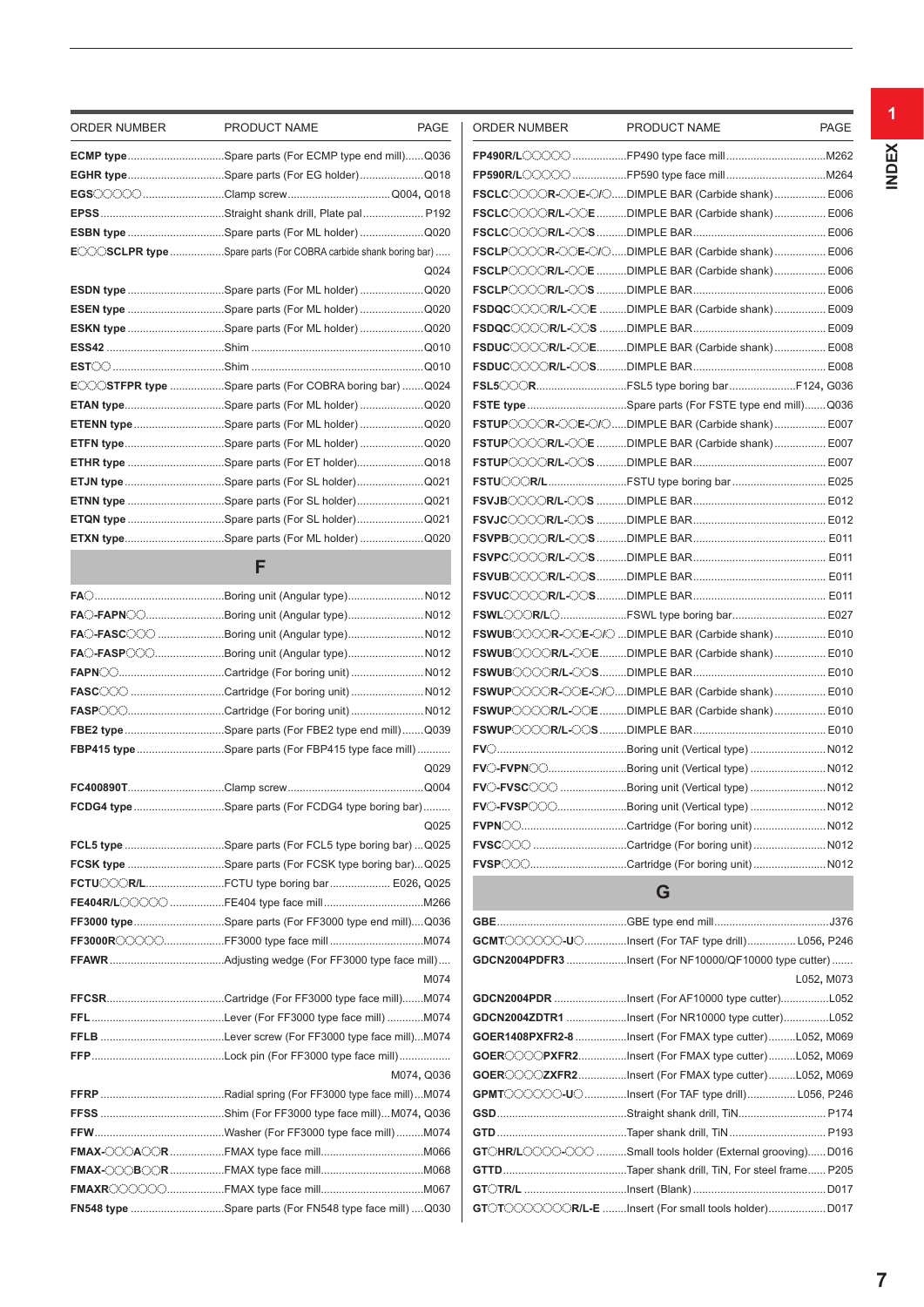# INDEX FOR TOOL NUMBER

| ORDER NUMBER | PRODUCT NAME                                                       | PAGE |
|--------------|--------------------------------------------------------------------|------|
|              | GTOTOOOOOOR/L-U Insert (For small tools holder) D016               |      |
|              | GTOTOOOOOOR-VT Insert (For small tools holder) D017                |      |
|              | GW1MOOOOOOON-OOInserts for GW blade (For grooving and cutting off) |      |
|              |                                                                    | F112 |
|              | GW1M COOOCOOR/L05-GMInserts for GW blade (For cutting off) F112    |      |
|              |                                                                    |      |
|              |                                                                    |      |
|              |                                                                    |      |
|              |                                                                    |      |
|              |                                                                    |      |
|              | GWTBNOOO-BOO Tool block (For GW blade) F111                        |      |
|              | GWTBNOOO-BOO-C Tool block (For GW blade) F111                      |      |
|              |                                                                    |      |
|              |                                                                    |      |
|              |                                                                    |      |
|              | <b>GY1B</b> COOOOONInsert (For GY holder) F012                     |      |
|              | GY1GOOOOOON-GFGSInsert (For GY holder) B066, F011                  |      |
|              | GY1M◯◯◯◯◯◯◯N-GM Insert (For GY holder) F010                        |      |
|              | GY1MOOOOOOR/L05-GM Insert (For GY holder) F010                     |      |
|              | GY2BOOOOOONInsert (For GY holder) F012                             |      |
|              | GY2GCOOOOON-MF Insert (For GY holder)F011                          |      |
|              |                                                                    |      |
|              | GY2MOOOOOOON-GM Insert (For GY holder) F010                        |      |
|              | GY2MOOOOOOON-GSInsert (For GY holder) F010                         |      |
|              |                                                                    |      |
|              | GY2MOOOOOOON-MM Insert (For GY holder) F012                        |      |
|              | GY2MOOOOOOON-MSInsert (For GY holder) F012                         |      |
|              |                                                                    |      |
|              | GY05016SClamp screw F081-F087, Q004                                |      |
|              | GY06013M Clamp screw F017-F087, Q004                               |      |
|              |                                                                    |      |
|              |                                                                    |      |
|              | GYHR/LOOOOO00-MOOR/LGY holder F016-F027, F038-F069                 |      |
|              |                                                                    |      |
|              | <b>GYHR/L</b> OOOO90-MOOR/LGY holder F030-F035. F070-F079          |      |
|              | GYMOOR/LO-OOO Modular bladeF016-F035, F080-F087                    |      |
|              |                                                                    |      |
|              |                                                                    |      |
|              |                                                                    |      |
|              |                                                                    |      |
|              |                                                                    |      |
|              | н                                                                  |      |

| H63TH-ACCODCLNR/L12HSK DCLN type holderH008     |  |
|-------------------------------------------------|--|
|                                                 |  |
|                                                 |  |
| H63TH-DCLNR/L-DX12HSK DCLN type holder H006     |  |
|                                                 |  |
| H63TH-DDJNL-L15-3 HSK DDJN type holder H011     |  |
| H63TH-DDJNR/L-DX15 HSK DDJN type holderH009     |  |
|                                                 |  |
| H63TH-DGHR/L typeSpare parts (For HSK-DG)Q023   |  |
| H63TH-EN2525R/L-115 HSK boring bar holder  H020 |  |
|                                                 |  |
|                                                 |  |
|                                                 |  |
|                                                 |  |

| ORDER NUMBER | PRODUCT NAME                                                                                                                                                                          | PAGE | ORDER NUMBER                                            | PRODUCT NAME | <b>PAGE</b> |
|--------------|---------------------------------------------------------------------------------------------------------------------------------------------------------------------------------------|------|---------------------------------------------------------|--------------|-------------|
|              |                                                                                                                                                                                       |      | H63TH-MMTENR- 016HSK MMTE type holder H016              |              |             |
|              |                                                                                                                                                                                       |      | H63TH-MMTER-DX16HSK MMTE type holder H016               |              |             |
|              | GW1M COOOOON-OOInserts for GW blade (For grooving and cutting off)                                                                                                                    |      |                                                         |              |             |
|              |                                                                                                                                                                                       | F112 | H63TH-PCLNR/L-DX12 HSK PCLN type holder H006            |              |             |
|              | $\texttt{GW1M}\text{\textcircled{\textcircled{\textcirc}}} \text{C}\text{\textcircled{\textcircled{\textcirc}}} \texttt{R}\text{/L05-GM}$ Inserts for GW blade (For cutting off) F112 |      | H63TH-PCMNN-012 HSK PCMN type holderH007                |              |             |
|              |                                                                                                                                                                                       |      |                                                         |              |             |
|              |                                                                                                                                                                                       |      |                                                         |              |             |
|              |                                                                                                                                                                                       |      | H63TH-PRDCN-012HSK PRDC type holderH012                 |              |             |
|              |                                                                                                                                                                                       |      | H63TH-PRGCR/L-DX12HSK PRGC type holder H012             |              |             |
|              |                                                                                                                                                                                       |      | H63TH-SVPBR/L-DX16 HSK SVPB type holder H013            |              |             |
|              |                                                                                                                                                                                       |      |                                                         |              |             |
|              | GWTBNOOO-BOO-C Tool block (For GW blade)F111                                                                                                                                          |      | H100TH-BOO-OOO HSK boring bar holderH022                |              |             |
|              |                                                                                                                                                                                       |      | H100TH-EN3232R/L-130 HSK boring bar holder  H020        |              |             |
|              |                                                                                                                                                                                       |      | H100TH-EV3232R/L-180 HSK boring bar holder  H019        |              |             |
|              |                                                                                                                                                                                       |      |                                                         |              |             |
|              |                                                                                                                                                                                       |      |                                                         |              |             |
|              | GY1G COOOOON-GFGSInsert (For GY holder) B066, F011                                                                                                                                    |      | HFC 0000 Shim pin G019, G028, H016                      |              |             |
|              | GY1MOOOOOOON-GM Insert (For GY holder) F010                                                                                                                                           |      |                                                         |              |             |
|              | GY1M〇〇〇〇〇〇〇R/L05-GM Insert (For GY holder) F010                                                                                                                                       |      |                                                         |              |             |
|              | <b>GY2B</b> ◯◯◯◯◯◯◯NInsert (For GY holder) F012                                                                                                                                       |      |                                                         |              |             |
|              | <b>GY2G</b> ◯◯◯◯◯◯◯N-MF Insert (For GY holder)F011                                                                                                                                    |      |                                                         |              |             |
|              | <b>GY2M</b> COCOCOO <b>N-BM</b> Insert (For GY holder) F012                                                                                                                           |      |                                                         |              |             |
|              | <b>GY2M</b> COCOCO <b>N-GM</b> Insert (For GY holder) F010                                                                                                                            |      |                                                         |              |             |
|              | <b>GY2M</b> ◯◯◯◯◯◯◯ <b>N-GS</b> Insert (For GY holder) F010                                                                                                                           |      | HNMX1206ECCO-R Insert (For BMR type boring cutter)      |              |             |
|              | <b>GY2M</b> COOOCCN <b>-GU</b> Insert (For GY holder) F010                                                                                                                            |      |                                                         |              | L026, M261  |
|              | GY2M COOOOON-MM Insert (For GY holder) F012                                                                                                                                           |      |                                                         |              |             |
|              | <b>GY2M</b> COOOCCO <b>N-MS</b> Insert (For GY holder) F012                                                                                                                           |      |                                                         |              |             |
|              | GY2M◯◯◯◯◯◯◯R/L05-GM Insert (For GY holder)F011                                                                                                                                        |      |                                                         |              |             |
|              | GY05016S Clamp screw  F081-F087, Q004                                                                                                                                                 |      |                                                         |              |             |
|              | GY06013M Clamp screw F017–F087, Q004                                                                                                                                                  |      |                                                         |              |             |
|              |                                                                                                                                                                                       |      |                                                         |              |             |
|              |                                                                                                                                                                                       |      | HSC05016HWReamer adjustment screw N002                  |              |             |
|              | GYHR/L COOOOO-M CR/LGY holder  F016-F027, F038-F069                                                                                                                                   |      | HSC08025H Set bolt (For AHX440S type cutter) M039       |              |             |
|              |                                                                                                                                                                                       |      |                                                         |              |             |
|              | GYHR/L COO 30-M CR/LGY holder F030-F035, F070-F079                                                                                                                                    |      | HSCX COOCH Set bolt (For FMAX type cutter)M067, Q009    |              |             |
|              | <b>GYM◯CR/L⊖-◯◯◯ Modular bladeF016–F035, F080–F087</b>                                                                                                                                |      | HSD04004HCCCoolant nozzle (For VFX5/6 type cutter)      |              |             |
|              |                                                                                                                                                                                       |      |                                                         |              | M221, M225  |
|              |                                                                                                                                                                                       |      |                                                         |              |             |
|              |                                                                                                                                                                                       |      | HSK-OOOM HSK type taper tool number  N027               |              |             |
|              |                                                                                                                                                                                       |      |                                                         |              |             |
|              |                                                                                                                                                                                       |      |                                                         |              |             |
|              | H                                                                                                                                                                                     |      | HSSOCOOGBalance adjustment screw (For FMAX type cutter) |              |             |
|              |                                                                                                                                                                                       |      |                                                         |              | M066-M068   |
|              | <b>H63TH-A◯◯◯DCLNR/L12</b> HSK DCLN type holderH008                                                                                                                                   |      | HSS04 000 Clamp screw  E018, F122, G035                 |              |             |
|              | H63TH-B〇〇-〇〇 HSK boring bar holderH021                                                                                                                                                |      | HSS03005 Screw (For P type boring bar) E035-E038        |              |             |
|              | H63TH-DCLNL-L12-3 HSK DCLN type holderH008                                                                                                                                            |      |                                                         |              |             |
|              | H63TH-DCLNR/L-DX12 HSK DCLN type holder H006                                                                                                                                          |      |                                                         |              | M070        |
|              | H63TH-DCMNN-012 HSK DCMN type holder H007                                                                                                                                             |      | HSS COOO Clamp screw H020-H022, Q002                    |              |             |
|              | H63TH-DDJNL-L15-3 HSK DDJN type holder H011                                                                                                                                           |      |                                                         |              |             |
|              | H63TH-DDJNR/L-DX15HSK DDJN type holderH009                                                                                                                                            |      |                                                         |              |             |
|              | H63TH-DDNNN-015HSK DDNN type holderH010                                                                                                                                               |      |                                                         |              |             |
|              | H63TH-DGHR/L typeSpare parts (For HSK-DG)Q023                                                                                                                                         |      |                                                         |              |             |
|              | H63TH-EN2525R/L-115 HSK boring bar holder H020                                                                                                                                        |      |                                                         | ı            |             |
|              | H63TH-EV2020R/L-105-3 HSK boring bar holder  H021                                                                                                                                     |      |                                                         |              |             |
|              | H63TH-EV2525R/L-112 HSK boring bar holder  H019                                                                                                                                       |      |                                                         |              |             |
|              | Н63ТН-MGHR/L-DХ43◯◯ НSК MG type holder Н014                                                                                                                                           |      |                                                         |              |             |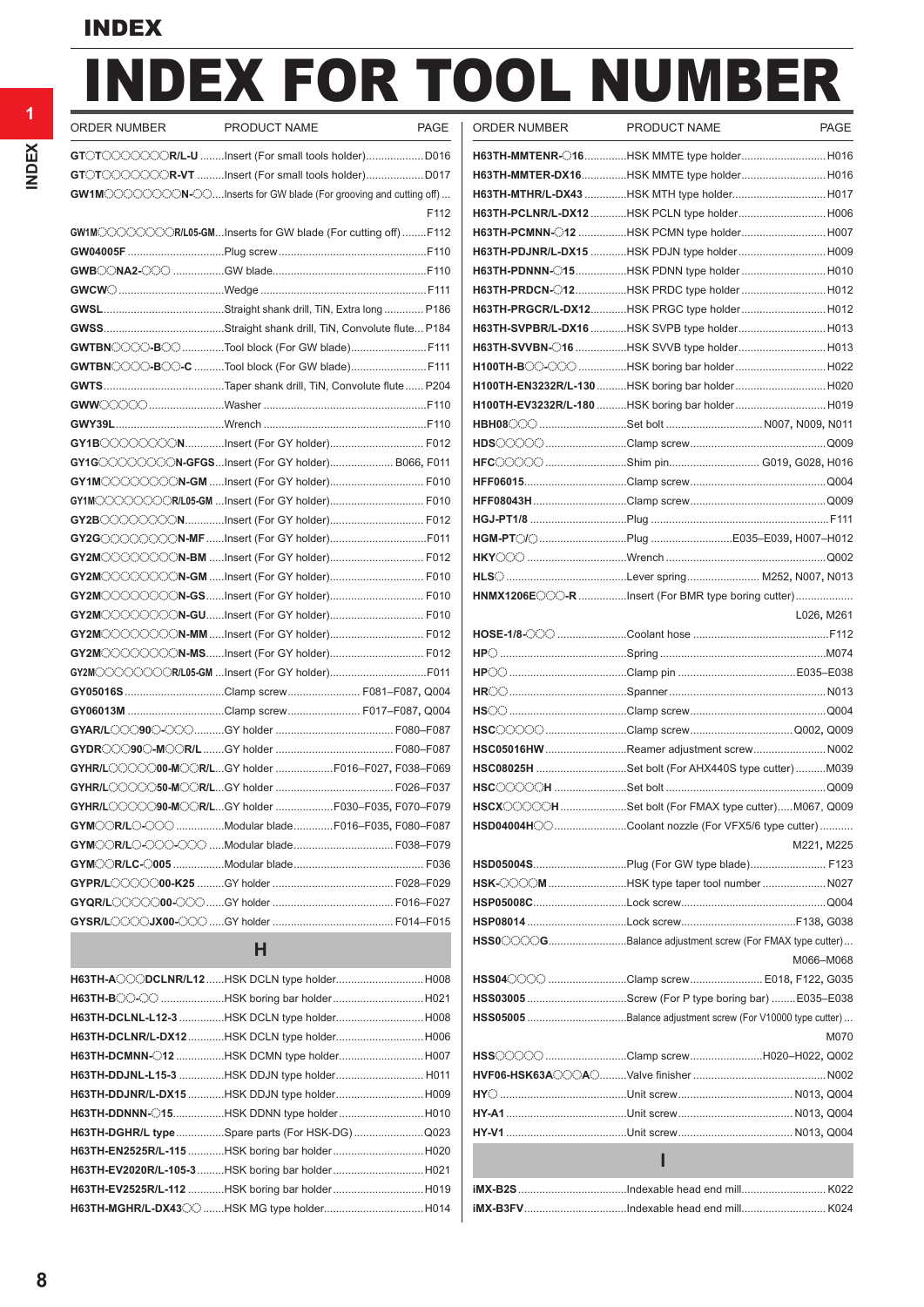| ORDER NUMBER | PRODUCT NAME                                                                                                                                                                        | <b>PAGE</b>      | ORDER NUMBER | PRODUCT NAME                                          | <b>PAGE</b>      |
|--------------|-------------------------------------------------------------------------------------------------------------------------------------------------------------------------------------|------------------|--------------|-------------------------------------------------------|------------------|
|              |                                                                                                                                                                                     |                  |              |                                                       |                  |
|              |                                                                                                                                                                                     |                  |              |                                                       |                  |
|              |                                                                                                                                                                                     |                  |              |                                                       |                  |
|              |                                                                                                                                                                                     |                  |              |                                                       |                  |
|              |                                                                                                                                                                                     |                  |              |                                                       |                  |
|              |                                                                                                                                                                                     |                  |              | L                                                     |                  |
|              |                                                                                                                                                                                     |                  |              |                                                       |                  |
|              |                                                                                                                                                                                     |                  |              |                                                       |                  |
|              |                                                                                                                                                                                     |                  |              |                                                       |                  |
|              |                                                                                                                                                                                     |                  |              |                                                       |                  |
|              |                                                                                                                                                                                     |                  |              |                                                       |                  |
|              |                                                                                                                                                                                     |                  |              |                                                       |                  |
|              |                                                                                                                                                                                     |                  |              |                                                       |                  |
|              |                                                                                                                                                                                     |                  |              |                                                       |                  |
|              |                                                                                                                                                                                     |                  |              |                                                       |                  |
|              |                                                                                                                                                                                     |                  |              |                                                       |                  |
|              |                                                                                                                                                                                     |                  |              |                                                       |                  |
|              |                                                                                                                                                                                     |                  |              |                                                       |                  |
|              |                                                                                                                                                                                     |                  |              |                                                       |                  |
|              |                                                                                                                                                                                     |                  |              |                                                       |                  |
|              |                                                                                                                                                                                     |                  |              |                                                       |                  |
|              |                                                                                                                                                                                     |                  |              |                                                       |                  |
|              |                                                                                                                                                                                     |                  |              |                                                       |                  |
|              |                                                                                                                                                                                     |                  |              |                                                       |                  |
|              |                                                                                                                                                                                     |                  |              |                                                       |                  |
|              | IMX C-WRWrench (For indexable head end mill)Q002                                                                                                                                    |                  |              | LNGU1308 CPNEC-CInsert (For VAS400 type side cutter)  |                  |
|              |                                                                                                                                                                                     |                  |              |                                                       | L028, M091       |
|              | J                                                                                                                                                                                   |                  |              | LNGU1710 COPNEC-RInsert (For VAS500 type side cutter) |                  |
|              | JDMT COOCOZDER-JL Insert (For AJX/PMC type cutter)L026, M167                                                                                                                        |                  |              |                                                       | L029, M093       |
|              |                                                                                                                                                                                     |                  |              | LOGUOOOOPNOR-OInsert (For VPX200/300 type cutter)     |                  |
|              |                                                                                                                                                                                     | L026, M167, M255 |              |                                                       | L030, M113, M125 |
|              |                                                                                                                                                                                     |                  |              |                                                       |                  |
|              | $\mathsf{JOMT}\text{-}\text{CO}\text{-}\text{OZ}$ ZZER-JLInsert (For AJX type cutter)L026, M167                                                                                     |                  |              |                                                       | 1004             |
|              | $\mathsf{JOMT}\hspace{-0.01cm}\subset\hspace{-0.01cm}\subset\hspace{-0.01cm}\subset\hspace{-0.01cm}\subset\hspace{-0.01cm}\subset\hspace{-0.01cm}\subset\hspace{-0.01cm}\mathbb{Z}$ |                  |              |                                                       |                  |
|              |                                                                                                                                                                                     | L026, M167, M255 |              |                                                       |                  |
|              | <b>JOMU140715ZZER-M</b> Insert (For WJX type cutter) L027, M175                                                                                                                     |                  |              |                                                       |                  |
|              |                                                                                                                                                                                     |                  |              |                                                       |                  |
|              |                                                                                                                                                                                     | L026, M167, M255 |              |                                                       |                  |
|              | JPMT COOOO Insert (For TAB/CBJP type end mill)                                                                                                                                      |                  |              | LSE445 type Spare parts (For LSE445 type face mill)   |                  |
|              |                                                                                                                                                                                     | L027, M251       |              |                                                       | Q030             |
|              | <b>JPMX</b> CCCCC-CCInsert (For SPX type end mill)L027, M217                                                                                                                        |                  |              |                                                       | Q005             |
|              |                                                                                                                                                                                     |                  |              |                                                       |                  |
|              |                                                                                                                                                                                     |                  |              |                                                       |                  |
|              | K                                                                                                                                                                                   |                  |              |                                                       |                  |
|              | <b>KGBN</b> CO-COTool block (For UG holder) F115, Q023                                                                                                                              |                  |              | M                                                     |                  |
|              |                                                                                                                                                                                     |                  |              |                                                       |                  |
|              |                                                                                                                                                                                     |                  |              |                                                       |                  |
|              |                                                                                                                                                                                     |                  |              | MAS◯◯◯◯LB/MB MAS type drill (Internal coolant)  P083  |                  |
|              |                                                                                                                                                                                     |                  |              |                                                       |                  |
|              | KKCR/L typeSpare parts (For MH holder) Q020                                                                                                                                         |                  |              |                                                       |                  |
|              |                                                                                                                                                                                     |                  |              |                                                       |                  |
|              | M070, N007, N009, N011, Q004                                                                                                                                                        |                  |              |                                                       |                  |
|              |                                                                                                                                                                                     |                  |              |                                                       |                  |
|              |                                                                                                                                                                                     | P <sub>182</sub> |              | MCLNROOOOOO DOUBLE CLAMP holder (For heavy cutting)   | C009             |
|              |                                                                                                                                                                                     |                  |              |                                                       |                  |
|              |                                                                                                                                                                                     |                  |              | MCW COXOSOO Drill for CFRP and stack material  P093   |                  |

**1**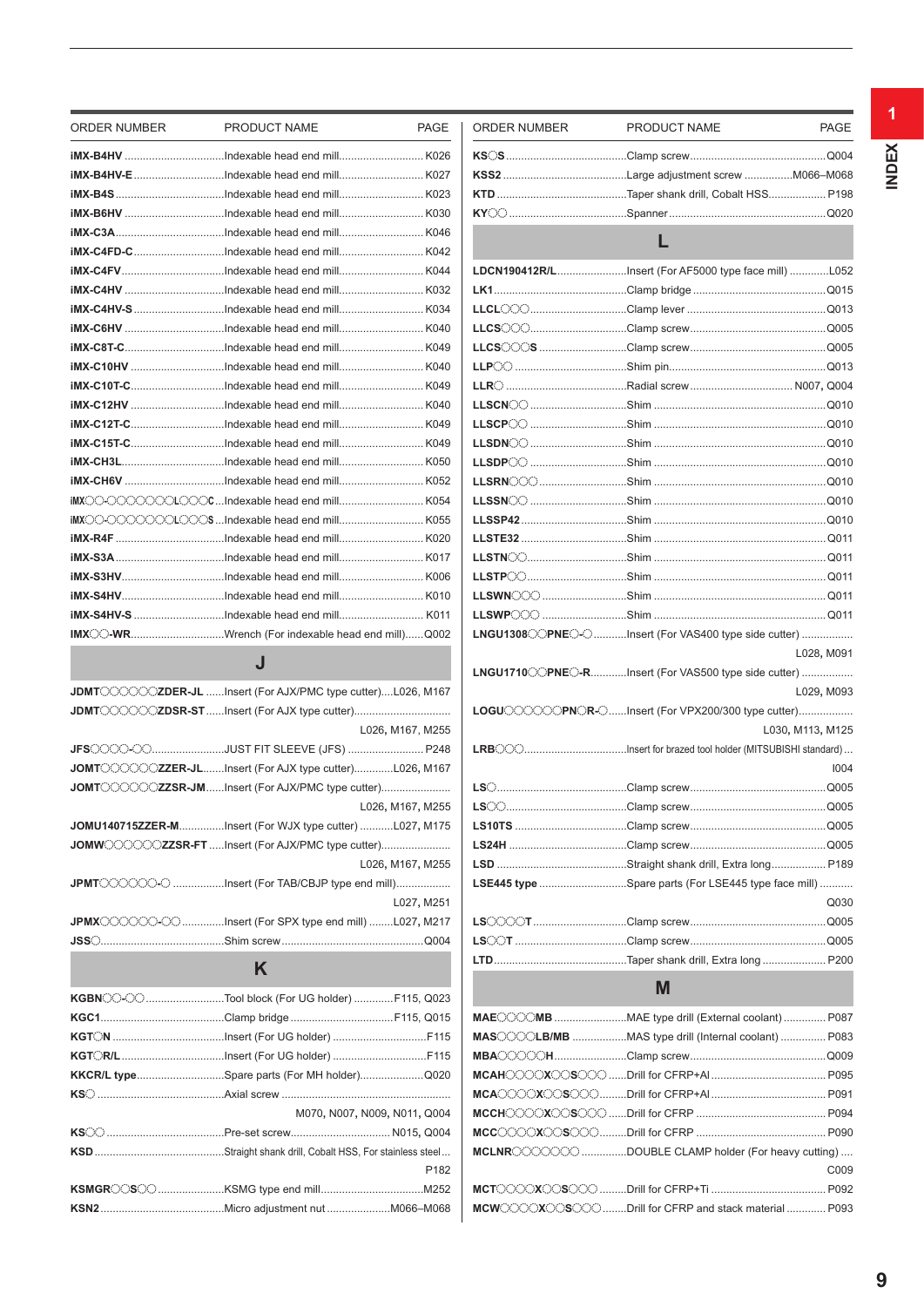# INDEX FOR TOOL NUMBER

| ORDER NUMBER | PRODUCT NAME<br>PAGE                                                | ORDER NUMBER    | PRODUCT NAME                                                | <b>PAGE</b>                             |
|--------------|---------------------------------------------------------------------|-----------------|-------------------------------------------------------------|-----------------------------------------|
|              |                                                                     |                 |                                                             |                                         |
|              | H017, Q019-Q020, Q022-Q023, Q026                                    |                 | MPMT COOOOInsert (For CBMP/ECMP/TAB type end mill)          |                                         |
|              | MFEOOOXOOSOOO Solid carbide flat bottom drill  P015                 |                 |                                                             | L031, M25 <sup><math>\cdot</math></sup> |
|              | MG2R/L typeSpare parts (For MG2 type holder)Q019                    |                 | MPMWOOOOOInsert (For TSMP type end mill)L031, M249          |                                         |
|              | MG200 type Spare parts (For MG200 type end mill)Q037                |                 | <b>MPMX120412-</b> Insert (For SPX type end mill) L032, M21 |                                         |
|              | MG245 type Spare parts (For MG245 type end mill) Q037               |                 |                                                             |                                         |
|              | MG300 type Spare parts (For MG300 type end mill)Q037                |                 | MQS COXODB MQS type drill (Internal coolant)  P050          |                                         |
|              | MG300 type Spare parts (For MG300 type face mill) Q030              |                 |                                                             |                                         |
|              | MG345 type Spare parts (For MG345 type end mill)Q037                |                 |                                                             |                                         |
|              | MG345 type Spare parts (For MG345 type face mill) Q030              |                 |                                                             |                                         |
|              | MG400 type Spare parts (For MG400 type face mill)  Q030             |                 |                                                             |                                         |
|              | MG445 type Spare parts (For MG445 type face mill) Q030              |                 |                                                             |                                         |
|              |                                                                     |                 |                                                             |                                         |
|              | MGEEWOOOGAFTR Insert (For MG245/345/445 type cutter) L031           |                 |                                                             |                                         |
|              | MGEEW〇〇〇PFTR Insert (For MG200/300/400 type cutter) L031            |                 |                                                             |                                         |
|              |                                                                     |                 |                                                             |                                         |
|              | <b>MGP445 type</b> Spare parts (For MGP445 type face mill)          |                 |                                                             |                                         |
|              | Q030                                                                |                 |                                                             |                                         |
|              |                                                                     |                 |                                                             |                                         |
|              |                                                                     |                 |                                                             |                                         |
|              | <b>MGTL</b> CCCO Insert (For D type boring head/KSMG type end mill) |                 |                                                             |                                         |
|              | F127, M253                                                          |                 |                                                             |                                         |
|              |                                                                     |                 |                                                             |                                         |
|              | MGTR/LOOOOInsert (For MG holder) F117, H015                         |                 |                                                             |                                         |
|              |                                                                     |                 | MSBNROOOOOO DOUBLE CLAMP holder (For heavy cutting)         |                                         |
|              | MHSOOOLOOOB MHS type drill (Internal coolant)  P064                 |                 |                                                             | C012                                    |
|              |                                                                     |                 |                                                             |                                         |
|              |                                                                     |                 | MSD445 type Spare parts (For MSD445 type face mill)         |                                         |
|              |                                                                     |                 |                                                             | Q <sub>03(</sub>                        |
|              |                                                                     |                 | <b>MSE445 type</b> Spare parts (For MSE445 type end mill)   |                                         |
|              |                                                                     |                 |                                                             | Q037                                    |
|              |                                                                     |                 |                                                             |                                         |
|              |                                                                     |                 | MSE445 type Spare parts (For MSE445 type face mill)         |                                         |
|              | MLG COOLInsert (For FSL5 type boring bar)                           |                 |                                                             | Q <sub>03(</sub>                        |
|              | F125, G037                                                          | <b>MSECCOSB</b> | MSE type drill                                              | P09                                     |
|              |                                                                     |                 |                                                             |                                         |
|              | MLTOOOL Insert (For FSL5 type boring bar)                           |                 |                                                             |                                         |
|              | F125, G037                                                          |                 |                                                             |                                         |
|              |                                                                     |                 |                                                             |                                         |
|              | MMS COXODBMMS type drill (Internal coolant) P057                    |                 |                                                             |                                         |
|              | MMTOCEROOOOOOInsert (For MMTE holder)                               |                 |                                                             |                                         |
|              | G020, G021, G022, G023                                              |                 | MSSNROOOOOO DOUBLE CLAMP holder (For heavy cutting)         |                                         |
|              |                                                                     |                 |                                                             | CO14                                    |
|              | <b>MMT</b> COIROCOOO Insert (For MMTI boring bar)                   |                 |                                                             |                                         |
|              | G029, G030, G031, G032                                              |                 | MT2R/L type Spare parts (For MT2 type holder)  Q020         |                                         |
|              |                                                                     |                 | MTENN type Spare parts (For WP holder) Q022                 |                                         |
|              | MNS◯◯◯◯LB MNS type drill (Internal coolant)  P076                   |                 |                                                             |                                         |
|              | MNS◯◯◯◯X◯◯DBMNS type drill (Internal coolant) P076                  |                 |                                                             |                                         |
|              |                                                                     |                 | <b>MTK R/L</b> Clamp bridge  F116, G024, H014, H017, Q019   |                                         |
|              |                                                                     |                 | MTNN typeSpare parts (For WP holder) Q022                   |                                         |
|              |                                                                     |                 | MTQN typeSpare parts (For WP holder) Q022                   |                                         |
|              |                                                                     |                 | MTTR/LOOOOO Insert (For MT holder/D type boring head)       |                                         |
|              |                                                                     |                 | G025, G039, H018                                            |                                         |
|              |                                                                     |                 | MVECOOXOOSOO MVE type drill (External coolant)  P042        |                                         |
|              |                                                                     |                 | MVSCOOXOOSOOO MVS type drill (Internal coolant)             |                                         |
|              |                                                                     |                 | P020, P022, P024                                            |                                         |
|              |                                                                     |                 | MVSCOOXCOSCOOPLMVS type drill (Internal coolant)  P020      |                                         |

| ORDER NUMBER | PRODUCT NAME                                                                                                                                                                                                                                                                                                                                                                                                                                                                                                   | <b>PAGE</b>      |
|--------------|----------------------------------------------------------------------------------------------------------------------------------------------------------------------------------------------------------------------------------------------------------------------------------------------------------------------------------------------------------------------------------------------------------------------------------------------------------------------------------------------------------------|------------------|
|              |                                                                                                                                                                                                                                                                                                                                                                                                                                                                                                                |                  |
|              | MPMT COOOOInsert (For CBMP/ECMP/TAB type end mill)                                                                                                                                                                                                                                                                                                                                                                                                                                                             |                  |
|              |                                                                                                                                                                                                                                                                                                                                                                                                                                                                                                                | L031, M251       |
|              | MPMWOOOOOInsert (For TSMP type end mill)L031, M249                                                                                                                                                                                                                                                                                                                                                                                                                                                             |                  |
|              |                                                                                                                                                                                                                                                                                                                                                                                                                                                                                                                |                  |
|              |                                                                                                                                                                                                                                                                                                                                                                                                                                                                                                                |                  |
|              | MQSOOOXODBMQS type drill (Internal coolant) P050                                                                                                                                                                                                                                                                                                                                                                                                                                                               |                  |
|              |                                                                                                                                                                                                                                                                                                                                                                                                                                                                                                                |                  |
|              |                                                                                                                                                                                                                                                                                                                                                                                                                                                                                                                |                  |
|              |                                                                                                                                                                                                                                                                                                                                                                                                                                                                                                                |                  |
|              |                                                                                                                                                                                                                                                                                                                                                                                                                                                                                                                |                  |
|              |                                                                                                                                                                                                                                                                                                                                                                                                                                                                                                                |                  |
|              |                                                                                                                                                                                                                                                                                                                                                                                                                                                                                                                |                  |
|              |                                                                                                                                                                                                                                                                                                                                                                                                                                                                                                                |                  |
|              |                                                                                                                                                                                                                                                                                                                                                                                                                                                                                                                |                  |
|              |                                                                                                                                                                                                                                                                                                                                                                                                                                                                                                                |                  |
|              |                                                                                                                                                                                                                                                                                                                                                                                                                                                                                                                |                  |
|              |                                                                                                                                                                                                                                                                                                                                                                                                                                                                                                                |                  |
|              |                                                                                                                                                                                                                                                                                                                                                                                                                                                                                                                |                  |
|              |                                                                                                                                                                                                                                                                                                                                                                                                                                                                                                                |                  |
|              |                                                                                                                                                                                                                                                                                                                                                                                                                                                                                                                |                  |
|              |                                                                                                                                                                                                                                                                                                                                                                                                                                                                                                                |                  |
|              |                                                                                                                                                                                                                                                                                                                                                                                                                                                                                                                |                  |
|              |                                                                                                                                                                                                                                                                                                                                                                                                                                                                                                                |                  |
|              | MSBNROOOOOODOUBLE CLAMP holder (For heavy cutting)                                                                                                                                                                                                                                                                                                                                                                                                                                                             |                  |
|              |                                                                                                                                                                                                                                                                                                                                                                                                                                                                                                                | C012             |
|              |                                                                                                                                                                                                                                                                                                                                                                                                                                                                                                                |                  |
|              | MSD445 type Spare parts (For MSD445 type face mill)                                                                                                                                                                                                                                                                                                                                                                                                                                                            |                  |
|              |                                                                                                                                                                                                                                                                                                                                                                                                                                                                                                                | Q030             |
|              | MSE445 type Spare parts (For MSE445 type end mill)                                                                                                                                                                                                                                                                                                                                                                                                                                                             |                  |
|              |                                                                                                                                                                                                                                                                                                                                                                                                                                                                                                                | Q037             |
|              | MSE445 type Spare parts (For MSE445 type face mill)                                                                                                                                                                                                                                                                                                                                                                                                                                                            |                  |
|              |                                                                                                                                                                                                                                                                                                                                                                                                                                                                                                                | Q030             |
|              |                                                                                                                                                                                                                                                                                                                                                                                                                                                                                                                |                  |
|              |                                                                                                                                                                                                                                                                                                                                                                                                                                                                                                                |                  |
|              |                                                                                                                                                                                                                                                                                                                                                                                                                                                                                                                |                  |
|              |                                                                                                                                                                                                                                                                                                                                                                                                                                                                                                                |                  |
|              |                                                                                                                                                                                                                                                                                                                                                                                                                                                                                                                |                  |
|              |                                                                                                                                                                                                                                                                                                                                                                                                                                                                                                                |                  |
|              |                                                                                                                                                                                                                                                                                                                                                                                                                                                                                                                |                  |
|              | MSSNROOOCOO DOUBLE CLAMP holder (For heavy cutting)                                                                                                                                                                                                                                                                                                                                                                                                                                                            |                  |
|              |                                                                                                                                                                                                                                                                                                                                                                                                                                                                                                                | C014             |
|              |                                                                                                                                                                                                                                                                                                                                                                                                                                                                                                                |                  |
|              | MT2R/L type Spare parts (For MT2 type holder) Q020<br>MTENN type Spare parts (For WP holder)  Q022                                                                                                                                                                                                                                                                                                                                                                                                             |                  |
|              |                                                                                                                                                                                                                                                                                                                                                                                                                                                                                                                |                  |
|              |                                                                                                                                                                                                                                                                                                                                                                                                                                                                                                                |                  |
|              | MTK CR/LClamp bridge  F116, G024, H014, H017, Q015                                                                                                                                                                                                                                                                                                                                                                                                                                                             |                  |
|              | MTNN typeSpare parts (For WP holder) Q022                                                                                                                                                                                                                                                                                                                                                                                                                                                                      |                  |
|              | MTQN typeSpare parts (For WP holder) Q022                                                                                                                                                                                                                                                                                                                                                                                                                                                                      |                  |
|              | MTTR/LOOOOO Insert (For MT holder/D type boring head)                                                                                                                                                                                                                                                                                                                                                                                                                                                          |                  |
|              |                                                                                                                                                                                                                                                                                                                                                                                                                                                                                                                | G025, G039, H018 |
|              | MVECOOOXOOSOOO MVE type drill (External coolant)  P042                                                                                                                                                                                                                                                                                                                                                                                                                                                         |                  |
|              | $\mathsf{MVS}\hspace{-1pt}\circ\hspace{-1pt}\circ\hspace{-1pt}\circ\hspace{-1pt}\circ\hspace{-1pt}\circ\hspace{-1pt}\circ\hspace{-1pt}\circ\hspace{-1pt}\circ\hspace{-1pt}\circ\hspace{-1pt}\circ\hspace{-1pt}\circ\hspace{-1pt}\circ\hspace{-1pt}\circ\hspace{-1pt}\circ\hspace{-1pt}\circ\hspace{-1pt}\circ\hspace{-1pt}\circ\hspace{-1pt}\circ\hspace{-1pt}\circ\hspace{-1pt}\circ\hspace{-1pt}\circ\hspace{-1pt}\circ\hspace{-1pt}\circ\hspace{-1pt}\circ\hspace{-1pt}\circ\hspace{-1pt}\circ\hspace{-1pt$ |                  |
|              |                                                                                                                                                                                                                                                                                                                                                                                                                                                                                                                | P020, P022, P024 |
|              | MVS COOXOOSOOOPLMVS type drill (Internal coolant)  P020                                                                                                                                                                                                                                                                                                                                                                                                                                                        |                  |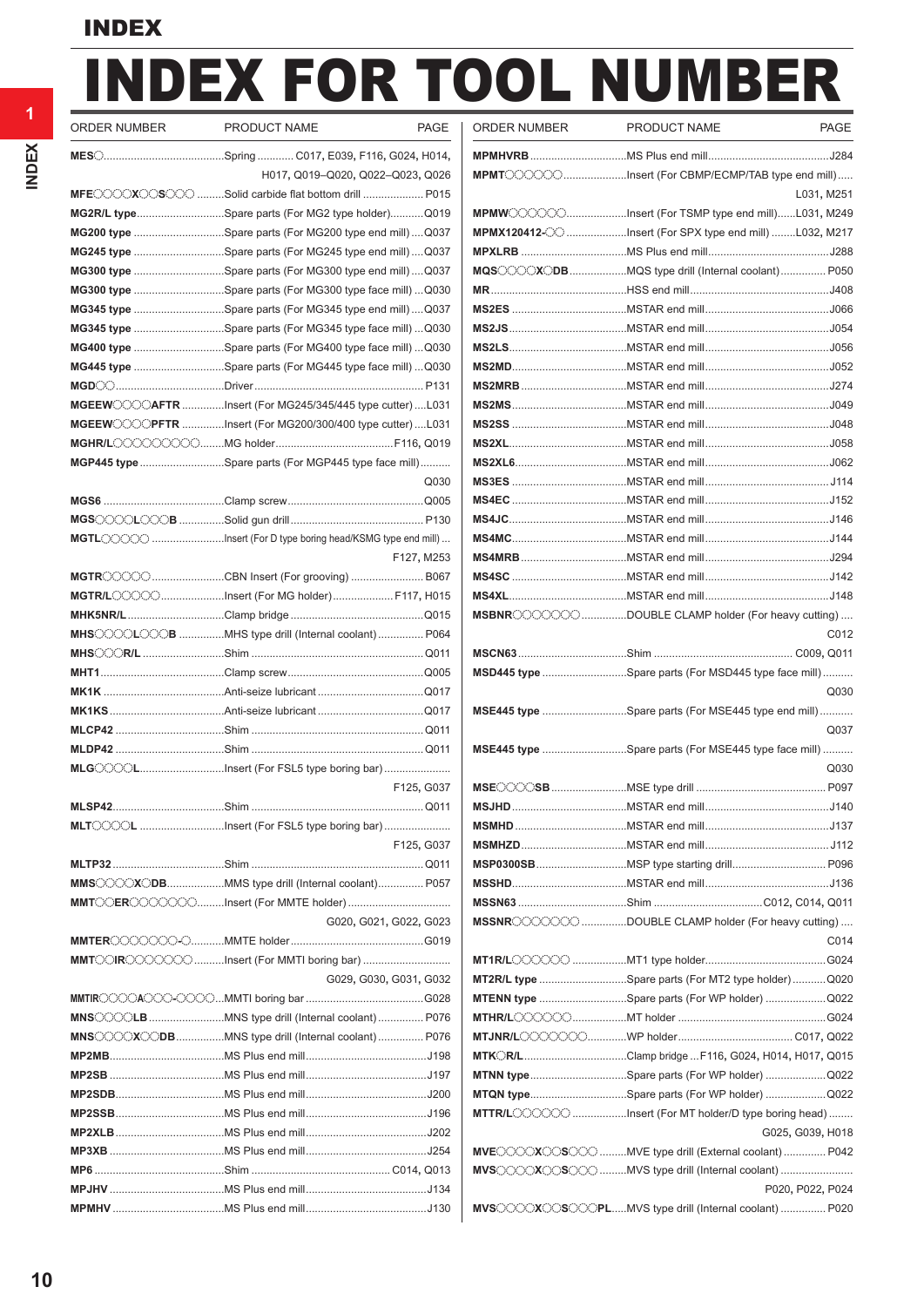| ORDER NUMBER | PRODUCT NAME                                              | PAGE             | ORDER NUMBER                                                    | PRODUCT NAME | PAGE |
|--------------|-----------------------------------------------------------|------------------|-----------------------------------------------------------------|--------------|------|
|              | MVX COOX FOO MVX type drill (Internal coolant)  P230      |                  | NP-CNGAOOOOOFS4Insert (Class G tolerance) B028                  |              |      |
|              | MWLN typeSpare parts (For WP holder)Q022                  |                  | NP-CNGAOOOOOFSWS2Insert (Class G tolerance) B030                |              |      |
|              | MWS COLB/MB/SB/XBMWS type drill (Internal coolant)  P100  |                  | NP-CNGA◯◯◯◯◯CFSWS4Insert (Class G tolerance) B028               |              |      |
|              | MWS◯◯◯X8DB MWS type drill (Internal coolant)  P104        |                  | NP-CNGAOOOOOG2Insert (Class G tolerance) B029                   |              |      |
|              |                                                           |                  | NP-CNGAOOOOOGA2 Insert (Class G tolerance) B029                 |              |      |
|              | MZEOOOMA/SA/SBMZE type drill (External coolant)  P122     |                  | NP-CNGA◯◯◯◯◯GA4 Insert (Class G tolerance) B028                 |              |      |
|              |                                                           |                  | <b>NP-CNGA〇〇〇〇〇〇GAWS2</b> Insert (Class G tolerance) B030       |              |      |
|              | N                                                         |                  | NP-CNGAOOOOGAWS4 Insert (Class G tolerance) B028                |              |      |
|              | NAO typeSpare parts (For angular type boring unit)        |                  | <b>NP-CNGA◯◯◯◯◯⊙GBWL2</b> Insert (Class G tolerance) B030       |              |      |
|              |                                                           | Q027             | NP-CNGA◯◯◯◯◯CGH2 Insert (Class G tolerance) B029                |              |      |
|              | NAPN O typeSpare parts (For cartridge (Boring unit))Q027  |                  | NP-CNGACCOCOGH4 Insert (Class G tolerance) B028                 |              |      |
|              | NASP Cotype Spare parts (For cartridge) Q027              |                  | NP-CNGAOOOOOGN2 Insert (Class G tolerance) B029                 |              |      |
|              | NF10000R◯◯◯◯◯ NF10000 type face millM072                  |                  | NP-CNGA COOOCGN4 Insert (Class G tolerance) B028                |              |      |
|              |                                                           |                  | NP-CNGAOOOOOGS2 Insert (Class G tolerance) B029                 |              |      |
|              |                                                           |                  | NP-CNGAOOOOOGS4 Insert (Class G tolerance) B028                 |              |      |
|              | D012-D014, D016, D018, D024, D030                         |                  | NP-CNGAOOOOOGSWS2 Insert (Class G tolerance) B030               |              |      |
|              | NNMU2006◯◯ZE◯-◯◯ Insert (For AHX640S/640W type cutter)    |                  | NP-CNGA〇〇〇〇〇〇GSWS4 Insert (Class G tolerance) B028              |              |      |
|              |                                                           | L033, M056       | NP-CNGA◯◯◯◯◯SE2Insert (Class G tolerance) B029                  |              |      |
|              | NNMU2007 CZEO-CO Insert (For AHX640S type cutter)         |                  | NP-CNGACCOOOSF2Insert (Class G tolerance) B029                  |              |      |
|              |                                                           | L032, L033, M048 | <b>NP-CNGA◯◯◯◯◯◯T2</b> Insert (Class G tolerance) B029          |              |      |
|              |                                                           |                  | NP-CNGACCOCOTA2 Insert (Class G tolerance) B029                 |              |      |
|              |                                                           | L032, M040       | NP-CNGAOOOOOOTA4 Insert (Class G tolerance) B028                |              |      |
|              | NNMU130532ZEN- C Insert (For AHX440S/475S type cutter)    |                  | NP-CNGAOOOOOTH2Insert (Class G tolerance) B029                  |              |      |
|              |                                                           | L032, M040, M044 | <b>NP-CNGA◯◯◯◯◯◯TH4Insert (Class G tolerance) B028</b>          |              |      |
|              | NNMU200608ZEN-〇〇Insert (For AHX640W type cutter)          |                  | NP-CNGACCOOOTS2Insert (Class G tolerance) B029                  |              |      |
|              |                                                           | L033, M048, M056 | NP-CNGA◯◯◯◯◯ TS4 Insert (Class G tolerance) B028                |              |      |
|              | NP-CCGB COOOGA2 Insert (Class G tolerance) B049           |                  | <b>NP-CNMA</b> CCOOOF Insert (Class M tolerance)  B031          |              |      |
|              | <b>NP-CCGW</b> ◯◯◯◯◯FInsert (Class G tolerance) B051      |                  | <b>NP-CNMA</b> OOOOGInsert (Class M tolerance) B031             |              |      |
|              | <b>NP-CCGW</b> ◯◯◯◯◯FA Insert (Class G tolerance) B051    |                  | <b>NP-CNMA</b> CCCCCGS Insert (Class M tolerance)  B031         |              |      |
|              | <b>NP-CCGW</b> ◯◯◯◯◯FA2 Insert (Class G tolerance) B050   |                  | <b>NP-CNMA</b> OOOOOT Insert (Class M tolerance)  B031          |              |      |
|              | NP-CCGWOOOOOFBWL2Insert (Class G tolerance) B050          |                  | NP-CNMMOOOOOR/L-FInsert (Class M tolerance)  B068               |              |      |
|              | NP-CCGWOOOOOFS Insert (Class G tolerance) B051            |                  | NP-CPGBOOOOOFS2 Insert (Class G tolerance) B053                 |              |      |
|              | NP-CCGW◯◯◯◯◯FS2 Insert (Class G tolerance) B049           |                  | NP-CPGBOOOOOGA2 Insert (Class G tolerance) B053                 |              |      |
|              | <b>NP-CCGW◯◯◯◯◯◯FSWS2</b> Insert (Class G tolerance) B050 |                  | NP-CPGBOOOOOGS2Insert (Class G tolerance) B053                  |              |      |
|              | NP-CCGWOOOOOG Insert (Class G tolerance)B051, B052        |                  | NP-CPGBOOOOOSE2Insert (Class G tolerance) B053                  |              |      |
|              | <b>NP-CCGW</b> ◯◯◯◯◯G2 Insert (Class G tolerance) B050    |                  | NP-CPGBOOOOOTA2 Insert (Class G tolerance) B053                 |              |      |
|              | NP-CCGWOOOOOGA2 Insert (Class G tolerance) B049           |                  | NP-CPMBOOOOOGInsert (Class M tolerance) B053                    |              |      |
|              | NP-CCGWOOOOOGAWS2Insert (Class G tolerance) B050          |                  | NP-CPMHOOOOOInsert (Class M tolerance) B072                     |              |      |
|              | NP-CCGWOOOOOGBWL2Insert (Class G tolerance) B050          |                  | <b>NP-DCGW◯◯◯◯◯⊝F</b> Insert (Class G tolerance) B056           |              |      |
|              | NP-CCGWOOOOOGH2 Insert (Class G tolerance) B049           |                  | <b>NP-DCGW</b> ◯◯◯◯◯F <b>A2</b> Insert (Class G tolerance) B054 |              |      |
|              | NP-CCGWOOOOOGN2 Insert (Class G tolerance) B050           |                  | NP-DCGWOOOOOFS2 Insert (Class G tolerance) B054                 |              |      |
|              | <b>NP-CCGW</b> ◯◯◯◯◯◯GSInsert (Class G tolerance) B051    |                  | NP-DCGWOOOOG Insert (Class G tolerance) B056                    |              |      |
|              | NP-CCGW◯◯◯◯◯GS2Insert (Class G tolerance) B049            |                  | <b>NP-DCGW</b> CCCCCG2Insert (Class G tolerance) B054           |              |      |
|              | NP-CCGWOOOOOGSWS2Insert (Class G tolerance) B050          |                  | NP-DCGWOOOOOGA2 Insert (Class G tolerance) B054                 |              |      |
|              | NP-CCGWOOOOOSE2Insert (Class G tolerance) B050            |                  | NP-DCGWOOOOOGH2 Insert (Class G tolerance) B054                 |              |      |
|              | NP-CCGWOOOOOSF2 Insert (Class G tolerance) B050           |                  | NP-DCGWOOOOOGN2 Insert (Class G tolerance) B054                 |              |      |
|              | NP-CCGWOOOOOTInsert (Class G tolerance) B052              |                  | NP-DCGWOOOOOGSInsert (Class G tolerance) B056                   |              |      |
|              | NP-CCGWOOOOOTA2 Insert (Class G tolerance) B049           |                  | NP-DCGWOOOOOGS2Insert (Class G tolerance) B054                  |              |      |
|              | NP-CCGWOOOOOTH2Insert (Class G tolerance) B049            |                  | NP-DCGWOOOOOSF2 Insert (Class G tolerance) B055                 |              |      |
|              | NP-CCGWOOOOOTS2 Insert (Class G tolerance) B049           |                  | NP-DCGWOOOOOSE2Insert (Class G tolerance) B055                  |              |      |
|              | NP-CCMBOOOOOGInsert (Class M tolerance) B051              |                  | NP-DCGWOOOOOTInsert (Class G tolerance) B056                    |              |      |
|              | NP-CCMHOOOOO Insert (Class M tolerance)  B072             |                  | NP-DCGWOOOOOTA2 Insert (Class G tolerance) B054                 |              |      |
|              | NP-CCMWOOOOOInsert (Class M tolerance) B072               |                  | NP-DCGWOOOOOTH2Insert (Class G tolerance) B055                  |              |      |
|              | <b>NP-CCMW</b> OOOOOF Insert (Class M tolerance)  B052    |                  | NP-DCGWOOOOOTS2 Insert (Class G tolerance) B055                 |              |      |
|              | NP-CNGAOOOOOFBWL2Insert (Class G tolerance) B030          |                  | NP-DCMTOOOOOR/L-FInsert (Class M tolerance)  B073               |              |      |
|              | NP-CNGAOOOOOFS2Insert (Class G tolerance) B029            |                  | NP-DCMWOOOOOGInsert (Class M tolerance) B056                    |              |      |
|              |                                                           |                  |                                                                 |              |      |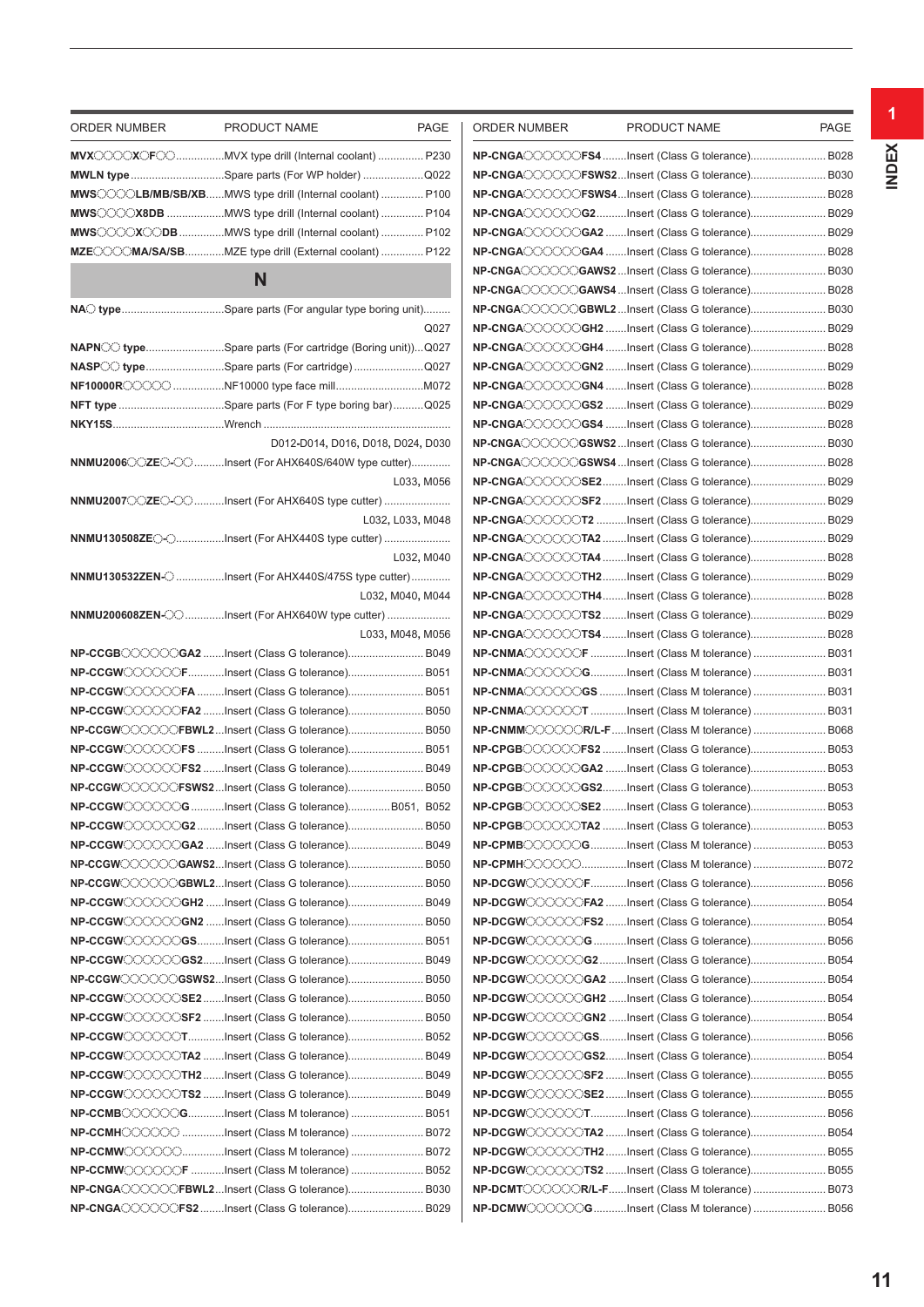# INDEX FOR TOOL NUMBER

| ORDER NUMBER<br>PRODUCT NAME                                                                                                                                                                                                                                                                                                                                                                                              | <b>PAGE</b> | ORDER NUMBER | PRODUCT NAME                                                                                                                       | <b>PAGE</b> |
|---------------------------------------------------------------------------------------------------------------------------------------------------------------------------------------------------------------------------------------------------------------------------------------------------------------------------------------------------------------------------------------------------------------------------|-------------|--------------|------------------------------------------------------------------------------------------------------------------------------------|-------------|
|                                                                                                                                                                                                                                                                                                                                                                                                                           |             |              | NP-TNGAOOOOOGA6Insert (Class G tolerance) B039                                                                                     |             |
| <b>NP-DNGA</b> ◯◯◯◯◯CFS4 Insert (Class G tolerance) B032                                                                                                                                                                                                                                                                                                                                                                  |             |              | <b>NP-TNGA◯◯◯◯◯⊙GH3Insert (Class G tolerance) B039</b>                                                                             |             |
| <b>NP-DNGA</b> 〇〇〇〇〇 <b>G2</b> Insert (Class G tolerance) B034                                                                                                                                                                                                                                                                                                                                                            |             |              | NP-TNGAOOOOOGH6Insert (Class G tolerance) B039                                                                                     |             |
| <b>NP-DNGA</b> ◯◯◯◯◯G <b>A2</b> Insert (Class G tolerance)B033                                                                                                                                                                                                                                                                                                                                                            |             |              | NP-TNGAOOOOOGN3Insert (Class G tolerance) B040                                                                                     |             |
| <b>NP-DNGA</b> ◯◯◯◯◯◯GA4 Insert (Class G tolerance) B032                                                                                                                                                                                                                                                                                                                                                                  |             |              | NP-TNGAOOOOOGN6Insert (Class G tolerance) B039                                                                                     |             |
| <b>NP-DNGA〇〇〇〇〇〇〇GAWS2JR/L</b> Insert (Class G tolerance) B035                                                                                                                                                                                                                                                                                                                                                            |             |              | NP-TNGAOOOOOGS3Insert (Class G tolerance) B039                                                                                     |             |
| <b>NP-DNGA◯◯◯◯◯⊙GH2</b> Insert (Class G tolerance) B033                                                                                                                                                                                                                                                                                                                                                                   |             |              | NP-TNGAOOOOOGS6Insert (Class G tolerance) B039                                                                                     |             |
| <b>NP-DNGA</b> ◯◯◯◯◯◯GH4 Insert (Class G tolerance)B032                                                                                                                                                                                                                                                                                                                                                                   |             |              | NP-TNGAOOOOOSE3 Insert (Class G tolerance) B040                                                                                    |             |
| <b>NP-DNGA◯◯◯◯◯◯GN2 Insert (Class G tolerance) B034</b>                                                                                                                                                                                                                                                                                                                                                                   |             |              | NP-TNGAOOOOOSF3 Insert (Class G tolerance) B040                                                                                    |             |
| <b>NP-DNGA◯◯◯◯◯⊙GN4</b> Insert (Class G tolerance) B033                                                                                                                                                                                                                                                                                                                                                                   |             |              | NP-TNGAOOOOOT3Insert (Class G tolerance) B040                                                                                      |             |
| $\mathsf{NP\text{-}DNGA}\hspace{-0.01in} \hspace{-0.01in} \mathbb{C}\hspace{-0.01in} \mathbb{C}\hspace{-0.01in} \mathbb{C}\hspace{-0.01in} \mathbb{C}\hspace{-0.01in} \mathbb{C}\hspace{-0.01in} \mathbb{C}\hspace{-0.01in} \mathbb{C}\hspace{-0.01in} \mathbb{C}\hspace{-0.01in} \mathbb{C}\hspace{-0.01in} \mathbb{C}\hspace{-0.01in} \mathbb{C}\hspace{-0.01in} \mathbb{C}\hspace{-0.01in} \mathbb{C}\hspace$          |             |              | NP-TNGAOOOOOTA3 Insert (Class G tolerance) B040                                                                                    |             |
| <b>NP-DNGA</b> ◯◯◯◯◯G <b>S4</b> Insert (Class G tolerance)B032                                                                                                                                                                                                                                                                                                                                                            |             |              | NP-TNGAOOOOOTA6 Insert (Class G tolerance) B039                                                                                    |             |
| NP-DNGA〇〇〇〇〇〇GSWS2JR/LInsert (Class G tolerance) B035                                                                                                                                                                                                                                                                                                                                                                     |             |              | NP-TNGAOOOOOTH3 Insert (Class G tolerance) B040                                                                                    |             |
| <b>NP-DNGA</b> ○○○○○SE2Insert (Class G tolerance) B034                                                                                                                                                                                                                                                                                                                                                                    |             |              | NP-TNGAOOOOOTH6 Insert (Class G tolerance) B039                                                                                    |             |
| <b>NP-DNGA</b> ◯◯◯◯◯◯SF2 Insert (Class G tolerance) B034                                                                                                                                                                                                                                                                                                                                                                  |             |              | NP-TNGAOOOOOTS3 Insert (Class G tolerance) B039                                                                                    |             |
|                                                                                                                                                                                                                                                                                                                                                                                                                           |             |              | NP-TNGAOOOOOTS6 Insert (Class G tolerance) B039                                                                                    |             |
| <b>NP-DNGA</b> ○○○○○ <b>TA2</b> Insert (Class G tolerance) B034                                                                                                                                                                                                                                                                                                                                                           |             |              | NP-TNMAOOOOOFInsert (Class M tolerance) B040                                                                                       |             |
|                                                                                                                                                                                                                                                                                                                                                                                                                           |             |              | NP-TNMAOOOOOGInsert (Class M tolerance) B041                                                                                       |             |
| <b>NP-DNGA◯◯◯◯◯◯TH2Insert (Class G tolerance) B034</b>                                                                                                                                                                                                                                                                                                                                                                    |             |              | NP-TNMAOOOOOGSInsert (Class M tolerance) B040                                                                                      |             |
|                                                                                                                                                                                                                                                                                                                                                                                                                           |             |              | NP-TNMAOOOOOTInsert (Class M tolerance) B041                                                                                       |             |
| <b>NP-DNGA</b> ○○○○○T <b>S2</b> Insert (Class G tolerance) B034                                                                                                                                                                                                                                                                                                                                                           |             |              | NP-TNMMOOOOOR/L-F Insert (Class M tolerance)  B069                                                                                 |             |
| <b>NP-DNGA</b> 〇〇〇〇〇 <b>TS4</b> Insert (Class G tolerance) B032                                                                                                                                                                                                                                                                                                                                                           |             |              | NP-TPGBOOOOOFS3Insert (Class G tolerance) B058                                                                                     |             |
| <b>NP-DNMA</b> ◯◯◯◯◯◯F Insert (Class M tolerance)  B036                                                                                                                                                                                                                                                                                                                                                                   |             |              | NP-TPGBOOOOGA3Insert (Class G tolerance) B058                                                                                      |             |
| <b>NP-DNMA</b> ◯◯◯◯◯◯ <b>G</b> Insert (Class M tolerance)  B036                                                                                                                                                                                                                                                                                                                                                           |             |              | NP-TPGBOOOOOGH3Insert (Class G tolerance) B058                                                                                     |             |
|                                                                                                                                                                                                                                                                                                                                                                                                                           |             |              | NP-TPGBOOOOOGS3 Insert (Class G tolerance) B058                                                                                    |             |
| <b>NP-DNMA</b> 〇〇〇〇〇 <b>T</b> Insert (Class M tolerance)  B036                                                                                                                                                                                                                                                                                                                                                            |             |              | NP-TPGBOOOOOSE3 Insert (Class G tolerance) B059                                                                                    |             |
|                                                                                                                                                                                                                                                                                                                                                                                                                           |             |              | NP-TPGBOOOOOSF3Insert (Class G tolerance) B058                                                                                     |             |
| <b>NP-GDCN2004PDSR3</b> Insert (For NF10000 type face mill)                                                                                                                                                                                                                                                                                                                                                               |             |              | <b>NP-TPGB</b> COOOOTA3Insert (Class G tolerance) B058                                                                             |             |
|                                                                                                                                                                                                                                                                                                                                                                                                                           | L053, M073  |              | <b>NP-TPGB</b> COOOOT <b>H3</b> Insert (Class G tolerance) B058                                                                    |             |
| NP-GDCW1240PDFR2 Insert (For V10000 type face mill)                                                                                                                                                                                                                                                                                                                                                                       |             |              | NP-TPGXOOOOOF Insert (Class G tolerance) B059                                                                                      |             |
|                                                                                                                                                                                                                                                                                                                                                                                                                           | L053, M071  |              | NP-TPGXOOOOGInsert (Class G tolerance) B059                                                                                        |             |
| <b>NP-SNGA</b> ◯◯◯◯◯◯F <b>S2</b> Insert (Class G tolerance) B037                                                                                                                                                                                                                                                                                                                                                          |             |              | NP-TPGXOOOOGA3 Insert (Class G tolerance) B059                                                                                     |             |
|                                                                                                                                                                                                                                                                                                                                                                                                                           |             |              | NP-TPGXOOOOOGS3 Insert (Class G tolerance) B059                                                                                    |             |
| <b>NP-SNGA</b> ◯◯◯◯◯◯ <b>GA2</b> Insert (Class G tolerance) B037                                                                                                                                                                                                                                                                                                                                                          |             |              | NP-TPGXOOOOOOT Insert (Class G tolerance) B059                                                                                     |             |
|                                                                                                                                                                                                                                                                                                                                                                                                                           |             |              | NP-TPMBOOOOOG Insert (Class M tolerance)  B059                                                                                     |             |
| <b>NP-SNGA</b> ◯◯◯◯◯◯G <b>S2</b> Insert (Class G tolerance) B037                                                                                                                                                                                                                                                                                                                                                          |             |              | NP-TPMHOOOOOR/L-FInsert (Class M tolerance)  B075                                                                                  |             |
| <b>NP-SNGA</b> 〇〇〇〇〇S <b>E2</b> Insert (Class G tolerance) B037                                                                                                                                                                                                                                                                                                                                                           |             |              | NP-TPMXOOOOOR/L-F Insert (Class M tolerance)  B075                                                                                 |             |
| <b>NP-SNGA</b> 〇〇〇〇〇SF2 Insert (Class G tolerance) B037                                                                                                                                                                                                                                                                                                                                                                   |             |              | NP-VBGTOOOOOR-F Insert (Class G tolerance) B077                                                                                    |             |
| NP-SNGA〇〇〇〇〇〇T2Insert (Class G tolerance) B037                                                                                                                                                                                                                                                                                                                                                                            |             |              | NP-VBGWOOOOOFS2 Insert (Class G tolerance) B061                                                                                    |             |
| NP-SNGA〇〇〇〇〇〇TS2 Insert (Class G tolerance) B037                                                                                                                                                                                                                                                                                                                                                                          |             |              | NP-VBGWOOOOOG Insert (Class G tolerance) B062                                                                                      |             |
| NP-SNMA〇〇〇〇〇厂 Insert (Class M tolerance)  B038                                                                                                                                                                                                                                                                                                                                                                            |             |              | NP-VBGWOOOOOGA2Insert (Class G tolerance) B061                                                                                     |             |
|                                                                                                                                                                                                                                                                                                                                                                                                                           |             |              | NP-VBGWOOOOOGH2Insert (Class G tolerance) B061                                                                                     |             |
| <b>NP-SNMA</b> ○○○○○ <b>GS</b> Insert (Class M tolerance)  B038                                                                                                                                                                                                                                                                                                                                                           |             |              | NP-VBGWOOOOOGS2Insert (Class G tolerance) B061<br>NP-VBGWOOOOOSE2 Insert (Class G tolerance) B061                                  |             |
| <b>NP-SNMM◯◯◯◯◯◯R/L-F</b> Insert (Class M tolerance)  B069                                                                                                                                                                                                                                                                                                                                                                |             |              | NP-VBGWOOOOOSF2 Insert (Class G tolerance) B061                                                                                    |             |
| $\mathsf{NP}\text{-}\mathsf{TCGW}\hspace{-.02in}\circlearrowright\hspace{-.02in}.\hspace{-.02in}C\hspace{-.02in}.\hspace{-.02in}C\hspace{-.02in}.\hspace{-.02in}P\mathsf{A}3\hspace{-.02in}.\hspace{-.02in}.\hspace{-.02in}1.0\text{meV}\hspace{-.02in}(\mathsf{Class}\hspace{.02in}G\text{ tolerance})\hspace{-.02in}.\hspace{-.02in}.\hspace{-.02in}1.0\ldots\ldots\ldots\ldots\ldots\hspace{-.02in}.\hspace{-.02in}1.$ |             |              | NP-VBGWOOOOOTA2 Insert (Class G tolerance) B061                                                                                    |             |
| <b>NP-TCGW</b> ◯◯◯◯◯ <b>FS3Insert (Class G tolerance) B057</b>                                                                                                                                                                                                                                                                                                                                                            |             |              |                                                                                                                                    |             |
|                                                                                                                                                                                                                                                                                                                                                                                                                           |             |              | <b>NP-VBGW</b> ◯◯◯◯◯ <b>TH2</b> Insert (Class G tolerance) B061<br><b>NP-VBGW</b> ◯◯◯◯◯ <b>TS2</b> Insert (Class G tolerance) B061 |             |
|                                                                                                                                                                                                                                                                                                                                                                                                                           |             |              | NP-VCGTOOOOOR-F Insert (Class G tolerance) B077                                                                                    |             |
| <code>NP-TCGW</code> ◯◯◯◯◯SE3 Insert (Class G tolerance) B057                                                                                                                                                                                                                                                                                                                                                             |             |              | NP-VCGWOOOOOFS2 Insert (Class G tolerance) B062                                                                                    |             |
| <code>NP-TCGW</code> ◯◯◯◯◯SF3Insert (Class G tolerance) B057                                                                                                                                                                                                                                                                                                                                                              |             |              | NP-VCGW COOOGA2Insert (Class G tolerance) B062                                                                                     |             |
| <b>NP-TCGW</b> ◯◯◯◯◯ <b>TS3Insert (Class G tolerance) B057</b>                                                                                                                                                                                                                                                                                                                                                            |             |              | NP-VCGWOOOOOGH2Insert (Class G tolerance) B062                                                                                     |             |
| <b>NP-TNGA</b> ◯◯◯◯◯CFS3 Insert (Class G tolerance) B039                                                                                                                                                                                                                                                                                                                                                                  |             |              | NP-VCGWOOOOOGS2Insert (Class G tolerance) B062                                                                                     |             |
| <b>NP-TNGA</b> ◯◯◯◯◯CFS6 Insert (Class G tolerance) B039                                                                                                                                                                                                                                                                                                                                                                  |             |              | NP-VCGWOOOOOTA2 Insert (Class G tolerance) B062                                                                                    |             |
|                                                                                                                                                                                                                                                                                                                                                                                                                           |             |              | NP-VCGWOOOOOTH2 Insert (Class G tolerance) B062                                                                                    |             |
|                                                                                                                                                                                                                                                                                                                                                                                                                           |             |              |                                                                                                                                    |             |

**NP-TNGA**oooooo**GA3**........Insert (Class G tolerance)......................... B039 **NP-VCGW**oooooo**TS2** .......Insert (Class G tolerance)......................... B062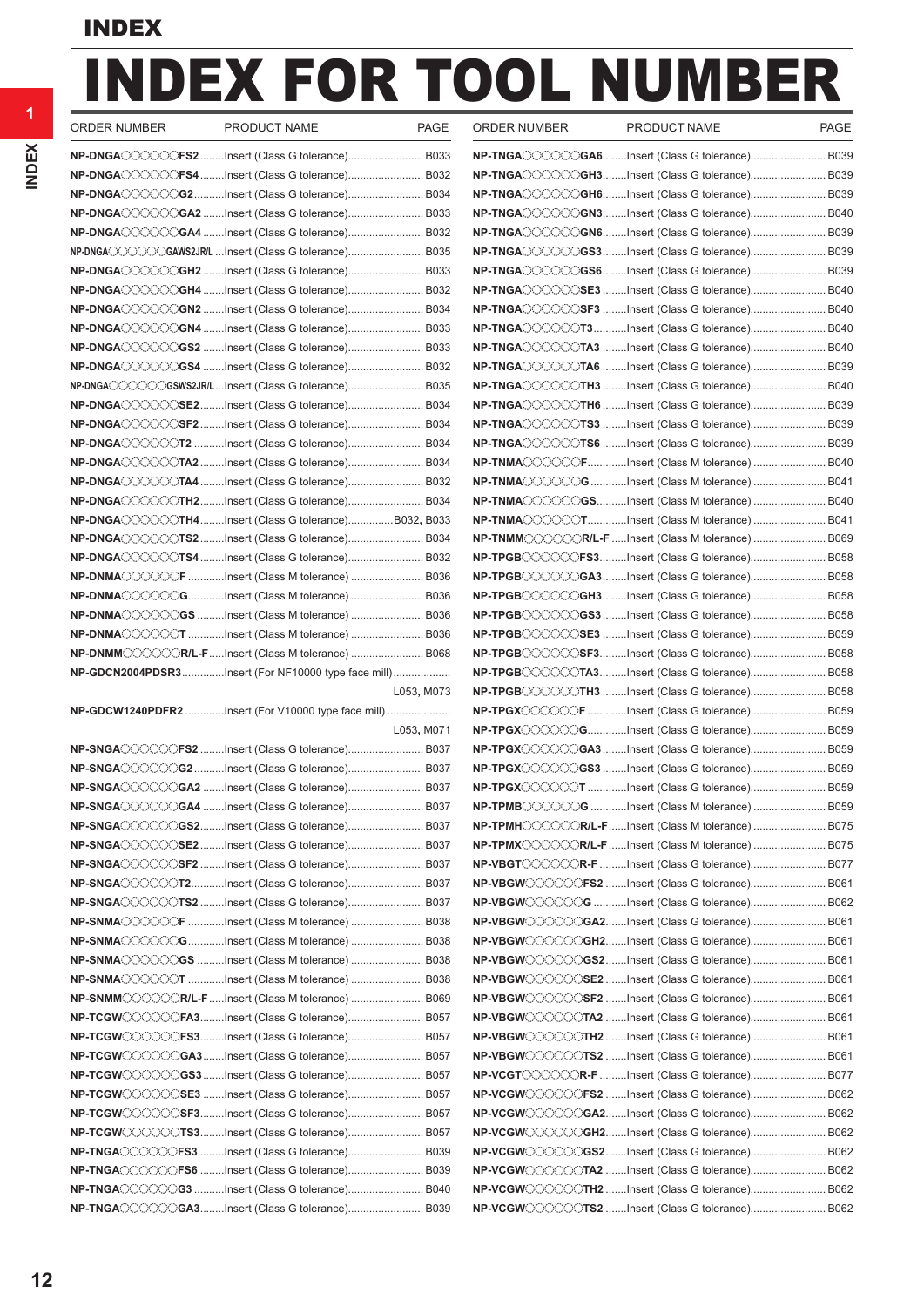| ORDER NUMBER | PRODUCT NAME                                            | PAGE | ORDER NUMBER | PRODUCT NAME                                          | <b>PAGE</b>      |
|--------------|---------------------------------------------------------|------|--------------|-------------------------------------------------------|------------------|
|              | NP-VNGAOOOOOG2Insert (Class G tolerance) B043           |      |              |                                                       |                  |
|              | NP-VNGAOOOOOFS2 Insert (Class G tolerance) B042         |      |              |                                                       |                  |
|              | NP-VNGAOOOOOFS4 Insert (Class G tolerance) B042         |      |              | NVPN type Cartridge (For boring unit) Q027            |                  |
|              | NP-VNGA COOOG2Insert (Class G tolerance) B043           |      |              | NVSP type Cartridge (For boring unit) Q027            |                  |
|              | NP-VNGAOOOOOGA2 Insert (Class G tolerance) B042         |      |              |                                                       |                  |
|              | NP-VNGA COOOGA4 Insert (Class G tolerance) B042         |      |              | O                                                     |                  |
|              | NP-VNGAOOOOOGH2 Insert (Class G tolerance) B042         |      |              | <b>OCTACUT</b> OOOOOOCTACUT type face mill M181, M182 |                  |
|              | NP-VNGA COOOCGH4 Insert (Class G tolerance) B042        |      |              |                                                       |                  |
|              | NP-VNGAOOOOOGN2 Insert (Class G tolerance) B043         |      |              | OEMXOOOEOR1Insert (For OCTACUT type cutter)           |                  |
|              | NP-VNGAOOOOOGS2Insert (Class G tolerance) B042          |      |              |                                                       | L033, L053, M183 |
|              | NP-VNGAOOOOOGS4Insert (Class G tolerance) B042          |      |              | OEMXOOOEOR1-JS Insert (For OCTACUT type cutter)       |                  |
|              | NP-VNGAOOOOOSE2Insert (Class G tolerance) B043          |      |              |                                                       | L033, M183       |
|              | NP-VNGAOOOOOSF2 Insert (Class G tolerance) B043         |      |              |                                                       |                  |
|              | NP-VNGAOOOOOT2Insert (Class G tolerance) B043           |      |              |                                                       |                  |
|              | NP-VNGAOOOOOTA2 Insert (Class G tolerance) B042         |      |              | P                                                     |                  |
|              | NP-VNGAOOOOOTA4 Insert (Class G tolerance) B042         |      |              | P425 typeSpare parts (For P425 type face mill)Q03     |                  |
|              | NP-VNGAOOOOOTH2Insert (Class G tolerance) B043          |      |              | P525 typeSpare parts (For P525 type face mill)Q03     |                  |
|              | NP-VNGAOOOOOTH4 Insert (Class G tolerance) B042         |      |              |                                                       |                  |
|              | NP-VNGAOOOOOTS2 Insert (Class G tolerance) B042         |      |              |                                                       |                  |
|              | NP-VNGAOOOOOTS4 Insert (Class G tolerance) B042         |      |              | PCFN type Spare parts (For LL holder) Q018            |                  |
|              | NP-VNMAOOOOOF Insert (Class M tolerance)  B043          |      |              |                                                       |                  |
|              | NP-VNMAOOOOOGInsert (Class M tolerance) B043            |      |              |                                                       |                  |
|              | <b>NP-VNMA</b> CCOCCGS Insert (Class M tolerance)  B043 |      |              |                                                       |                  |
|              | NP-VNMA COOOOT Insert (Class M tolerance)  B043         |      |              |                                                       |                  |
|              | NP-VNMM COOOOR/L-F  Insert (Class M tolerance)  B070    |      |              |                                                       |                  |
|              | NP-WCMWOOOOOFA Insert (Class M tolerance)  B063         |      |              |                                                       |                  |
|              | NP-WFC42ZFER2Insert (For BF407.QBF407 type face mill)   |      |              | PMFA CRCartridge (For PMF type end mill)M256          |                  |
|              |                                                         | L055 |              |                                                       |                  |
|              | NP-WNGAOOOOOFS3 Insert (Class G tolerance) B044         |      |              |                                                       |                  |
|              |                                                         |      |              |                                                       |                  |
|              | NP-WNGAOOOOOFS6 Insert (Class G tolerance) B044         |      |              |                                                       |                  |
|              | NP-WNGAOOOOOGA3 Insert (Class G tolerance) B044         |      |              |                                                       |                  |
|              | NP-WNGAOOOOOGA6 Insert (Class G tolerance) B044         |      |              |                                                       |                  |
|              | NP-WNGAOOOOOGAWS3Insert (Class G tolerance) B044        |      |              |                                                       |                  |
|              | NP-WNGAOOOOOGH3 Insert (Class G tolerance) B044         |      |              |                                                       |                  |
|              | NP-WNGAOOOOGS3Insert (Class G tolerance) B044           |      |              |                                                       |                  |
|              | NP-WNGAOOOOGS6Insert (Class G tolerance) B044           |      |              |                                                       |                  |
|              | NP-WNGA◯◯◯◯◯GSWS3Insert (Class G tolerance) B044        |      |              |                                                       |                  |
|              | NP-WNGAOOOOSE3Insert (Class G tolerance) B044           |      |              |                                                       |                  |
|              | NP-WNGAOOOOOSF3 Insert (Class G tolerance) B044         |      |              |                                                       |                  |
|              | NP-WNGA◯◯◯◯◯TA3 Insert (Class G tolerance) B044         |      |              |                                                       |                  |
|              | NP-WNGAOOOOOTH3Insert (Class G tolerance) B044          |      |              |                                                       |                  |
|              | NP-WNGA〇〇〇〇〇TS3 Insert (Class G tolerance) B044         |      |              |                                                       |                  |
|              | NP-WNGAOOOOOTS6 Insert (Class G tolerance) B044         |      |              | PTAN typeSpare parts (For LL holder) Q018             |                  |
|              | NPX typeSpare parts (For NPX type drill) Q043           |      |              | PTBN type Spare parts (For LL holder) Q018            |                  |
|              | NR10000 type Spare parts (For NR10000 type face mill)   |      |              | PTFE type Spare parts (For AL holder) Q022            |                  |
|              |                                                         | Q030 |              |                                                       |                  |
|              |                                                         |      |              |                                                       |                  |
|              |                                                         |      |              | PTGE type Spare parts (For AL holder) Q022            |                  |
|              | NSE300 typeSpare parts (For NSE300 type end mill)       |      |              |                                                       |                  |
|              |                                                         | Q037 |              |                                                       |                  |
|              | NSE300 typeSpare parts (For NSE300 type face mill)      |      |              |                                                       |                  |
|              |                                                         | Q031 |              | PTTN typeSpare parts (For LL holder) Q018             |                  |
|              | NSE400 typeSpare parts (For NSE400 type end mill)       |      |              |                                                       |                  |
|              |                                                         | Q037 |              |                                                       |                  |
|              | NSE400 typeSpare parts (For NSE400 type face mill)      |      |              |                                                       |                  |
|              |                                                         | Q031 |              |                                                       |                  |

| ORDER NUMBER | PRODUCT NAME                                                                                                                                                                                                                                                                                                                                                                                                                                                                                                                                              | PAGE             |
|--------------|-----------------------------------------------------------------------------------------------------------------------------------------------------------------------------------------------------------------------------------------------------------------------------------------------------------------------------------------------------------------------------------------------------------------------------------------------------------------------------------------------------------------------------------------------------------|------------------|
|              |                                                                                                                                                                                                                                                                                                                                                                                                                                                                                                                                                           |                  |
|              | NV Ctype Boring unit (Vertical type) Q027                                                                                                                                                                                                                                                                                                                                                                                                                                                                                                                 |                  |
|              | NVPN type Cartridge (For boring unit) Q027                                                                                                                                                                                                                                                                                                                                                                                                                                                                                                                |                  |
|              | NVSP type Cartridge (For boring unit) Q027                                                                                                                                                                                                                                                                                                                                                                                                                                                                                                                |                  |
|              |                                                                                                                                                                                                                                                                                                                                                                                                                                                                                                                                                           |                  |
|              | O                                                                                                                                                                                                                                                                                                                                                                                                                                                                                                                                                         |                  |
|              | $\mathsf{OCTACUT}$ $\circlearrowright$ $\circlearrowright$ $\circlearrowright$ $\circlearrowright$ $\circlearrowright$ $\circlearrowright$ $\circlearrowright$ are $\circlearrowright$ $\circlearrowright$ $\circlearrowright$ $\circlearrowright$ $\circlearrowright$ $\circlearrowright$ $\circlearrowright$ $\circlearrowright$ $\circlearrowright$ $\circlearrowright$ $\circlearrowright$ $\circlearrowright$ $\circlearrowright$ $\circlearrowright$ $\circlearrowright$ $\circlearrowright$ $\circlearrowright$ $\circlearrowright$ $\circlearrow$ |                  |
|              |                                                                                                                                                                                                                                                                                                                                                                                                                                                                                                                                                           |                  |
|              | OEMXOOOEOR1Insert (For OCTACUT type cutter)                                                                                                                                                                                                                                                                                                                                                                                                                                                                                                               |                  |
|              |                                                                                                                                                                                                                                                                                                                                                                                                                                                                                                                                                           | L033, L053, M183 |
|              | OEMXCOOECR1-JS Insert (For OCTACUT type cutter)                                                                                                                                                                                                                                                                                                                                                                                                                                                                                                           |                  |
|              |                                                                                                                                                                                                                                                                                                                                                                                                                                                                                                                                                           | L033, M183       |
|              |                                                                                                                                                                                                                                                                                                                                                                                                                                                                                                                                                           |                  |
|              | Р                                                                                                                                                                                                                                                                                                                                                                                                                                                                                                                                                         |                  |
|              |                                                                                                                                                                                                                                                                                                                                                                                                                                                                                                                                                           |                  |
|              | P425 typeSpare parts (For P425 type face mill)Q031                                                                                                                                                                                                                                                                                                                                                                                                                                                                                                        |                  |
|              | P525 typeSpare parts (For P525 type face mill)Q031                                                                                                                                                                                                                                                                                                                                                                                                                                                                                                        |                  |
|              |                                                                                                                                                                                                                                                                                                                                                                                                                                                                                                                                                           |                  |
|              |                                                                                                                                                                                                                                                                                                                                                                                                                                                                                                                                                           |                  |
|              | PCFN type Spare parts (For LL holder) Q018                                                                                                                                                                                                                                                                                                                                                                                                                                                                                                                |                  |
|              |                                                                                                                                                                                                                                                                                                                                                                                                                                                                                                                                                           |                  |
|              |                                                                                                                                                                                                                                                                                                                                                                                                                                                                                                                                                           |                  |
|              |                                                                                                                                                                                                                                                                                                                                                                                                                                                                                                                                                           |                  |
|              |                                                                                                                                                                                                                                                                                                                                                                                                                                                                                                                                                           |                  |
|              |                                                                                                                                                                                                                                                                                                                                                                                                                                                                                                                                                           |                  |
|              |                                                                                                                                                                                                                                                                                                                                                                                                                                                                                                                                                           |                  |
|              | PMFA CRCartridge (For PMF type end mill)M256                                                                                                                                                                                                                                                                                                                                                                                                                                                                                                              |                  |
|              |                                                                                                                                                                                                                                                                                                                                                                                                                                                                                                                                                           |                  |
|              |                                                                                                                                                                                                                                                                                                                                                                                                                                                                                                                                                           |                  |
|              |                                                                                                                                                                                                                                                                                                                                                                                                                                                                                                                                                           |                  |
|              |                                                                                                                                                                                                                                                                                                                                                                                                                                                                                                                                                           |                  |
|              |                                                                                                                                                                                                                                                                                                                                                                                                                                                                                                                                                           |                  |
|              | PS〇〇………………………………………Shim ………………………………………………………………………Q010                                                                                                                                                                                                                                                                                                                                                                                                                                                                                                   |                  |
|              |                                                                                                                                                                                                                                                                                                                                                                                                                                                                                                                                                           |                  |
|              |                                                                                                                                                                                                                                                                                                                                                                                                                                                                                                                                                           |                  |
|              |                                                                                                                                                                                                                                                                                                                                                                                                                                                                                                                                                           |                  |
|              |                                                                                                                                                                                                                                                                                                                                                                                                                                                                                                                                                           |                  |
|              |                                                                                                                                                                                                                                                                                                                                                                                                                                                                                                                                                           |                  |
|              |                                                                                                                                                                                                                                                                                                                                                                                                                                                                                                                                                           |                  |
|              |                                                                                                                                                                                                                                                                                                                                                                                                                                                                                                                                                           |                  |
|              |                                                                                                                                                                                                                                                                                                                                                                                                                                                                                                                                                           |                  |
|              | PT〇〇………………………………………Shim ……………………………………………………………………Q010                                                                                                                                                                                                                                                                                                                                                                                                                                                                                                    |                  |
|              | PTAN typeSpare parts (For LL holder) Q018                                                                                                                                                                                                                                                                                                                                                                                                                                                                                                                 |                  |
|              | PTBN type Spare parts (For LL holder) Q018                                                                                                                                                                                                                                                                                                                                                                                                                                                                                                                |                  |
|              | PTFE type Spare parts (For AL holder) Q022                                                                                                                                                                                                                                                                                                                                                                                                                                                                                                                |                  |
|              |                                                                                                                                                                                                                                                                                                                                                                                                                                                                                                                                                           |                  |
|              |                                                                                                                                                                                                                                                                                                                                                                                                                                                                                                                                                           |                  |
|              | PTGE type Spare parts (For AL holder) Q022                                                                                                                                                                                                                                                                                                                                                                                                                                                                                                                |                  |
|              |                                                                                                                                                                                                                                                                                                                                                                                                                                                                                                                                                           |                  |
|              |                                                                                                                                                                                                                                                                                                                                                                                                                                                                                                                                                           |                  |
|              |                                                                                                                                                                                                                                                                                                                                                                                                                                                                                                                                                           |                  |
|              | PTTN typeSpare parts (For LL holder) Q018                                                                                                                                                                                                                                                                                                                                                                                                                                                                                                                 |                  |
|              |                                                                                                                                                                                                                                                                                                                                                                                                                                                                                                                                                           |                  |
|              |                                                                                                                                                                                                                                                                                                                                                                                                                                                                                                                                                           |                  |
|              |                                                                                                                                                                                                                                                                                                                                                                                                                                                                                                                                                           |                  |
|              |                                                                                                                                                                                                                                                                                                                                                                                                                                                                                                                                                           |                  |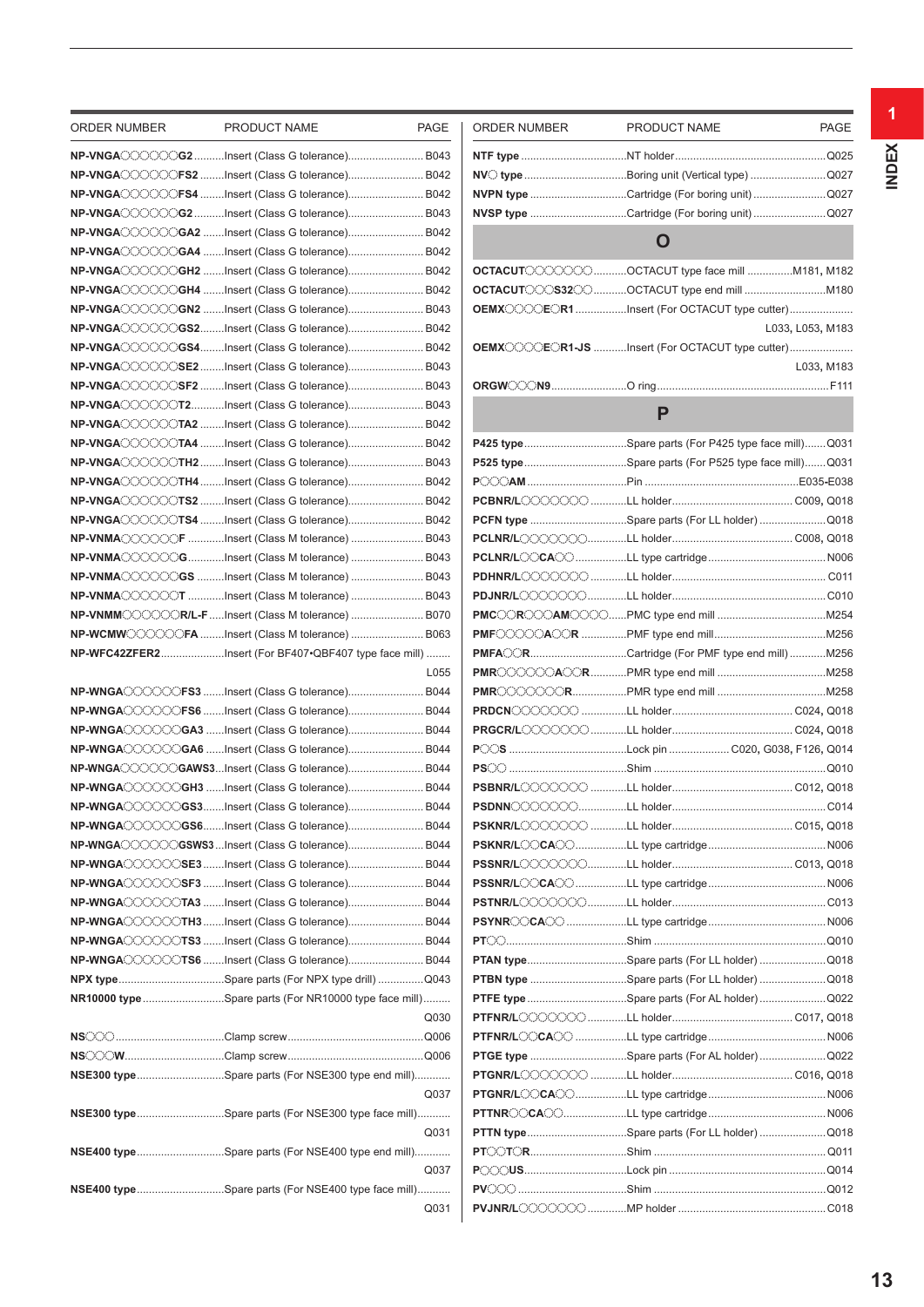# INDEX FOR TOOL NUMBER

 $\overline{\phantom{a}}$ 

**1**

### ORDER NUMBER PRODUCT NAME PAGE | O **PVPNR/L**ooooooo.............MP holder ...................................... C020**,** Q020 **PVVNN**ooooooo................MP holder ...................................... C019**,** Q020 **P**ooo**W** ...................................Lock pin ....................................................Q014 **PWLNR/L**ooooooo............LL holder...................................................C021 **P**ooo**WS**.................................Lock pin ....................................................Q014 **Q QB**ooooooo.......................Q type quick change.................................N021 **QBF407R type**..........................Spare parts (For Qing cutter)....................Q031 **QBP415 type** ............................Spare parts (For Qing cutter)....................Q031 **QF10000 type** ...........................Spare parts (For Qing cutter)....................Q031 **QFA**oooooo........................T type quick change .................................N019 **QFA**ooooo**B**o**R/L**................Q type quick change.................................N018 **QFA**ooooo**N**o**R/L**................Q type quick change.................................N018 **QFB**oooooo........................Q type quick change.................................N019

| $\mathsf{QOGT}$ $\circ$ $\circ$ $\circ$ $\mathsf{R}\textrm{-}\mathsf{G}$ 1Insert (For AQX type end mill)L034, M157 |  |
|--------------------------------------------------------------------------------------------------------------------|--|
| $\mathsf{QOMT}$ $\circ$ $\circ$ $\circ$ $\mathsf{R}\textrm{-}$ M2 Insert (For AQX type end mill)L034, M157         |  |
|                                                                                                                    |  |
|                                                                                                                    |  |
| QSE415 typeSpare parts (For Qing cutter)Q032                                                                       |  |
|                                                                                                                    |  |

#### **R**

| RBHOOON Arbor (For MICRO-DEX/MICRO-MINI type boring bar) |
|----------------------------------------------------------|
| E018, E023, F122, G035                                   |
| RCGTOOOM0-AZInsert (Class G tolerance) A156              |
| RCMT COOM0 Insert (Class M tolerance)  A156              |
| RCMX COOM0 Insert (Class M tolerance)  A156              |
| RCMX COOM0-RRInsert (Class M tolerance)  A156            |
| RDMWOOOM0EInsert (For ARX type end mill)L034, M192       |
| REMX1705SN Insert (For OCTACUT type cutter)L034, M183    |
| REMXOOOEN-JSInsert (For OCTACUT type cutter)L034, M183   |
| RGEN2004M0 ON Insert (For SG20 type cutter)L035, M065    |
|                                                          |
| RNGNOOOOOInsert (Class G tolerance) B046                 |
| RNMGOOOOO Insert (Class M tolerance)  A114               |
|                                                          |
| RPH/MTOOOOM0E4-O Insert (For ARP type cutter)L034, M189  |
| RPMT COOMOE-JSInsert (For BRP type cutter)L035, M199     |
| RPMWCOCOMOC Insert (For BRP type cutter)L035, M199       |
|                                                          |
|                                                          |

#### **S**

| SBAT COOCOLInsert (For SBAHR type holder) D030  |                                            |
|-------------------------------------------------|--------------------------------------------|
| SBAT COOCCL-BInsert (For SBAHR type holder)D030 |                                            |
| SBHOOORSquare type holder                       |                                            |
|                                                 | (For MICRO-DEX/MICRO-MINI type boring bar) |
|                                                 | E024, F123, G034                           |
|                                                 |                                            |

| ORDER NUMBER | <b>PRODUCT NAME</b>                                                                                                                                                                                                                                                                                                                                                                                                                                                                                                                                                                                                                                                                                                                                                                                  | <b>PAGE</b>      |
|--------------|------------------------------------------------------------------------------------------------------------------------------------------------------------------------------------------------------------------------------------------------------------------------------------------------------------------------------------------------------------------------------------------------------------------------------------------------------------------------------------------------------------------------------------------------------------------------------------------------------------------------------------------------------------------------------------------------------------------------------------------------------------------------------------------------------|------------------|
|              | SCACR/LOOOOOO-SMSmall tools holder (External front turning)                                                                                                                                                                                                                                                                                                                                                                                                                                                                                                                                                                                                                                                                                                                                          |                  |
|              |                                                                                                                                                                                                                                                                                                                                                                                                                                                                                                                                                                                                                                                                                                                                                                                                      | D008             |
|              |                                                                                                                                                                                                                                                                                                                                                                                                                                                                                                                                                                                                                                                                                                                                                                                                      |                  |
|              |                                                                                                                                                                                                                                                                                                                                                                                                                                                                                                                                                                                                                                                                                                                                                                                                      |                  |
|              | SCLCR/LOOOOOO-SM Small tools holder (External front turning)                                                                                                                                                                                                                                                                                                                                                                                                                                                                                                                                                                                                                                                                                                                                         | D <sub>008</sub> |
|              |                                                                                                                                                                                                                                                                                                                                                                                                                                                                                                                                                                                                                                                                                                                                                                                                      |                  |
|              |                                                                                                                                                                                                                                                                                                                                                                                                                                                                                                                                                                                                                                                                                                                                                                                                      |                  |
|              |                                                                                                                                                                                                                                                                                                                                                                                                                                                                                                                                                                                                                                                                                                                                                                                                      |                  |
|              |                                                                                                                                                                                                                                                                                                                                                                                                                                                                                                                                                                                                                                                                                                                                                                                                      |                  |
|              |                                                                                                                                                                                                                                                                                                                                                                                                                                                                                                                                                                                                                                                                                                                                                                                                      |                  |
|              | SCMT COOOO-FMInsert (Class M tolerance)  A157                                                                                                                                                                                                                                                                                                                                                                                                                                                                                                                                                                                                                                                                                                                                                        |                  |
|              | SCMT COOOO-FP Insert (Class M tolerance)  A157                                                                                                                                                                                                                                                                                                                                                                                                                                                                                                                                                                                                                                                                                                                                                       |                  |
|              | $\mathsf{SCMT}\text{-}\text{C}\text{-}\text{C}\text{-}\text{FV}$ Insert (Class M tolerance)  A157                                                                                                                                                                                                                                                                                                                                                                                                                                                                                                                                                                                                                                                                                                    |                  |
|              | SCMT COOOO-LM Insert (Class M tolerance)  A157                                                                                                                                                                                                                                                                                                                                                                                                                                                                                                                                                                                                                                                                                                                                                       |                  |
|              | SCMT COOOO-LP Insert (Class M tolerance)  A157                                                                                                                                                                                                                                                                                                                                                                                                                                                                                                                                                                                                                                                                                                                                                       |                  |
|              | SCMT COOOO-MK Insert (Class M tolerance)  A158                                                                                                                                                                                                                                                                                                                                                                                                                                                                                                                                                                                                                                                                                                                                                       |                  |
|              | SCMT COOOO-MM Insert (Class M tolerance)  A157                                                                                                                                                                                                                                                                                                                                                                                                                                                                                                                                                                                                                                                                                                                                                       |                  |
|              | SCMT COOOO-MPInsert (Class M tolerance)  A157                                                                                                                                                                                                                                                                                                                                                                                                                                                                                                                                                                                                                                                                                                                                                        |                  |
|              |                                                                                                                                                                                                                                                                                                                                                                                                                                                                                                                                                                                                                                                                                                                                                                                                      |                  |
|              | SCMT COOOO-MSInsert (Class M tolerance)  A158                                                                                                                                                                                                                                                                                                                                                                                                                                                                                                                                                                                                                                                                                                                                                        |                  |
|              | $\textsf{SCMW} \textcirclearrowright \textcirclearrowleft \textcirclearrowright \textcirclearrowleft \textcirclearrowleft \textcirclearrowleft \textcirclearrowleft \textcirclearrowleft \textcirclearrowleft \textcirclearrowright \textcirclearrowleft \textcirclearrowleft \textcirclearrowright \textcirclearrowleft \textcirclearrowleft \textcirclearrowright \textcirclearrowleft \textcirclearrowleft \textcirclearrowleft \textcirclearrowright \textcirclearrowright \textcirclearrowleft \textcirclearrowleft \textcirclearrowright \textcirclearrowleft \textcirclearrowleft \textcirclearrowleft \textcirclearrowright \textcirclearrowleft \textcirclearrowright \textcirclearrowleft \textcirclearrowright \textcirclearrowleft \textcirclearrowright \textcirclearrowleft \textcirc$ |                  |
|              |                                                                                                                                                                                                                                                                                                                                                                                                                                                                                                                                                                                                                                                                                                                                                                                                      |                  |
|              |                                                                                                                                                                                                                                                                                                                                                                                                                                                                                                                                                                                                                                                                                                                                                                                                      |                  |
|              |                                                                                                                                                                                                                                                                                                                                                                                                                                                                                                                                                                                                                                                                                                                                                                                                      |                  |
|              | SDEN1203AENInsert (For FMSD type cutter)L035                                                                                                                                                                                                                                                                                                                                                                                                                                                                                                                                                                                                                                                                                                                                                         |                  |
|              | SDFC type Spare parts (For SP holder) Q021                                                                                                                                                                                                                                                                                                                                                                                                                                                                                                                                                                                                                                                                                                                                                           |                  |
|              |                                                                                                                                                                                                                                                                                                                                                                                                                                                                                                                                                                                                                                                                                                                                                                                                      |                  |
|              | SDJCR/LOOOOOO-SM Small tools holder (External front turning)                                                                                                                                                                                                                                                                                                                                                                                                                                                                                                                                                                                                                                                                                                                                         | D <sub>009</sub> |
|              |                                                                                                                                                                                                                                                                                                                                                                                                                                                                                                                                                                                                                                                                                                                                                                                                      |                  |
|              | SDKN1203AENInsert (For FMSD type cutter)L035                                                                                                                                                                                                                                                                                                                                                                                                                                                                                                                                                                                                                                                                                                                                                         |                  |
|              | SDKNOOOAEOO Insert (For FMSD type cutter)L035                                                                                                                                                                                                                                                                                                                                                                                                                                                                                                                                                                                                                                                                                                                                                        |                  |
|              |                                                                                                                                                                                                                                                                                                                                                                                                                                                                                                                                                                                                                                                                                                                                                                                                      |                  |
|              |                                                                                                                                                                                                                                                                                                                                                                                                                                                                                                                                                                                                                                                                                                                                                                                                      |                  |
|              | ${\tt SDNCR/L}$ $\circ$ $\circ$ $\circ$ $\circ$ $\circ$ $\bullet$ $\mathbf{S}\mathbf{M}$ Small tools holder (External front turning)                                                                                                                                                                                                                                                                                                                                                                                                                                                                                                                                                                                                                                                                 |                  |
|              |                                                                                                                                                                                                                                                                                                                                                                                                                                                                                                                                                                                                                                                                                                                                                                                                      | D <sub>009</sub> |
|              |                                                                                                                                                                                                                                                                                                                                                                                                                                                                                                                                                                                                                                                                                                                                                                                                      |                  |
|              | SDXC type Spare parts (For SP holder) Q021                                                                                                                                                                                                                                                                                                                                                                                                                                                                                                                                                                                                                                                                                                                                                           |                  |
|              | <b>SE300 type</b> Spare parts (For SE300 type end mill)Q037                                                                                                                                                                                                                                                                                                                                                                                                                                                                                                                                                                                                                                                                                                                                          |                  |
|              | SE300 type Spare parts (For SE300 type face mill) Q032                                                                                                                                                                                                                                                                                                                                                                                                                                                                                                                                                                                                                                                                                                                                               |                  |
|              | <b>SE400 type</b> Spare parts (For SE400 type face mill) Q032                                                                                                                                                                                                                                                                                                                                                                                                                                                                                                                                                                                                                                                                                                                                        |                  |
|              | SE415 type Spare parts (For SE415 type face mill) Q032                                                                                                                                                                                                                                                                                                                                                                                                                                                                                                                                                                                                                                                                                                                                               |                  |
|              | <b>SE445 type</b> Spare parts (For SE445 type face mill) Q032                                                                                                                                                                                                                                                                                                                                                                                                                                                                                                                                                                                                                                                                                                                                        |                  |
|              | <b>SE545 type</b> Spare parts (For SE545 type face mill) Q032                                                                                                                                                                                                                                                                                                                                                                                                                                                                                                                                                                                                                                                                                                                                        |                  |
|              |                                                                                                                                                                                                                                                                                                                                                                                                                                                                                                                                                                                                                                                                                                                                                                                                      |                  |
|              | SEA42C10GR/LInsert (For E404/FE404 type cutter)                                                                                                                                                                                                                                                                                                                                                                                                                                                                                                                                                                                                                                                                                                                                                      |                  |
|              |                                                                                                                                                                                                                                                                                                                                                                                                                                                                                                                                                                                                                                                                                                                                                                                                      | L035, M267       |
|              |                                                                                                                                                                                                                                                                                                                                                                                                                                                                                                                                                                                                                                                                                                                                                                                                      |                  |
|              | $\mathsf{SECN}$ $\circ$ $\circ$ $\circ$ $\mathsf{AFTN1}$ Insert (For SE445 type cutter)L035                                                                                                                                                                                                                                                                                                                                                                                                                                                                                                                                                                                                                                                                                                          |                  |
|              | SECN COOLEFOR1 Insert (For SE415/SE515 type cutter)                                                                                                                                                                                                                                                                                                                                                                                                                                                                                                                                                                                                                                                                                                                                                  |                  |
|              |                                                                                                                                                                                                                                                                                                                                                                                                                                                                                                                                                                                                                                                                                                                                                                                                      |                  |
|              |                                                                                                                                                                                                                                                                                                                                                                                                                                                                                                                                                                                                                                                                                                                                                                                                      | L036, L053, M063 |
|              |                                                                                                                                                                                                                                                                                                                                                                                                                                                                                                                                                                                                                                                                                                                                                                                                      |                  |
|              | <b>SED2KPG</b> Key way slotting end mill J092                                                                                                                                                                                                                                                                                                                                                                                                                                                                                                                                                                                                                                                                                                                                                        |                  |
|              |                                                                                                                                                                                                                                                                                                                                                                                                                                                                                                                                                                                                                                                                                                                                                                                                      |                  |
|              |                                                                                                                                                                                                                                                                                                                                                                                                                                                                                                                                                                                                                                                                                                                                                                                                      |                  |
|              | SEEN COOAFON1 Insert (For SE445/545 type cutter)L035, L036                                                                                                                                                                                                                                                                                                                                                                                                                                                                                                                                                                                                                                                                                                                                           |                  |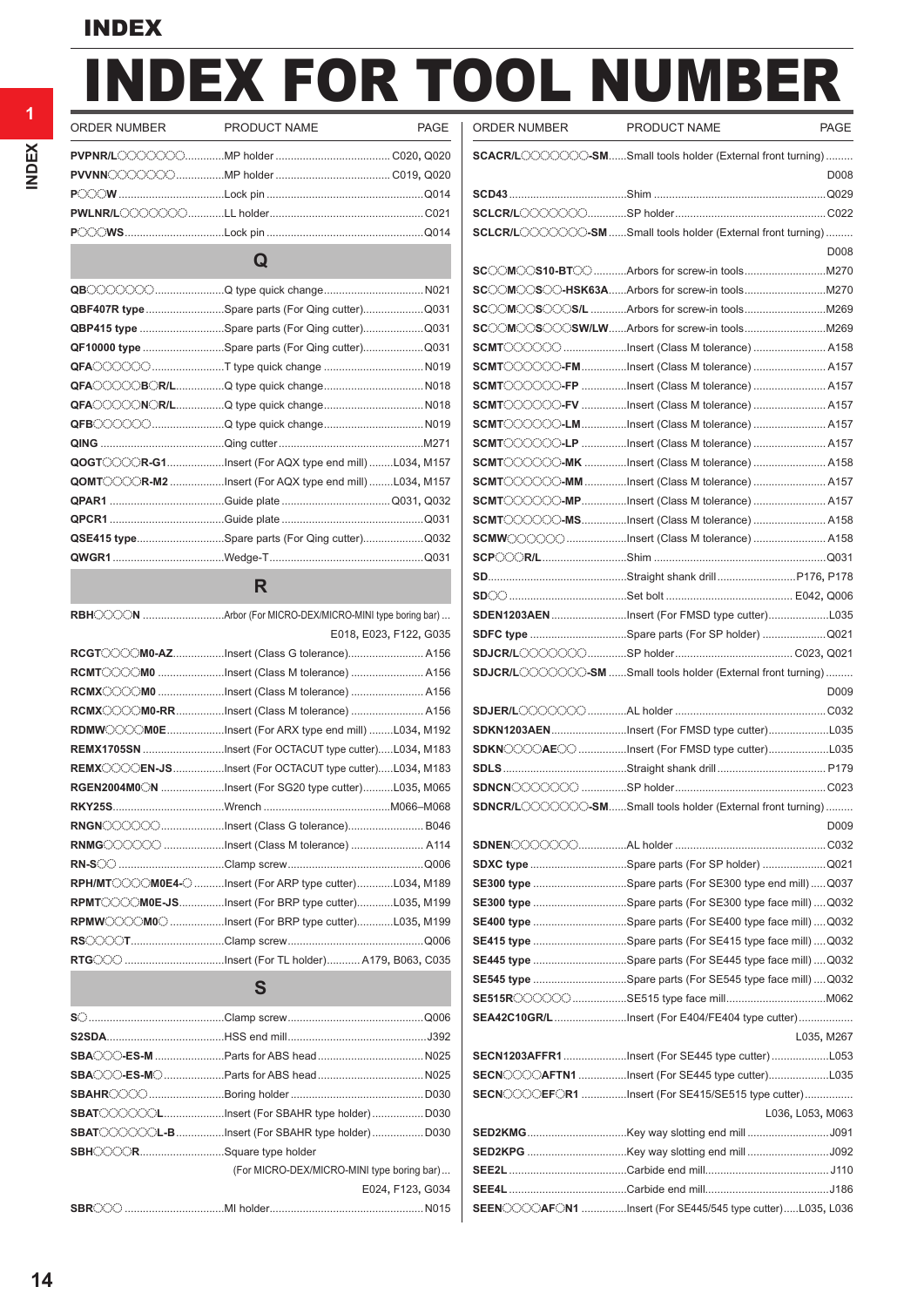| ORDER NUMBER         | PRODUCT NAME<br>PAGE                                                                                                                                                                                                                                                                                                                                                                                                                                                    | ORDER NUMBER | PRODUCT NAME                                                                                                                                                                                                                    | <b>PAGE</b>            |
|----------------------|-------------------------------------------------------------------------------------------------------------------------------------------------------------------------------------------------------------------------------------------------------------------------------------------------------------------------------------------------------------------------------------------------------------------------------------------------------------------------|--------------|---------------------------------------------------------------------------------------------------------------------------------------------------------------------------------------------------------------------------------|------------------------|
|                      |                                                                                                                                                                                                                                                                                                                                                                                                                                                                         |              | SNMGOOOOO-FSInsert (Class M tolerance)  A11                                                                                                                                                                                     |                        |
|                      | L036, M063                                                                                                                                                                                                                                                                                                                                                                                                                                                              |              | SNMG COOOO-GH Insert (Class M tolerance)  A119                                                                                                                                                                                  |                        |
|                      | SEER1203EFER-JSInsert (For SE415 type cutter)L036                                                                                                                                                                                                                                                                                                                                                                                                                       |              | SNMGOOOOO-GKInsert (Class M tolerance)  A11                                                                                                                                                                                     |                        |
|                      | SEER COOAFEN-JSInsert (For SE445/545 type cutter)L036                                                                                                                                                                                                                                                                                                                                                                                                                   |              | SNMG COOOO-GMInsert (Class M tolerance)  A11                                                                                                                                                                                    |                        |
|                      | SEET13T3AGEN-JL Insert (For ASX445 type cutter)                                                                                                                                                                                                                                                                                                                                                                                                                         |              | SNMGOOOOO-LKInsert (Class M tolerance)  A11                                                                                                                                                                                     |                        |
|                      | L037, M033                                                                                                                                                                                                                                                                                                                                                                                                                                                              |              | SNMGOOOOO-LM Insert (Class M tolerance)  A11                                                                                                                                                                                    |                        |
|                      |                                                                                                                                                                                                                                                                                                                                                                                                                                                                         |              | SNMGOOOOO-LPInsert (Class M tolerance) A11                                                                                                                                                                                      |                        |
|                      |                                                                                                                                                                                                                                                                                                                                                                                                                                                                         |              | SNMGOOOOO-MAInsert (Class M tolerance)  A11                                                                                                                                                                                     |                        |
|                      | SEGT13T3AGFN-JPInsert (For ASX445 type cutter)                                                                                                                                                                                                                                                                                                                                                                                                                          |              | SNMGOOOOOO-MHInsert (Class M tolerance)  A11                                                                                                                                                                                    |                        |
|                      | L037, M033                                                                                                                                                                                                                                                                                                                                                                                                                                                              |              | SNMGOOOOOO-MKInsert (Class M tolerance)  A117                                                                                                                                                                                   |                        |
|                      | SEKN1203AGTN Insert (For corner angle 45° type cutter) L037                                                                                                                                                                                                                                                                                                                                                                                                             |              | <b>SNMG</b> COOOC-MM Insert (Class M tolerance)  A116                                                                                                                                                                           |                        |
|                      | SEKNOOOAFON1 Insert (For SE445/545 type cutter)                                                                                                                                                                                                                                                                                                                                                                                                                         |              | SNMGOOOOOO-MP Insert (Class M tolerance)  A116                                                                                                                                                                                  |                        |
|                      | L035, L036                                                                                                                                                                                                                                                                                                                                                                                                                                                              |              | SNMG〇〇〇〇〇—MS Insert (Class M tolerance)  A11                                                                                                                                                                                    |                        |
|                      | SEKN COOAFTN Insert (For SE445 type cutter) L035                                                                                                                                                                                                                                                                                                                                                                                                                        |              | SNMG〇〇〇〇〇–RK Insert (Class M tolerance)  A119                                                                                                                                                                                   |                        |
|                      | SEKNOOOEFOR Insert (For SE415 type cutter) L036                                                                                                                                                                                                                                                                                                                                                                                                                         |              | SNMG〇〇〇〇〇-R/L-1GInsert (Class M tolerance)  A116                                                                                                                                                                                |                        |
|                      | SEKNOOOEFOR1 Insert (For SE415/515 type cutter)                                                                                                                                                                                                                                                                                                                                                                                                                         |              | SNMGOOOOO-RMInsert (Class M tolerance)  A118                                                                                                                                                                                    |                        |
|                      | L036, M063                                                                                                                                                                                                                                                                                                                                                                                                                                                              |              | SNMG〇〇〇〇〇–RP Insert (Class M tolerance)  A118                                                                                                                                                                                   |                        |
|                      | SEMT13T3AGSN-CO Insert (For ASX445 type cutter)                                                                                                                                                                                                                                                                                                                                                                                                                         |              | SNMGOOOOO-RS Insert (Class M tolerance)  A119                                                                                                                                                                                   |                        |
|                      | L037, M033                                                                                                                                                                                                                                                                                                                                                                                                                                                              |              | SNMG〇〇〇〇〇-SA Insert (Class M tolerance)  A116                                                                                                                                                                                   |                        |
|                      |                                                                                                                                                                                                                                                                                                                                                                                                                                                                         |              | SNMGOOOOOOSH Insert (Class M tolerance)  A11                                                                                                                                                                                    |                        |
|                      |                                                                                                                                                                                                                                                                                                                                                                                                                                                                         |              | SNMGOOOOOOSYInsert (Class M tolerance) A116                                                                                                                                                                                     |                        |
|                      | SETHR type Spare parts (For SET holder) Q021                                                                                                                                                                                                                                                                                                                                                                                                                            |              | SNMMOOOOOO-HL Insert (Class M tolerance)  A119                                                                                                                                                                                  |                        |
|                      | SETK COClamp bridge G019, G038, H016, Q015                                                                                                                                                                                                                                                                                                                                                                                                                              |              | SNMM〇〇〇〇〇一HMInsert (Class M tolerance)  A12(                                                                                                                                                                                    |                        |
|                      |                                                                                                                                                                                                                                                                                                                                                                                                                                                                         |              | SNMM◯◯◯◯◯◯→HRInsert (Class M tolerance)  A119                                                                                                                                                                                   |                        |
|                      | SFAN1203ZFFR/L2Insert (For BF407/QBF407 type cutter)L037                                                                                                                                                                                                                                                                                                                                                                                                                |              | SNMM〇〇〇〇〇-HV Insert (Class M tolerance)  A119                                                                                                                                                                                   |                        |
|                      | SFCN1203ZFFR/L2 Insert (For BF407/QBF407 type cutter)                                                                                                                                                                                                                                                                                                                                                                                                                   |              | SNMMOOOOO-HX Insert (Class M tolerance)  A119                                                                                                                                                                                   |                        |
|                      | L037, L053                                                                                                                                                                                                                                                                                                                                                                                                                                                              |              | SNMM〇〇〇〇〇-HZ Insert (Class M tolerance)  A12(                                                                                                                                                                                   |                        |
|                      |                                                                                                                                                                                                                                                                                                                                                                                                                                                                         |              |                                                                                                                                                                                                                                 |                        |
|                      | $\mathsf{SH}$ of $\circ$ - FSDUCL of $\circ$ Small tools holders (For opposite tool posts)                                                                                                                                                                                                                                                                                                                                                                              |              | <b>SNMN</b> COOOOInsert (Class M tolerance)  A138, L038                                                                                                                                                                         |                        |
|                      | D026                                                                                                                                                                                                                                                                                                                                                                                                                                                                    |              | $\mathsf{SNMU} \textcircled{\circ} \textcircled{\circ} \textcircled{\circ} \text{AN} \textcircled{\circ} \textcirc \textcirc} \textcirc$ Insert (For WSX445 type cutter)L038, M02.<br>SNTF typeSpare parts (For SNT holder)Q029 |                        |
|                      | SHP400 typeSpare parts (For SHP400 type end mill)Q037                                                                                                                                                                                                                                                                                                                                                                                                                   |              |                                                                                                                                                                                                                                 |                        |
|                      |                                                                                                                                                                                                                                                                                                                                                                                                                                                                         |              | SOET12T308PEER-JL Insert (For ASX400 type cutter)L038, M084                                                                                                                                                                     |                        |
|                      | SHP400 typeSpare parts (For SHP400 type face mill)Q033                                                                                                                                                                                                                                                                                                                                                                                                                  |              | SOGT12T308PEFR-JPInsert (For ASX400 type cutter)L038, M084                                                                                                                                                                      |                        |
|                      | SL32 0-90 Sleeve (For H100THB32-135)H022                                                                                                                                                                                                                                                                                                                                                                                                                                |              | SOGX COOOOCC Insert (For MVX type drill) L057, P237<br>SOMT12T3 CPEER/L-C  Insert (For ASX400 type cutter)L039, M084                                                                                                            |                        |
| SLCW <sup>O</sup> O. | Q021                                                                                                                                                                                                                                                                                                                                                                                                                                                                    |              |                                                                                                                                                                                                                                 | M095                   |
|                      |                                                                                                                                                                                                                                                                                                                                                                                                                                                                         |              |                                                                                                                                                                                                                                 |                        |
|                      | SL-ONEN120404ASNInsert (For AOX445 type cutter)L053, M061                                                                                                                                                                                                                                                                                                                                                                                                               |              |                                                                                                                                                                                                                                 | L056, L057, P237       |
|                      |                                                                                                                                                                                                                                                                                                                                                                                                                                                                         |              |                                                                                                                                                                                                                                 |                        |
|                      |                                                                                                                                                                                                                                                                                                                                                                                                                                                                         |              | SONX1206PER/LInsert (For VOX400/VOS400 type cutter)                                                                                                                                                                             |                        |
|                      |                                                                                                                                                                                                                                                                                                                                                                                                                                                                         |              |                                                                                                                                                                                                                                 | L039, M078, M094       |
|                      |                                                                                                                                                                                                                                                                                                                                                                                                                                                                         |              | SPC 53ZInsert (For FF3000 type cutter)                                                                                                                                                                                          |                        |
|                      | SMGTROOOOOO Insert (For SMG holder)F118                                                                                                                                                                                                                                                                                                                                                                                                                                 |              |                                                                                                                                                                                                                                 | L039, M07              |
|                      | SMGTROOOOOOOInsert (For SMG holder)G027                                                                                                                                                                                                                                                                                                                                                                                                                                 |              | SPEN1203EEER/L1Insert (For FBP415/QBP415 type cutter)L04                                                                                                                                                                        |                        |
|                      | SMTTROOOOOOOInsert (For SMG holder) F118, G027                                                                                                                                                                                                                                                                                                                                                                                                                          |              | SPEN1203EETR1Insert (For FBP415/QBP415 type cutter)L05                                                                                                                                                                          |                        |
|                      | SNC43B20 Insert (For DN/BN425 type face mill)L038                                                                                                                                                                                                                                                                                                                                                                                                                       |              | SPEN COAInsert (For FP490/590/690 type cutter)                                                                                                                                                                                  |                        |
|                      | SNCF43B20 Insert (For DN/BN425 type face mill)L038                                                                                                                                                                                                                                                                                                                                                                                                                      |              |                                                                                                                                                                                                                                 | L039, M263, M26        |
|                      | $\mathbf{SNGA}$ COOO Insert (Class G tolerance) A120, B038, B069                                                                                                                                                                                                                                                                                                                                                                                                        |              | <b>SPENCOOLEDR</b> Insert (For corner angle 15° type cutter) L040                                                                                                                                                               |                        |
|                      | SNGG COOOOR/L Insert (Class G tolerance) A118                                                                                                                                                                                                                                                                                                                                                                                                                           |              | SPER1203EEER-JS Insert (For FBP415/QBP415 type cutter)L040                                                                                                                                                                      |                        |
|                      |                                                                                                                                                                                                                                                                                                                                                                                                                                                                         |              |                                                                                                                                                                                                                                 |                        |
|                      | $\mathsf{SNGU}\hspace{-0.05cm} \subset \hspace{-0.05cm} \subset \hspace{-0.05cm} \subset \hspace{-0.05cm} \subset \hspace{-0.05cm} \subset \hspace{-0.05cm} \subset \hspace{-0.05cm} \subset \hspace{-0.05cm} \subset \hspace{-0.05cm} \subset \hspace{-0.05cm} \subset \hspace{-0.05cm} \subset \hspace{-0.05cm} \subset \hspace{-0.05cm} \subset \hspace{-0.05cm} \subset \hspace{-0.05cm} \subset \hspace{-0.05cm} \subset \hspace{-0.05cm} \subset \hspace{-0.05cm$ |              |                                                                                                                                                                                                                                 | A180, B064, B081, L040 |
|                      | L038, M023                                                                                                                                                                                                                                                                                                                                                                                                                                                              |              | SPGR〇〇〇〇〇RInsert (Class G tolerance) A180                                                                                                                                                                                       |                        |
|                      | SNK43B2〇Insert (For DN/BN425 type face mill)L038                                                                                                                                                                                                                                                                                                                                                                                                                        |              |                                                                                                                                                                                                                                 |                        |
|                      | SNMA〇〇〇〇〇Insert (Class M tolerance)  A120                                                                                                                                                                                                                                                                                                                                                                                                                               |              | SPKNOOOEDR Insert (For corner angle 15° type cutter) L040                                                                                                                                                                       |                        |
|                      | SNMGOOOOOInsert (Class M tolerance) A118                                                                                                                                                                                                                                                                                                                                                                                                                                |              | SPMB1204APTInsert (For BSP type end mill) L04                                                                                                                                                                                   |                        |
|                      | SNMG COOOO-C Insert (Class M tolerance)  A116                                                                                                                                                                                                                                                                                                                                                                                                                           |              | SPMN COOOO Insert (Class M tolerance)  A180, L04                                                                                                                                                                                |                        |
|                      | SNMGOOOOOO-FHInsert (Class M tolerance)  A115                                                                                                                                                                                                                                                                                                                                                                                                                           |              | SPMN COOOOTInsert (Class M tolerance) A180, L040                                                                                                                                                                                |                        |
|                      | SNMG COOOO-FPInsert (Class M tolerance) A115                                                                                                                                                                                                                                                                                                                                                                                                                            |              | SPMR COOO Insert (Class M tolerance)  A18                                                                                                                                                                                       |                        |

| ORDER NUMBER | <b>PRODUCT NAME</b>                                                                           | <b>PAGE</b>            |
|--------------|-----------------------------------------------------------------------------------------------|------------------------|
|              | ${\sf SNMG}$ COOOC-FSInsert (Class M tolerance)  A115                                         |                        |
|              | SNMG COOOC-GHInsert (Class M tolerance) A119                                                  |                        |
|              | SNMGOOOOO-GKInsert (Class M tolerance) A117                                                   |                        |
|              | SNMGOOOOO-GMInsert (Class M tolerance)  A117                                                  |                        |
|              | SNMGOOOOO-LKInsert (Class M tolerance) A115                                                   |                        |
|              | SNMGOOOOO-LM Insert (Class M tolerance)  A115                                                 |                        |
|              | SNMGOOOOO-LPInsert (Class M tolerance) A115                                                   |                        |
|              | SNMGOOOOO-MAInsert (Class M tolerance) A117                                                   |                        |
|              | SNMG COOOC-MHInsert (Class M tolerance) A117                                                  |                        |
|              | SNMG COOOC-MKInsert (Class M tolerance) A117                                                  |                        |
|              | SNMGOOOOO-MM Insert (Class M tolerance)  A116                                                 |                        |
|              | SNMGOOOOO-MP Insert (Class M tolerance)  A116                                                 |                        |
|              | SNMGOOOOO-MSInsert (Class M tolerance) A117                                                   |                        |
|              | SNMGOOOOO-RK Insert (Class M tolerance)  A119                                                 |                        |
|              | SNMG COOOO-R/L-1GInsert (Class M tolerance)  A116                                             |                        |
|              | SNMGOOOOO-RMInsert (Class M tolerance) A118                                                   |                        |
|              | SNMGOOOOO-RP Insert (Class M tolerance)  A118                                                 |                        |
|              | SNMGOOOOO-RS Insert (Class M tolerance)  A119                                                 |                        |
|              | SNMGOOOOO-SA Insert (Class M tolerance)  A116                                                 |                        |
|              | SNMGOOOOOO-SH Insert (Class M tolerance)  A115                                                |                        |
|              | SNMGOOOOO-SYInsert (Class M tolerance) A116                                                   |                        |
|              | SNMMOOOOOO-HL Insert (Class M tolerance)  A119                                                |                        |
|              | SNMMOOOOO-HMInsert (Class M tolerance) A120                                                   |                        |
|              | SNMM〇〇〇〇〇一HR Insert (Class M tolerance)  A119                                                 |                        |
|              | SNMM COOOO-HV Insert (Class M tolerance)  A119                                                |                        |
|              | SNMMOOOOOO-HX Insert (Class M tolerance)  A119                                                |                        |
|              | SNMM COOOO-HZ Insert (Class M tolerance)  A120                                                |                        |
|              | <b>SNMN</b> COOOOInsert (Class M tolerance)  A138, L038                                       |                        |
|              | SNMUCOOOOANCO-OInsert (For WSX445 type cutter)L038, M023                                      |                        |
|              |                                                                                               |                        |
|              | SOET12T308PEER-JL Insert (For ASX400 type cutter)L038, M084                                   |                        |
|              | SOGT12T308PEFR-JP Insert (For ASX400 type cutter)L038, M084                                   |                        |
|              | <b>SOGX</b> COOOO Insert (For MVX type drill) L057, P237                                      |                        |
|              | SOMT12T3 COPEER/L-COInsert (For ASX400 type cutter)L039, M084,                                |                        |
|              |                                                                                               | M095                   |
|              |                                                                                               |                        |
|              |                                                                                               | L056, L057, P237       |
|              | SONX1206PER/LInsert (For VOX400/VOS400 type cutter)                                           |                        |
|              |                                                                                               | L039, M078, M094       |
|              |                                                                                               |                        |
|              |                                                                                               | L039, M075             |
|              | SPEN1203EEER/L1Insert (For FBP415/QBP415 type cutter)L040                                     |                        |
|              | <b>SPEN1203EETR1</b> Insert (For FBP415/QBP415 type cutter)L053                               |                        |
|              | <b>SPEN</b> ◯◯◯AInsert (For FP490/590/690 type cutter)                                        |                        |
|              |                                                                                               | L039, M263, M265       |
|              | <b>SPEN</b> $\oslash\oslash\oslash$ <b>EDR</b> Insert (For corner angle 15° type cutter) L040 |                        |
|              | SPER1203EEER-JS Insert (For FBP415/QBP415 type cutter)L040                                    |                        |
|              |                                                                                               |                        |
|              |                                                                                               | A180, B064, B081, L040 |
|              | <b>SPGR</b> COOOORInsert (Class G tolerance) A180                                             |                        |
|              | <b>SPGX</b> ◯◯◯◯◯◯ Insert (Class G tolerance)A159, B073                                       |                        |
|              | ${\tt SPKN}$ . EDR Insert (For corner angle 15° type cutter) L040                             |                        |
|              | SPMB1204APTInsert (For BSP type end mill) L040                                                |                        |
|              | <b>SPMN</b> COOOOInsert (Class M tolerance)  A180, L040                                       |                        |
|              | SPMN COOOOTInsert (Class M tolerance) A180, L040                                              |                        |
|              |                                                                                               |                        |
|              | SPMR COOO Insert (Class M tolerance)  A180                                                    |                        |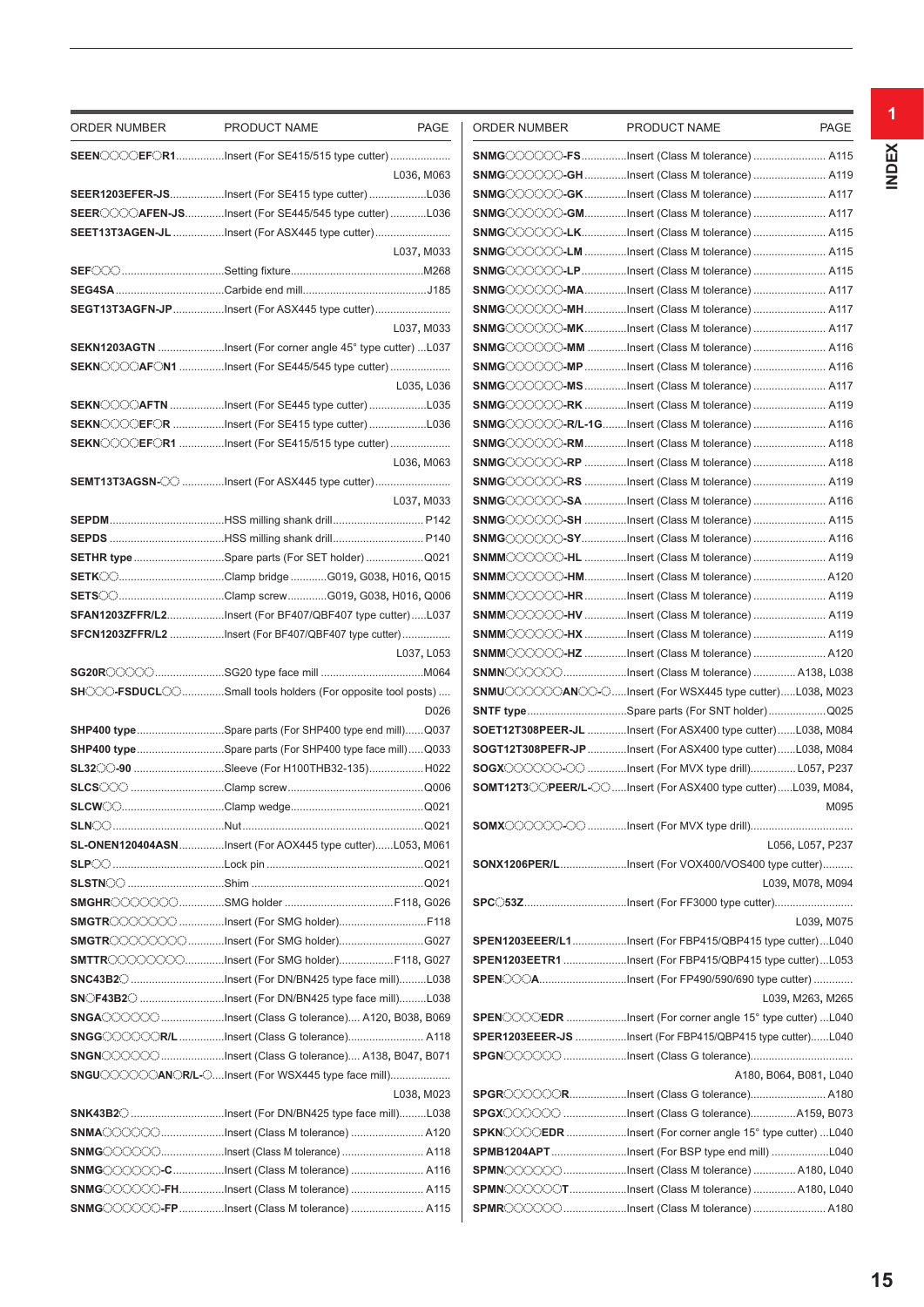# INDEX FOR TOOL NUMBER

**1**

| <b>ORDER NUMBER</b> | PRODUCT NAME<br><b>PAGE</b>                                                                                                        |
|---------------------|------------------------------------------------------------------------------------------------------------------------------------|
|                     | SPMT COOOO Insert (Class M tolerance)  A159                                                                                        |
|                     |                                                                                                                                    |
|                     |                                                                                                                                    |
|                     | A159, L041, M247                                                                                                                   |
|                     | SPMX120408-00Insert (For SPX type end mill)L041, M217                                                                              |
|                     | SPNN1203EEER/L1Insert (For FBP415 type cutter)L040                                                                                 |
|                     |                                                                                                                                    |
|                     | SPSE COR/LLocator (For SE445/515/545 type cutter)M062, Q032                                                                        |
|                     | SPSEW COR/L Locator (For SE300/400 type cutter) Q032                                                                               |
|                     |                                                                                                                                    |
|                     | SPSHP400R/LLocator (For SHP400 type cutter)Q037                                                                                    |
|                     |                                                                                                                                    |
|                     | <b>SPTSE300R</b> Locator (For SE300 type cutter) Q031                                                                              |
|                     | SPTSE400R Locator (For SE400 type cutter) Q031                                                                                     |
|                     | SPX4-00024A058RASPX type end mill (Shell type) M216                                                                                |
|                     |                                                                                                                                    |
|                     | $SPX4R$ $\odot$ $\odot$ $\odot$ $\cdots$ $\cdots$ $SPX$ type end mill $\cdots$ $\cdots$ $\cdots$ $\cdots$ $\cdots$ $\cdots$ $M215$ |
|                     |                                                                                                                                    |
|                     |                                                                                                                                    |
|                     |                                                                                                                                    |
|                     |                                                                                                                                    |
|                     |                                                                                                                                    |
|                     | SRE typeSpare parts (For SRE type end mill)Q038                                                                                    |
|                     |                                                                                                                                    |
|                     | SRFH CSCC SRF/SUF type end millM228, M232                                                                                          |
|                     | SRFHOOSOOOW SRF/SUF type end mill (Carbide shank)                                                                                  |
|                     | M229, M233                                                                                                                         |
|                     |                                                                                                                                    |
|                     | SRG CC/E Insert (For SRM2 type end mill)                                                                                           |
|                     | L042, M239, M245                                                                                                                   |
|                     |                                                                                                                                    |
|                     |                                                                                                                                    |
|                     |                                                                                                                                    |
|                     |                                                                                                                                    |
|                     |                                                                                                                                    |
|                     | SRM CC-M Insert (For SRM2 type end mill)L042, M239                                                                                 |
|                     | <b>SRM CE-MInsert (For SRM2 type end mill)L042, M239</b>                                                                           |
|                     |                                                                                                                                    |
|                     | SRSGN type Spare parts (For SR holder) Q021                                                                                        |
|                     | SRSGR/L type Spare parts (For SR holder)  Q021                                                                                     |
|                     | SRXCR/L type Spare parts (For SP holder)  Q021                                                                                     |
|                     | SSBCR/L type Spare parts (For SP holder)  Q021                                                                                     |
|                     | SOOSCLCR/LOOS type boring bar (Steel shank) E030                                                                                   |
|                     | SOOSCLPR/L type Spare parts (For COBRA boring bar) Q024                                                                            |
|                     | SOOSCZCR/LOS type boring bar (Steel shank) E034, Q026                                                                              |
|                     | SOOSDQCR/LOOS type boring bar (Steel shank) E031, Q026                                                                             |
|                     | SOOSDUCR/LOO S type boring bar (Steel shank) E029                                                                                  |
|                     | SCCSDZCR typeSpare parts (For S type boring bar)Q026                                                                               |
|                     |                                                                                                                                    |
|                     |                                                                                                                                    |
|                     |                                                                                                                                    |
|                     | SOOOSSKCR/LOO S type boring bar (Steel shank) E033, Q026                                                                           |
|                     |                                                                                                                                    |
|                     | SOOSTFCR/LOO S type boring bar (Steel shank) E028                                                                                  |
|                     | SOOSTFER/LOO AL type boring bar (Steel shank)  E043                                                                                |
|                     |                                                                                                                                    |

| ORDER NUMBER | PRODUCT NAME<br>PAGE                                                                                                                                                                                                                                                                                                                                                                                                                                                                                                                                                                                                                                                                                                                                      | ORDER NUMBER | PRODUCT NAME                                                                  | PAGE |
|--------------|-----------------------------------------------------------------------------------------------------------------------------------------------------------------------------------------------------------------------------------------------------------------------------------------------------------------------------------------------------------------------------------------------------------------------------------------------------------------------------------------------------------------------------------------------------------------------------------------------------------------------------------------------------------------------------------------------------------------------------------------------------------|--------------|-------------------------------------------------------------------------------|------|
|              | <b>SPMT</b> ◯◯◯◯◯◯ Insert (Class M tolerance)  A159                                                                                                                                                                                                                                                                                                                                                                                                                                                                                                                                                                                                                                                                                                       |              | <b>SOCOSTFPR type</b> Spare parts (For COBRA boring bar carbide shank)        |      |
|              | SPMT120408-AInsert (For TBE1 type end mill)L041                                                                                                                                                                                                                                                                                                                                                                                                                                                                                                                                                                                                                                                                                                           |              |                                                                               | Q024 |
|              |                                                                                                                                                                                                                                                                                                                                                                                                                                                                                                                                                                                                                                                                                                                                                           |              | SOOOSVQCR/LOO S type boring bar (Steel shank) E032                            |      |
|              | A159, L041, M247                                                                                                                                                                                                                                                                                                                                                                                                                                                                                                                                                                                                                                                                                                                                          |              | SOOOSVUCR/LOO S type boring bar (Steel shank) E033                            |      |
|              | SPMX120408-00Insert (For SPX type end mill)L041, M217                                                                                                                                                                                                                                                                                                                                                                                                                                                                                                                                                                                                                                                                                                     |              | SOOSWLPR/L type Spare parts (For COBRA boring bar) Q024                       |      |
|              | SPNN1203EEER/L1Insert (For FBP415 type cutter)L040                                                                                                                                                                                                                                                                                                                                                                                                                                                                                                                                                                                                                                                                                                        |              |                                                                               |      |
|              |                                                                                                                                                                                                                                                                                                                                                                                                                                                                                                                                                                                                                                                                                                                                                           |              | STASX CONShim M032, M080, M082, Q012                                          |      |
|              | SPSECCOR/LLocator (For SE445/515/545 type cutter)M062, Q032                                                                                                                                                                                                                                                                                                                                                                                                                                                                                                                                                                                                                                                                                               |              |                                                                               |      |
|              | SPSEWCOOR/L Locator (For SE300/400 type cutter) Q032                                                                                                                                                                                                                                                                                                                                                                                                                                                                                                                                                                                                                                                                                                      |              | L064, L065, P210, P215                                                        |      |
|              | SPSG20RLocator (For SG20 type cutter)M065                                                                                                                                                                                                                                                                                                                                                                                                                                                                                                                                                                                                                                                                                                                 |              | STAWONOOOSOO STAW type drill (General use)  P210                              |      |
|              | SPSHP400R/LLocator (For SHP400 type cutter)Q037                                                                                                                                                                                                                                                                                                                                                                                                                                                                                                                                                                                                                                                                                                           |              | STAWNOOOT Insert (For STAW type drill)  L063, P214                            |      |
|              |                                                                                                                                                                                                                                                                                                                                                                                                                                                                                                                                                                                                                                                                                                                                                           |              |                                                                               |      |
|              | SPTSE300R Locator (For SE300 type cutter) Q031                                                                                                                                                                                                                                                                                                                                                                                                                                                                                                                                                                                                                                                                                                            |              | L062, L063, P210, P213                                                        |      |
|              | SPTSE400R Locator (For SE400 type cutter) Q031                                                                                                                                                                                                                                                                                                                                                                                                                                                                                                                                                                                                                                                                                                            |              | STAW SOCOSO STAW type drill (General use) P210                                |      |
|              | $\textsf{SPX4}\text{-}\!\!\!\!\!\!\!\text{O}\!\!\!\!\text{O}\!\!\!\text{O}\!\!\text{24A058RA}\text{}. \textsf{SPX type end mill (Shell type) M216}$                                                                                                                                                                                                                                                                                                                                                                                                                                                                                                                                                                                                       |              |                                                                               |      |
|              | SPX4RCOOOOA058A SPX type end mill (Shell type)M216                                                                                                                                                                                                                                                                                                                                                                                                                                                                                                                                                                                                                                                                                                        |              |                                                                               |      |
|              |                                                                                                                                                                                                                                                                                                                                                                                                                                                                                                                                                                                                                                                                                                                                                           |              |                                                                               |      |
|              |                                                                                                                                                                                                                                                                                                                                                                                                                                                                                                                                                                                                                                                                                                                                                           |              |                                                                               |      |
|              |                                                                                                                                                                                                                                                                                                                                                                                                                                                                                                                                                                                                                                                                                                                                                           |              |                                                                               |      |
|              |                                                                                                                                                                                                                                                                                                                                                                                                                                                                                                                                                                                                                                                                                                                                                           |              |                                                                               |      |
|              |                                                                                                                                                                                                                                                                                                                                                                                                                                                                                                                                                                                                                                                                                                                                                           |              |                                                                               |      |
|              |                                                                                                                                                                                                                                                                                                                                                                                                                                                                                                                                                                                                                                                                                                                                                           |              | STLG typeSpare parts (For STLG type end mill)Q038                             |      |
|              | <b>SRE type</b> Spare parts (For SRE type end mill)Q038                                                                                                                                                                                                                                                                                                                                                                                                                                                                                                                                                                                                                                                                                                   |              |                                                                               |      |
|              | SRFHOOAMOOO SRF/SUF type end millM229, M233                                                                                                                                                                                                                                                                                                                                                                                                                                                                                                                                                                                                                                                                                                               |              |                                                                               |      |
|              | SRFH◯S◯◯◯ SRF/SUF type end millM228, M232                                                                                                                                                                                                                                                                                                                                                                                                                                                                                                                                                                                                                                                                                                                 |              |                                                                               |      |
|              | $\texttt{SRFH}\textcirclearrowright\textcirclearrowleft\textcirclearrowleft\textcirclearrowleft\textcirclearrowleft\textcirclearrowleft\textcirclearrowleft\textcirclearrowleft\textcirclearrowleft\textcirclearrowleft\textcirclearrowleft\textcirclearrowleft\textcirclearrowleft\textcirclearrowleft\textcirclearrowleft\textcirclearrowleft\textcirclearrowleft\textcirclearrowleft\textcirclearrowleft\textcirclearrowleft\textcirclearrowleft\textcirclearrowleft\textcirclearrowleft\textcirclearrowleft\textcirclearrowleft\textcirclearrowleft\textcirclearrowleft\textcirclearrowleft\textcirclearrowleft\textcirclearrowleft\textcirclearrowleft\textcirclearrowleft\textcirclearrowleft\textcirclearrowleft\textcirclearrowleft\textcirclear$ |              |                                                                               |      |
|              | M229, M233                                                                                                                                                                                                                                                                                                                                                                                                                                                                                                                                                                                                                                                                                                                                                |              |                                                                               |      |
|              | SRFT◯◯Insert (For SRF type end mill) L041, M230                                                                                                                                                                                                                                                                                                                                                                                                                                                                                                                                                                                                                                                                                                           |              | SUFT CROCInsert (For SUF type end mill) L043, M234                            |      |
|              | SRG CC/E Insert (For SRM2 type end mill)                                                                                                                                                                                                                                                                                                                                                                                                                                                                                                                                                                                                                                                                                                                  |              | SVJBR/LOOOOOO-SM Small tools holder (External front turning)                  |      |
|              | L042, M239, M245                                                                                                                                                                                                                                                                                                                                                                                                                                                                                                                                                                                                                                                                                                                                          |              |                                                                               | D010 |
|              |                                                                                                                                                                                                                                                                                                                                                                                                                                                                                                                                                                                                                                                                                                                                                           |              |                                                                               |      |
|              |                                                                                                                                                                                                                                                                                                                                                                                                                                                                                                                                                                                                                                                                                                                                                           |              | SVJCR/LOOOOOOOSM Small tools holder (External front turning)                  |      |
|              |                                                                                                                                                                                                                                                                                                                                                                                                                                                                                                                                                                                                                                                                                                                                                           |              |                                                                               | D011 |
|              |                                                                                                                                                                                                                                                                                                                                                                                                                                                                                                                                                                                                                                                                                                                                                           |              |                                                                               |      |
|              | SRM2◯◯◯S◯◯ SRM2 type end mill M236, M237                                                                                                                                                                                                                                                                                                                                                                                                                                                                                                                                                                                                                                                                                                                  |              | SVLPR/LOODOOOO-SM Small tools holder (External front turning)                 |      |
|              | <b>SRM◯◯C-M</b> Insert (For SRM2 type end mill)L042, M239                                                                                                                                                                                                                                                                                                                                                                                                                                                                                                                                                                                                                                                                                                 |              |                                                                               | D010 |
|              | SRM◯◯E-MInsert (For SRM2 type end mill)L042, M239                                                                                                                                                                                                                                                                                                                                                                                                                                                                                                                                                                                                                                                                                                         |              |                                                                               |      |
|              |                                                                                                                                                                                                                                                                                                                                                                                                                                                                                                                                                                                                                                                                                                                                                           |              | SVPD type Spare parts (For AL type holder) Q022                               |      |
|              | SRSGN type Spare parts (For SR holder) Q021                                                                                                                                                                                                                                                                                                                                                                                                                                                                                                                                                                                                                                                                                                               |              | SVPPR/LOOOOOO-SM Small tools holder (External front turning)                  |      |
|              | SRSGR/L type Spare parts (For SR holder) Q021                                                                                                                                                                                                                                                                                                                                                                                                                                                                                                                                                                                                                                                                                                             |              |                                                                               | D011 |
|              | SRXCR/L type Spare parts (For SP holder) Q021                                                                                                                                                                                                                                                                                                                                                                                                                                                                                                                                                                                                                                                                                                             |              | <b>SVVBR/L</b> OOOOOOO- <b>SM</b> Small tools holder (External front turning) |      |
|              | SSBCR/L type Spare parts (For SP holder) Q021                                                                                                                                                                                                                                                                                                                                                                                                                                                                                                                                                                                                                                                                                                             |              |                                                                               | D011 |
|              | SOOOSCLCR/LOOS type boring bar (Steel shank) E030                                                                                                                                                                                                                                                                                                                                                                                                                                                                                                                                                                                                                                                                                                         |              |                                                                               |      |
|              | SOOSCLPR/L typeSpare parts (For COBRA boring bar) Q024                                                                                                                                                                                                                                                                                                                                                                                                                                                                                                                                                                                                                                                                                                    |              | SVVDN typeSpare parts (For AL type holder)Q022                                |      |
|              | SCOSCZCR/LCOS type boring bar (Steel shank) E034, Q026                                                                                                                                                                                                                                                                                                                                                                                                                                                                                                                                                                                                                                                                                                    |              |                                                                               |      |
|              | SOOSDQCR/LOOS type boring bar (Steel shank) E031, Q026                                                                                                                                                                                                                                                                                                                                                                                                                                                                                                                                                                                                                                                                                                    |              |                                                                               |      |
|              | SOOSDUCR/LOO S type boring bar (Steel shank) E029                                                                                                                                                                                                                                                                                                                                                                                                                                                                                                                                                                                                                                                                                                         |              | Τ                                                                             |      |
|              | SCOCSDZCR typeSpare parts (For S type boring bar)Q026                                                                                                                                                                                                                                                                                                                                                                                                                                                                                                                                                                                                                                                                                                     |              | <b>TAB type</b> Spare parts (For TAB type drill)Q043                          |      |
|              | SSE41R/LLocator (For E404 type face mill) Q029                                                                                                                                                                                                                                                                                                                                                                                                                                                                                                                                                                                                                                                                                                            |              |                                                                               |      |
|              |                                                                                                                                                                                                                                                                                                                                                                                                                                                                                                                                                                                                                                                                                                                                                           |              | TAGS/M type Spare parts (For TAGS/TAGM type drill) Q042                       |      |
|              |                                                                                                                                                                                                                                                                                                                                                                                                                                                                                                                                                                                                                                                                                                                                                           |              | TASS typeSpare parts (For TSSS type drill) Q041                               |      |

**TAWBHOOOOT........................TAW type drill (For bridge construction) ............** 

**TAW**o**B**oooo**S32**..................TAW type drill (For bridge construction) ............

L059**,** P229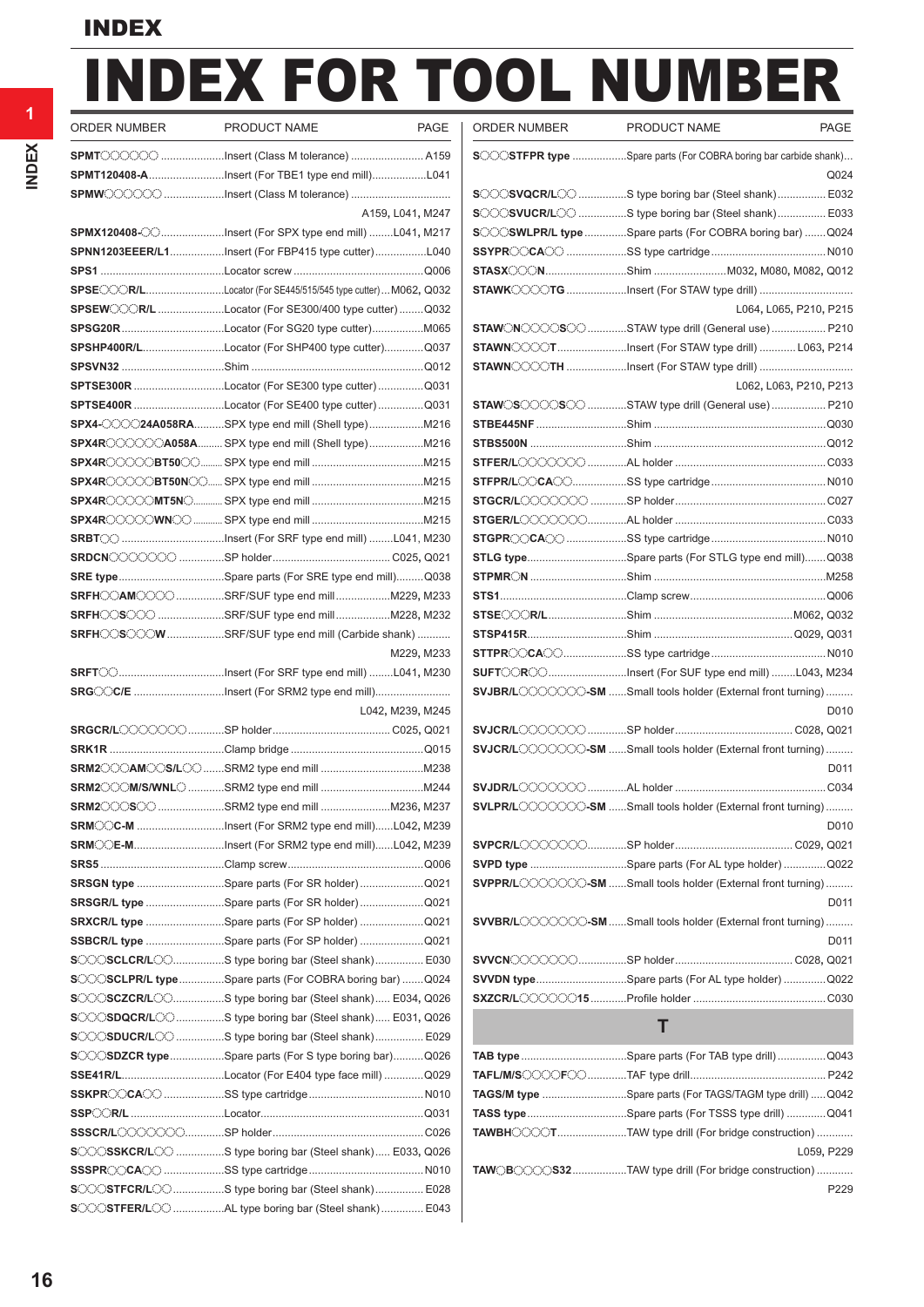| ORDER NUMBER | PRODUCT NAME<br>PAGE                                                                                                                                                                                                                                                                                                                                                                                                                                                                                                                                                | ORDER NUMBER | PRODUCT NAME                                                                                               | PAGE             |
|--------------|---------------------------------------------------------------------------------------------------------------------------------------------------------------------------------------------------------------------------------------------------------------------------------------------------------------------------------------------------------------------------------------------------------------------------------------------------------------------------------------------------------------------------------------------------------------------|--------------|------------------------------------------------------------------------------------------------------------|------------------|
|              | TAWC12T301-45GM Insert (For TAW type drill chamfering module)                                                                                                                                                                                                                                                                                                                                                                                                                                                                                                       |              | TNMGOOOOOOGH Insert (Class M tolerance)  A126                                                              |                  |
|              | L061                                                                                                                                                                                                                                                                                                                                                                                                                                                                                                                                                                |              | TNMGOOOOOOGK Insert (Class M tolerance)  A124                                                              |                  |
|              | <b>TAWKH</b> ◯◯◯◯T <b>G</b> Insert (For TAW type drill) L060, P226                                                                                                                                                                                                                                                                                                                                                                                                                                                                                                  |              | TNMGOOOOO-GMInsert (Class M tolerance) A124                                                                |                  |
|              | TAWNH COOTInsert (For TAW type drill) L058, P224                                                                                                                                                                                                                                                                                                                                                                                                                                                                                                                    |              | TNMGOOOOOO-LKInsert (Class M tolerance)  A122                                                              |                  |
|              | TAW◯N◯◯◯◯S◯◯ TAW type drill (General use) P219                                                                                                                                                                                                                                                                                                                                                                                                                                                                                                                      |              | TNMGOOOOO-LM Insert (Class M tolerance)  A122                                                              |                  |
|              | <b>TBE1 type</b> Spare parts (For TBE1 type end mill)Q039                                                                                                                                                                                                                                                                                                                                                                                                                                                                                                           |              | TNMG〇〇〇〇〇-LP Insert (Class M tolerance)  A122                                                              |                  |
|              | TBE2 type Spare parts (For TBE2 type end mill) Q039                                                                                                                                                                                                                                                                                                                                                                                                                                                                                                                 |              | TNMGOOOOOO-LS Insert (Class M tolerance)  A122                                                             |                  |
|              | <b>TBGN</b> COOOO Insert (Class G tolerance) B065                                                                                                                                                                                                                                                                                                                                                                                                                                                                                                                   |              | TNMGOOOOO-MAInsert (Class M tolerance) A124                                                                |                  |
|              | <b>TCGN</b> COCOO Insert (Class G tolerance) A181                                                                                                                                                                                                                                                                                                                                                                                                                                                                                                                   |              | TNMGOOOOO-MHInsert (Class M tolerance) A124                                                                |                  |
|              | TCGT〇〇〇〇〇-AZInsert (Class G tolerance) A160                                                                                                                                                                                                                                                                                                                                                                                                                                                                                                                         |              | TNMGOOOOO-MJInsert (Class M tolerance) A123                                                                |                  |
|              | <b>TCGT</b> ◯◯◯◯◯◯ <b>MR/L-F</b> Insert (Class G tolerance) A160                                                                                                                                                                                                                                                                                                                                                                                                                                                                                                    |              | TNMGOOOOO-MKInsert (Class M tolerance)  A123                                                               |                  |
|              | <b>TCGT</b> ◯◯◯◯◯◯R/L-F Insert (Class G tolerance) A160                                                                                                                                                                                                                                                                                                                                                                                                                                                                                                             |              | TNMG〇〇〇〇〇-MMInsert (Class M tolerance)  A123                                                               |                  |
|              | <b>TCGW</b> ◯◯◯◯◯◯ Insert (Class G tolerance)A162, B074                                                                                                                                                                                                                                                                                                                                                                                                                                                                                                             |              | TNMGOOOOO-MP Insert (Class M tolerance)  A123                                                              |                  |
|              | <b>TCGW</b> ◯◯◯◯◯◯FSInsert (Class G tolerance) B057                                                                                                                                                                                                                                                                                                                                                                                                                                                                                                                 |              | TNMGOOOOO-MS Insert (Class M tolerance)  A124                                                              |                  |
|              |                                                                                                                                                                                                                                                                                                                                                                                                                                                                                                                                                                     |              | TNMG〇〇〇〇〇一RK Insert (Class M tolerance)  A126                                                              |                  |
|              | <b>TCMT</b> ◯◯◯◯◯◯-F <b>M</b> Insert (Class M tolerance)  A160                                                                                                                                                                                                                                                                                                                                                                                                                                                                                                      |              | TNMG〇〇〇〇〇-R/L-1GInsert (Class M tolerance)  A123                                                           |                  |
|              |                                                                                                                                                                                                                                                                                                                                                                                                                                                                                                                                                                     |              | TNMG〇〇〇〇〇-R/L-2G Insert (Class M tolerance)  A125                                                          |                  |
|              | <b>TCMT</b> ◯◯◯◯◯◯- <b>FV</b> Insert (Class M tolerance)  A160                                                                                                                                                                                                                                                                                                                                                                                                                                                                                                      |              | TNMGOOOOO-R/L-ESInsert (Class M tolerance) A125                                                            |                  |
|              |                                                                                                                                                                                                                                                                                                                                                                                                                                                                                                                                                                     |              | TNMGOOOOO-RM Insert (Class M tolerance)  A126                                                              |                  |
|              | <b>TCMT</b> ◯◯◯◯◯◯-LPInsert (Class M tolerance)  A161                                                                                                                                                                                                                                                                                                                                                                                                                                                                                                               |              | TNMGOOOOO-RPInsert (Class M tolerance)  A126                                                               |                  |
|              |                                                                                                                                                                                                                                                                                                                                                                                                                                                                                                                                                                     |              | TNMGOOOOO-RSInsert (Class M tolerance)  A126                                                               |                  |
|              | <b>TCMT</b> ◯◯◯◯◯◯-MKInsert (Class M tolerance)  A161                                                                                                                                                                                                                                                                                                                                                                                                                                                                                                               |              | TNMGOOOOO-SAInsert (Class M tolerance) A122                                                                |                  |
|              | <b>TCMT</b> ◯◯◯◯◯◯-MM Insert (Class M tolerance)  A161                                                                                                                                                                                                                                                                                                                                                                                                                                                                                                              |              | TNMGOOOOO-SHInsert (Class M tolerance) A122                                                                |                  |
|              | <b>TCMT</b> ◯◯◯◯◯◯- <b>MP</b> Insert (Class M tolerance)  A161                                                                                                                                                                                                                                                                                                                                                                                                                                                                                                      |              | TNMG COOOO - SY Insert (Class M tolerance)  A123                                                           |                  |
|              | TCMT◯◯◯◯◯◯-MSInsert (Class M tolerance)  A161                                                                                                                                                                                                                                                                                                                                                                                                                                                                                                                       |              | TNMMOOOOO-HLInsert (Class M tolerance)  A127                                                               |                  |
|              | $\mathsf{TCMWCOCOC}\subset\ldots\ldots\ldots\ldots\ldots\ldots$ Insert (Class M tolerance)  A162, B057, B074                                                                                                                                                                                                                                                                                                                                                                                                                                                        |              | TNMMOOOOO-HZInsert (Class M tolerance)  A127                                                               |                  |
|              |                                                                                                                                                                                                                                                                                                                                                                                                                                                                                                                                                                     |              |                                                                                                            |                  |
|              | <b>TECN1603PECR1WInsert (For NSE300/SE300 type cutter)L044</b>                                                                                                                                                                                                                                                                                                                                                                                                                                                                                                      |              | TNMX COOOO-MWInsert (Class M tolerance)  A125                                                              |                  |
|              | TECNOOOPEOR1 Insert (For NSE300/NSE400 type cutter)                                                                                                                                                                                                                                                                                                                                                                                                                                                                                                                 |              | TNMX COOOO-SW Insert (Class M tolerance)  A123                                                             |                  |
|              | L044, L054                                                                                                                                                                                                                                                                                                                                                                                                                                                                                                                                                          |              | TNP-CCGW COOOG2Insert (Class G tolerance) B050                                                             |                  |
|              | TEENCOOPEOR1Insert (For NSE300/NSE400 type cutter)                                                                                                                                                                                                                                                                                                                                                                                                                                                                                                                  |              |                                                                                                            |                  |
|              | L043                                                                                                                                                                                                                                                                                                                                                                                                                                                                                                                                                                |              | TNP-CNGAOOOOOT2 Insert (Class G tolerance) B030                                                            |                  |
|              | <b>TEER◯◯◯◯PEER-JS</b> Insert (For NSE300/400/SE300 type cutter)                                                                                                                                                                                                                                                                                                                                                                                                                                                                                                    |              | TNP-DCGWOOOOC2Insert (Class G tolerance) B055                                                              |                  |
|              | L044                                                                                                                                                                                                                                                                                                                                                                                                                                                                                                                                                                |              | TNP-DNGAOOOOG2Insert (Class G tolerance) B035                                                              |                  |
|              |                                                                                                                                                                                                                                                                                                                                                                                                                                                                                                                                                                     |              | TNP-DNGAOOOOOT2 Insert (Class G tolerance) B035                                                            |                  |
|              | <b>TEGX</b> ◯◯◯◯◯◯R/LInsert (For AL holder)A163, B079                                                                                                                                                                                                                                                                                                                                                                                                                                                                                                               |              | TNP-SNGACCOOG2Insert (Class G tolerance) B037                                                              |                  |
|              | TEKNOOOPEOR Insert (For NSE400 type cutter)L044                                                                                                                                                                                                                                                                                                                                                                                                                                                                                                                     |              | TNP-SNGAOOOOOT2 Insert (Class G tolerance) B037                                                            |                  |
|              | TEKNOOOPEOR1 Insert (For NSE400 type cutter)L044                                                                                                                                                                                                                                                                                                                                                                                                                                                                                                                    |              | TNP-TNGACOOOG3 Insert (Class G tolerance) B040                                                             |                  |
|              | TFS〇〇〇〇………………………Filler screw (For MMTI boring bar) G028                                                                                                                                                                                                                                                                                                                                                                                                                                                                                                             |              | TNP-TNGACOOCOT3Insert (Class G tolerance) B040                                                             |                  |
|              |                                                                                                                                                                                                                                                                                                                                                                                                                                                                                                                                                                     |              | TNP-VNGAOOOOG2Insert (Class G tolerance) B043                                                              |                  |
|              |                                                                                                                                                                                                                                                                                                                                                                                                                                                                                                                                                                     |              | TNP-VNGAOOOOOT2 Insert (Class G tolerance) B043<br>TPENCOOPORInsert (For corner angle 0° type cutter) L044 |                  |
|              | TNGA COOO Insert (Class G tolerance) A127, B041, B069                                                                                                                                                                                                                                                                                                                                                                                                                                                                                                               |              |                                                                                                            |                  |
|              | TNGG◯◯◯◯◯◯-PKInsert (Class G tolerance) A121                                                                                                                                                                                                                                                                                                                                                                                                                                                                                                                        |              |                                                                                                            | L044, L054, M256 |
|              | $\mathsf{TNGG}\hspace{-1mm}\subset\hspace{-1mm}\subset\hspace{-1mm}\subset\hspace{-1mm}\subset\hspace{-1mm}\subset\hspace{-1mm}\subset\hspace{-1mm}\subset\hspace{-1mm}\subset\hspace{-1mm}\subset\hspace{-1mm}\subset\hspace{-1mm}\subset\hspace{-1mm}\subset\hspace{-1mm}\subset\hspace{-1mm}\subset\hspace{-1mm}\subset\hspace{-1mm}\subset\hspace{-1mm}\subset\hspace{-1mm}\subset\hspace{-1mm}\subset\hspace{-1mm}\subset\hspace{-1mm}\subset\hspace{-1mm}\subset\hspace{-1mm}\subset\hspace{-1mm}\subset\hspace{-1mm}\subset\hspace{-1mm}\subset\hspace{-1mm$ |              | <b>TPGHCOOOOR/L-FSInsert (Class G tolerance) A164</b>                                                      |                  |
|              | TNGG◯◯◯◯◯◯-R/L-FInsert (Class G tolerance) A122                                                                                                                                                                                                                                                                                                                                                                                                                                                                                                                     |              |                                                                                                            |                  |
|              |                                                                                                                                                                                                                                                                                                                                                                                                                                                                                                                                                                     |              |                                                                                                            | A182, B065, B081 |
|              | $\mathsf{TNGG}\hspace{-1mm}\subset\hspace{-1mm}\subset\hspace{-1mm}\subset\hspace{-1mm}\subset\hspace{-1mm}\subset\hspace{-1mm}\subset\hspace{-1mm}\mathbb{R}/\mathbb{L}\hspace{-1mm}$ -K Insert (Class G tolerance) A123                                                                                                                                                                                                                                                                                                                                           |              | TPGR COOOOR/LInsert (Class G tolerance) A182                                                               |                  |
|              | TNGN COOOO Insert (Class G tolerance)A139, B048                                                                                                                                                                                                                                                                                                                                                                                                                                                                                                                     |              | TPGT COOOOR/L-FInsert (Class G tolerance) B075                                                             |                  |
|              | TNMA COOOO Insert (Class M tolerance)  A127                                                                                                                                                                                                                                                                                                                                                                                                                                                                                                                         |              | TPGV COOOCR/L-F Insert (Class G tolerance) B076                                                            |                  |
|              | TNMG COOO Insert (Class M tolerance)  A125                                                                                                                                                                                                                                                                                                                                                                                                                                                                                                                          |              |                                                                                                            |                  |
|              | TNMG◯◯◯◯◯◯◯-C Insert (Class M tolerance)  A123                                                                                                                                                                                                                                                                                                                                                                                                                                                                                                                      |              |                                                                                                            | A166, B060, B076 |
|              |                                                                                                                                                                                                                                                                                                                                                                                                                                                                                                                                                                     |              | TPGX COOOCR/LInsert (Class G tolerance) A165                                                               |                  |
|              | <b>TNMG</b> ◯◯◯◯◯◯-FP Insert (Class M tolerance)  A121                                                                                                                                                                                                                                                                                                                                                                                                                                                                                                              |              | TPKNOOOPORInsert (For corner angle 0° type cutter) L044                                                    |                  |
|              | TNMG〇〇〇〇〇-FS Insert (Class M tolerance)  A121                                                                                                                                                                                                                                                                                                                                                                                                                                                                                                                       |              | TPMH COOOO-FV Insert (Class M tolerance)  A164                                                             |                  |
|              | TNMG◯◯◯◯◯◯-FYInsert (Class M tolerance)  A121                                                                                                                                                                                                                                                                                                                                                                                                                                                                                                                       |              | TPMHOOOOO-MVInsert (Class M tolerance)  A165                                                               |                  |
|              |                                                                                                                                                                                                                                                                                                                                                                                                                                                                                                                                                                     |              |                                                                                                            |                  |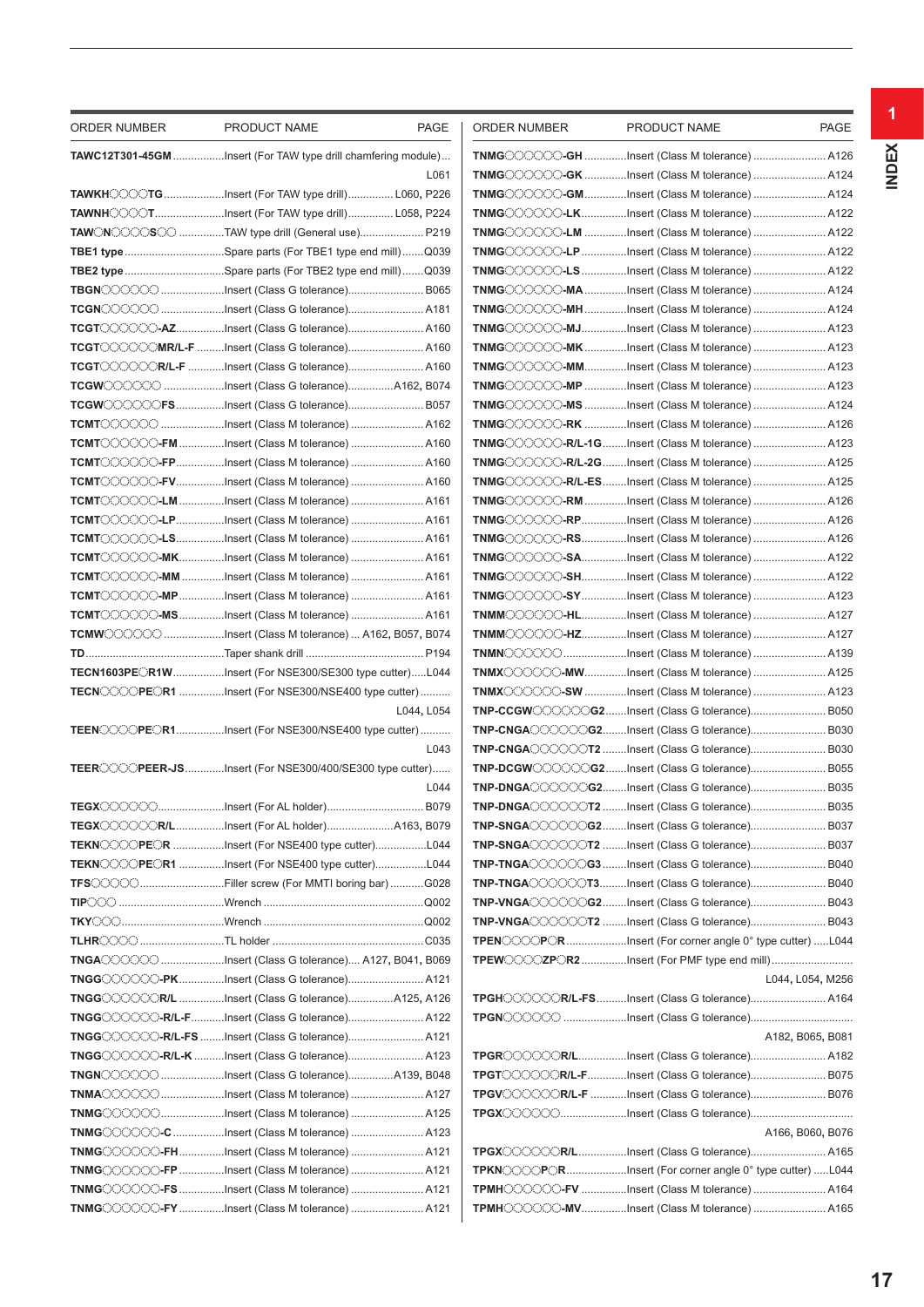# INDEX FOR TOOL NUMBER

| <b>ORDER NUMBER</b> | PRODUCT NAME                                             | <b>PAGE</b> |
|---------------------|----------------------------------------------------------|-------------|
|                     | TPMH COOOO-SV Insert (Class M tolerance)  A165           |             |
|                     | TPMN COOOO Insert (Class M tolerance)  A182, L045        |             |
|                     | TPMR COOOO Insert (Class M tolerance)  A182              |             |
|                     | TPMX COOOO Insert (Class M tolerance)  A165              |             |
|                     | TPMX COOCOL Insert (Class M tolerance)  A165             |             |
|                     | TPNX1605N Insert (For VIPER type end mill)L045           |             |
|                     |                                                          |             |
|                     |                                                          |             |
|                     |                                                          |             |
|                     |                                                          |             |
|                     | TRM2 type Spare parts (For TRM2 type end mill) Q040      |             |
|                     | TRM4 type Spare parts (For TRM4 type end mill)  Q040     |             |
|                     |                                                          |             |
|                     |                                                          |             |
|                     |                                                          |             |
|                     |                                                          |             |
|                     |                                                          |             |
|                     |                                                          |             |
|                     |                                                          |             |
|                     |                                                          |             |
|                     | TSS◯◯◯◯◯Radial screwM256, N009, N011, Q008               |             |
|                     |                                                          |             |
|                     | TTAHR/LOOO Small tools holder (External threading)  D024 |             |
|                     | TTAT COOCCOR/LC-BInsert (For small tools holder) D024    |             |
|                     |                                                          |             |
|                     |                                                          |             |

#### **U**

| VAPDMSUS VIOLET drill, Medium, High precision, For stainless steel |
|--------------------------------------------------------------------|
| P <sub>161</sub>                                                   |
|                                                                    |
|                                                                    |
| P168                                                               |
|                                                                    |
| P155                                                               |
|                                                                    |
|                                                                    |
|                                                                    |
| VBET COOOCR/L-SN Insert (Class E tolerance) A169                   |
| VBET COOOCR/L-SRInsert (Class E tolerance) A169                    |
| VBET COOOOR/LW-SNInsert (Class E tolerance) A169                   |

| ORDER NUMBER | PRODUCT NAME                                                                                                                                                                                                                                                                                                                                                                                                                                                                                                                            | PAGE             | ORDER NUMBER | PRODUCT NAME                                                                                     | PAGE             |
|--------------|-----------------------------------------------------------------------------------------------------------------------------------------------------------------------------------------------------------------------------------------------------------------------------------------------------------------------------------------------------------------------------------------------------------------------------------------------------------------------------------------------------------------------------------------|------------------|--------------|--------------------------------------------------------------------------------------------------|------------------|
|              | <b>TPMH</b> COOOC <b>-SV</b> Insert (Class M tolerance)  A165                                                                                                                                                                                                                                                                                                                                                                                                                                                                           |                  |              | VBGT COOOCR/L-F Insert (Class G tolerance) A167                                                  |                  |
|              | $\mathsf{TPMN}\hspace{-1.5pt}\circ\hspace{-1.5pt} 0\hspace{-1.5pt}\circ\hspace{-1.5pt} 0\hspace{-1.5pt}\circ\hspace{-1.5pt} 0\hspace{-1.5pt}\circ\hspace{-1.5pt} $ A182, L045                                                                                                                                                                                                                                                                                                                                                           |                  |              | VBMT COOOO Insert (Class M tolerance)  A168                                                      |                  |
|              | TPMR◯◯◯◯◯◯ Insert (Class M tolerance)  A182                                                                                                                                                                                                                                                                                                                                                                                                                                                                                             |                  |              | VBMT COOOO-FMInsert (Class M tolerance) A167                                                     |                  |
|              | <b>TPMX</b> ◯◯◯◯◯◯ Insert (Class M tolerance)  A165                                                                                                                                                                                                                                                                                                                                                                                                                                                                                     |                  |              | VBMT COOOO-FP Insert (Class M tolerance)  A167                                                   |                  |
|              | <b>TPMX</b> ◯◯◯◯◯◯L Insert (Class M tolerance)  A165                                                                                                                                                                                                                                                                                                                                                                                                                                                                                    |                  |              | VBMT COOOO-FV Insert (Class M tolerance)  A167                                                   |                  |
|              | <b>TPNX1605N</b> Insert (For VIPER type end mill)L045                                                                                                                                                                                                                                                                                                                                                                                                                                                                                   |                  |              | VBMT COOOO-LMInsert (Class M tolerance)  A167                                                    |                  |
|              |                                                                                                                                                                                                                                                                                                                                                                                                                                                                                                                                         |                  |              | VBMT〇〇〇〇〇-LP Insert (Class M tolerance)  A167                                                    |                  |
|              |                                                                                                                                                                                                                                                                                                                                                                                                                                                                                                                                         |                  |              | VBMT COOOO-LS Insert (Class M tolerance)  A168                                                   |                  |
|              |                                                                                                                                                                                                                                                                                                                                                                                                                                                                                                                                         |                  |              | VBMT COOOO-MK Insert (Class M tolerance)  A168                                                   |                  |
|              |                                                                                                                                                                                                                                                                                                                                                                                                                                                                                                                                         |                  |              | VBMT COOOO-MM Insert (Class M tolerance)  A168                                                   |                  |
|              | <b>TRM2 type</b> Spare parts (For TRM2 type end mill) Q040                                                                                                                                                                                                                                                                                                                                                                                                                                                                              |                  |              | VBMT COOOO-MPInsert (Class M tolerance)  A168                                                    |                  |
|              | TRM4 type Spare parts (For TRM4 type end mill) Q040                                                                                                                                                                                                                                                                                                                                                                                                                                                                                     |                  |              | VBMT COOCO-MSInsert (Class M tolerance)  A168                                                    |                  |
|              |                                                                                                                                                                                                                                                                                                                                                                                                                                                                                                                                         |                  |              | VBMT COOOO-MVInsert (Class M tolerance)  A169                                                    |                  |
|              |                                                                                                                                                                                                                                                                                                                                                                                                                                                                                                                                         |                  |              | VBMT COOOO - SV Insert (Class M tolerance)  A168                                                 |                  |
|              |                                                                                                                                                                                                                                                                                                                                                                                                                                                                                                                                         |                  |              | VBMWCOOOO Insert (Class M tolerance)  A169                                                       |                  |
|              |                                                                                                                                                                                                                                                                                                                                                                                                                                                                                                                                         |                  |              |                                                                                                  |                  |
|              |                                                                                                                                                                                                                                                                                                                                                                                                                                                                                                                                         |                  |              |                                                                                                  |                  |
|              |                                                                                                                                                                                                                                                                                                                                                                                                                                                                                                                                         |                  |              |                                                                                                  |                  |
|              |                                                                                                                                                                                                                                                                                                                                                                                                                                                                                                                                         |                  |              |                                                                                                  |                  |
|              |                                                                                                                                                                                                                                                                                                                                                                                                                                                                                                                                         |                  |              |                                                                                                  |                  |
|              | TSS◯◯◯◯◯Radial screwM256, N009, N011, Q008                                                                                                                                                                                                                                                                                                                                                                                                                                                                                              |                  |              |                                                                                                  |                  |
|              |                                                                                                                                                                                                                                                                                                                                                                                                                                                                                                                                         |                  |              |                                                                                                  |                  |
|              | TTAHR/LOOO Small tools holder (External threading)  D024                                                                                                                                                                                                                                                                                                                                                                                                                                                                                |                  |              |                                                                                                  |                  |
|              |                                                                                                                                                                                                                                                                                                                                                                                                                                                                                                                                         |                  |              |                                                                                                  |                  |
|              |                                                                                                                                                                                                                                                                                                                                                                                                                                                                                                                                         |                  |              |                                                                                                  |                  |
|              | U                                                                                                                                                                                                                                                                                                                                                                                                                                                                                                                                       |                  |              | VCGT COOOC-AZ Insert (Class G tolerance) A170                                                    |                  |
|              |                                                                                                                                                                                                                                                                                                                                                                                                                                                                                                                                         |                  |              | VCGT COOOOM-LSInsert (Class G tolerance) A171                                                    |                  |
|              |                                                                                                                                                                                                                                                                                                                                                                                                                                                                                                                                         |                  |              | VCGT COOCOM-LS-P Insert (Class G tolerance) A171                                                 |                  |
|              |                                                                                                                                                                                                                                                                                                                                                                                                                                                                                                                                         |                  |              | VCGT COOOOR/L-F Insert (Class G tolerance) A170                                                  |                  |
|              |                                                                                                                                                                                                                                                                                                                                                                                                                                                                                                                                         |                  |              |                                                                                                  |                  |
|              |                                                                                                                                                                                                                                                                                                                                                                                                                                                                                                                                         |                  |              |                                                                                                  |                  |
|              | $\mathbf V$                                                                                                                                                                                                                                                                                                                                                                                                                                                                                                                             |                  |              |                                                                                                  | P <sub>135</sub> |
|              |                                                                                                                                                                                                                                                                                                                                                                                                                                                                                                                                         |                  |              |                                                                                                  |                  |
|              |                                                                                                                                                                                                                                                                                                                                                                                                                                                                                                                                         |                  |              |                                                                                                  |                  |
|              |                                                                                                                                                                                                                                                                                                                                                                                                                                                                                                                                         |                  |              |                                                                                                  |                  |
|              |                                                                                                                                                                                                                                                                                                                                                                                                                                                                                                                                         |                  |              |                                                                                                  |                  |
|              |                                                                                                                                                                                                                                                                                                                                                                                                                                                                                                                                         |                  |              | <b>VCMT</b> COOOO Insert (Class M tolerance)  A172                                               |                  |
|              |                                                                                                                                                                                                                                                                                                                                                                                                                                                                                                                                         |                  |              | VCMT COOOO-FM Insert (Class M tolerance)  A170                                                   |                  |
|              |                                                                                                                                                                                                                                                                                                                                                                                                                                                                                                                                         |                  |              | VCMT COOOO-FP Insert (Class M tolerance)  A170                                                   |                  |
|              |                                                                                                                                                                                                                                                                                                                                                                                                                                                                                                                                         |                  |              | VCMT COOOO-FV Insert (Class M tolerance)  A170                                                   |                  |
|              |                                                                                                                                                                                                                                                                                                                                                                                                                                                                                                                                         |                  |              | VCMTOOOOO-LMInsert (Class M tolerance) A170                                                      |                  |
|              |                                                                                                                                                                                                                                                                                                                                                                                                                                                                                                                                         |                  |              | VCMTOOOOO-LP Insert (Class M tolerance)  A170                                                    |                  |
|              | VAPDMSUS VIOLET drill, Medium, High precision, For stainless steel                                                                                                                                                                                                                                                                                                                                                                                                                                                                      |                  |              | VCMT COOOO-LS Insert (Class M tolerance)  A171<br>VCMT COOOO-MK Insert (Class M tolerance)  A171 |                  |
|              |                                                                                                                                                                                                                                                                                                                                                                                                                                                                                                                                         | P <sub>161</sub> |              | VCMT COOOO-MM Insert (Class M tolerance)  A171                                                   |                  |
|              |                                                                                                                                                                                                                                                                                                                                                                                                                                                                                                                                         |                  |              | VCMT COOOO-MPInsert (Class M tolerance)  A171                                                    |                  |
|              |                                                                                                                                                                                                                                                                                                                                                                                                                                                                                                                                         |                  |              | VCMTOOOOO-MSInsert (Class M tolerance) A171                                                      |                  |
|              |                                                                                                                                                                                                                                                                                                                                                                                                                                                                                                                                         | P <sub>168</sub> |              | VCMT COOOO-MVInsert (Class M tolerance)  A172                                                    |                  |
|              | VAPDSSUS VIOLET drill, Short, High precision, For stainless steel                                                                                                                                                                                                                                                                                                                                                                                                                                                                       |                  |              | VCMT COOOO-SV Insert (Class M tolerance)  A171                                                   |                  |
|              |                                                                                                                                                                                                                                                                                                                                                                                                                                                                                                                                         | P155             |              | VCMWCOOOO Insert (Class M tolerance)  A172                                                       |                  |
|              |                                                                                                                                                                                                                                                                                                                                                                                                                                                                                                                                         |                  |              |                                                                                                  |                  |
|              |                                                                                                                                                                                                                                                                                                                                                                                                                                                                                                                                         |                  |              |                                                                                                  |                  |
|              |                                                                                                                                                                                                                                                                                                                                                                                                                                                                                                                                         |                  |              |                                                                                                  | P <sub>134</sub> |
|              | VBET COOOOR/L-SN Insert (Class E tolerance) A169                                                                                                                                                                                                                                                                                                                                                                                                                                                                                        |                  |              |                                                                                                  |                  |
|              | $\mathsf{VBET}\hspace{-0.01cm}\circlearrowright\hspace{-0.01cm}\circlearrowright\hspace{-0.01cm}\circlearrowright\hspace{-0.01cm}\circlearrowright\hspace{-0.01cm}\circlearrowright\hspace{-0.01cm}\circlearrowright\hspace{-0.01cm}\circlearrowright\hspace{-0.01cm}\circlearrowright\hspace{-0.01cm}\circlearrowright\hspace{-0.01cm}\circlearrowright\hspace{-0.01cm}\circlearrowright\hspace{-0.01cm}\circlearrowright\hspace{-0.01cm}\circlearrowright\hspace{-0.01cm}\circlearrowright\hspace{-0.01cm}\circlearrowright\hspace{-$ |                  |              |                                                                                                  |                  |
|              | $\mathsf{VBET}\hspace{-0.01cm}\circlearrowright\hspace{-0.01cm}\circlearrowright\hspace{-0.01cm}\circlearrowright\hspace{-0.01cm}\circlearrowright\hspace{-0.01cm}\circ\mathsf{IN}.\hspace{-0.01cm}\circlearrowright\hspace{-0.01cm}\circlearrowright\hspace{-0.01cm}\circlearrowright\hspace{-0.01cm}\circlearrowright\hspace{-0.01cm}\circlearrowright\hspace{-0.01cm}\circlearrowright\hspace{-0.01cm}\circlearrowright\hspace{-0.01cm}\circlearrowright\hspace{-0.01cm}\circlearrowright\hspace{-0.01cm}\circlearrowright\$         |                  |              | VDGXOOOOOR/L Insert (Class G tolerance) A173                                                     |                  |
|              |                                                                                                                                                                                                                                                                                                                                                                                                                                                                                                                                         |                  |              |                                                                                                  |                  |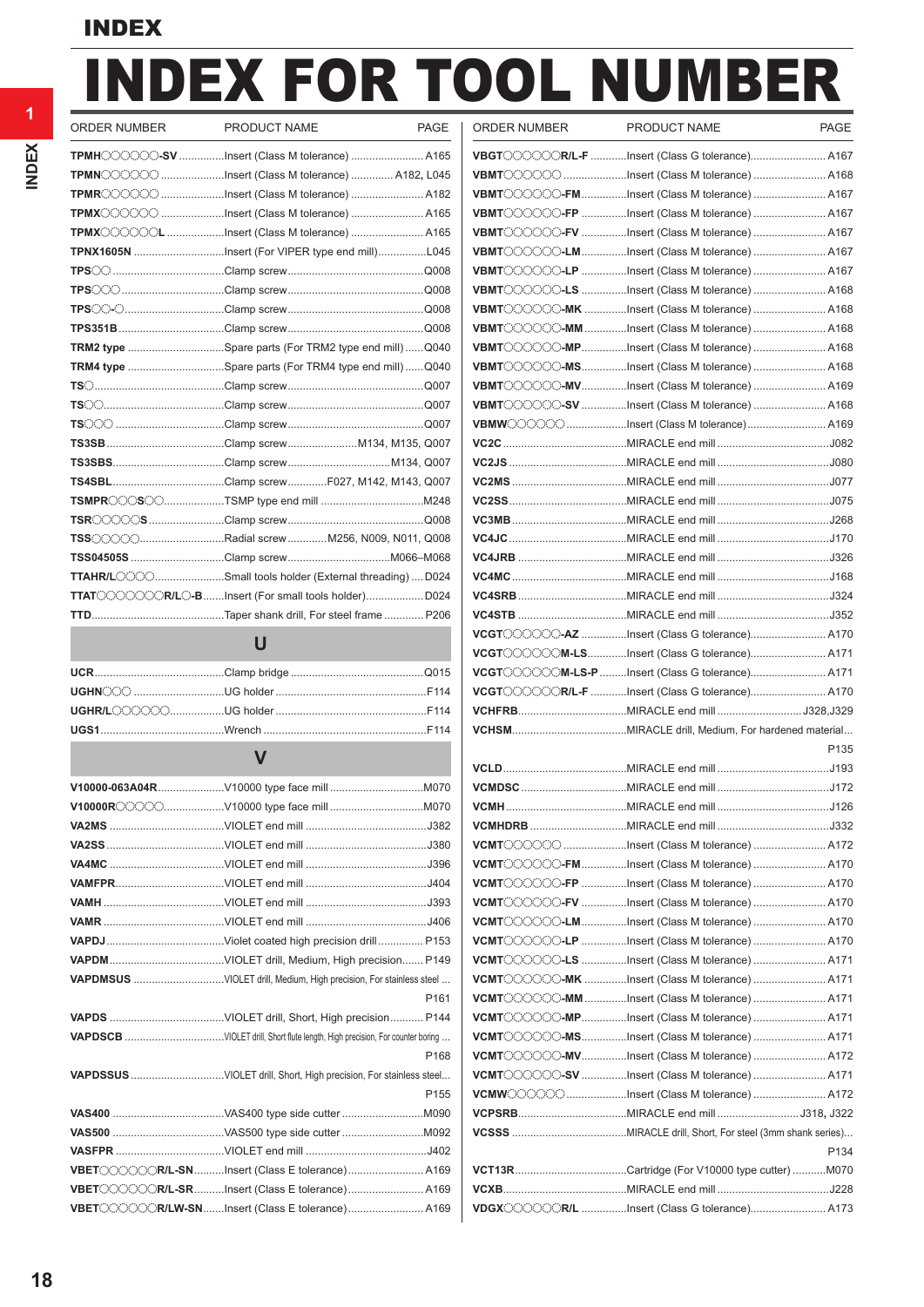| ORDER NUMBER | PRODUCT NAME                                                 | PAGE | ORDER NUMBER | PRODUCT NAME                                                          | PAGE             |
|--------------|--------------------------------------------------------------|------|--------------|-----------------------------------------------------------------------|------------------|
|              | VDGXOOOOOR/L-F Insert (Class G tolerance) B080               |      |              | VNMGOOOOO-MAInsert (Class M tolerance)  A130                          |                  |
|              |                                                              |      |              | VNMG COOOO-MHInsert (Class M tolerance)  A130                         |                  |
|              |                                                              |      |              | VNMGOOOOOO-MJ Insert (Class M tolerance)  A129                        |                  |
|              |                                                              |      |              | VNMGOOOOOO-MKInsert (Class M tolerance)  A129                         |                  |
|              |                                                              |      |              | VNMG COOOO-MM Insert (Class M tolerance)  A129                        |                  |
|              |                                                              |      |              | VNMG COOOO-MP Insert (Class M tolerance)  A129                        |                  |
|              |                                                              |      |              | ${\color{red}\mathsf{VMGCOOOO}}$ -MS Insert (Class M tolerance)  A130 |                  |
|              |                                                              |      |              | VNMGOOOOO-SA Insert (Class M tolerance)  A129                         |                  |
|              |                                                              |      |              | VNMGOOOOO-SH Insert (Class M tolerance)  A129                         |                  |
|              |                                                              |      |              |                                                                       |                  |
|              |                                                              |      |              | VOX400-OOOOOR VOX400 type face mill  M076, M077                       |                  |
|              |                                                              |      |              |                                                                       |                  |
|              |                                                              |      |              | VPET COOOCR/L-SRF Insert (Class E tolerance) A174                     |                  |
|              |                                                              |      |              | VPGT COOOOM-SMG Insert (Class G tolerance) A174                       |                  |
|              | VF6MHVRBIMPACT MIRACLE end millJ344                          |      |              |                                                                       |                  |
|              |                                                              |      |              | VPX200ROOOOAMOOOOVPX200 type screw-in end mill M111                   |                  |
|              | VF8MHVCHIMPACT MIRACLE end millJ194                          |      |              |                                                                       |                  |
|              | VF8MHVRBCHIMPACT MIRACLE end millJ350                        |      |              |                                                                       |                  |
|              |                                                              |      |              |                                                                       |                  |
|              |                                                              |      |              |                                                                       |                  |
|              |                                                              |      |              |                                                                       |                  |
|              |                                                              |      |              |                                                                       |                  |
|              |                                                              |      |              | VQ6MHVCH SMART MIRACLE end mill with coolant hole                     |                  |
|              | VFMHVCHIMPACT MIRACLE end millJ167                           |      |              |                                                                       | J188             |
|              |                                                              |      |              | VQ6MHVRBCHSMART MIRACLE end millJ342                                  |                  |
|              |                                                              |      |              |                                                                       |                  |
|              |                                                              | J212 |              |                                                                       |                  |
|              |                                                              |      |              |                                                                       |                  |
|              |                                                              | J214 |              | VQMHVRBFSMART MIRACLE end mill302                                     |                  |
|              |                                                              |      |              |                                                                       |                  |
|              |                                                              | J210 |              | VQMHZVOHSMART MIRACLE end millJ122                                    |                  |
|              |                                                              |      |              |                                                                       |                  |
|              |                                                              |      |              | VQT5MVRBSMART MIRACLE end millJ340                                    |                  |
|              |                                                              |      |              |                                                                       |                  |
|              | VFSFPRCH IMPACT MIRACLE end millJ367                         |      |              |                                                                       |                  |
|              |                                                              |      |              |                                                                       |                  |
|              |                                                              |      |              |                                                                       |                  |
|              | VIP400 type Spare parts (VIP400 type face mill)Q033          |      |              | W                                                                     |                  |
|              | <b>VIP445 type</b> Spare parts (VIP445 type face mill)Q033   |      |              |                                                                       |                  |
|              | <b>VIPER type</b> Spare parts (VIPER type end mill)Q038      |      |              |                                                                       |                  |
|              | <b>VNGA</b> OOOO Insert (Class G tolerance) A131, B043, B070 |      |              | WBGTOOOOOR/L-F Insert (Class G tolerance) A175                        |                  |
|              | VNGGOOOOOO-FJ Insert (Class G tolerance) A128                |      |              | WBMT COOOOR/L-MV Insert (Class M tolerance)  A175                     |                  |
|              | VNGGOOOOOR/LInsert (Class G tolerance) A131                  |      |              | WCGT COOOOR/LInsert (Class G tolerance) A176                          |                  |
|              | VNGGOOOOO-R/L-F Insert (Class G tolerance) A128              |      |              | WCMTOOOOO Insert (Class M tolerance)  A176                            |                  |
|              | VNGMOOOOO-MJ Insert (Class G tolerance) A129                 |      |              | WCMWOOOOOInsert (Class M tolerance) B078                              |                  |
|              | VNMAOOOOOInsert (Class M tolerance) A131                     |      |              |                                                                       |                  |
|              | VNMGOOOOOInsert (Class M tolerance) A130                     |      |              | WECCOAFCR5CWiper insert (For SE445/545 type cutter)                   |                  |
|              | VNMGOOOOOO-FHInsert (Class M tolerance)  A128                |      |              |                                                                       | L050             |
|              | VNMG COOOO-FPInsert (Class M tolerance) A128                 |      |              | <b>WEC</b> COLEFOR5CWiper insert (For SE415/515 type cutter)          |                  |
|              | VNMGOOOOOO-FSInsert (Class M tolerance)  A128                |      |              |                                                                       | L050, M063       |
|              |                                                              |      |              | <b>WEEW13T3AGOROG</b> Wiper insert (For ASX445 type cutter)           |                  |
|              | VNMG COOOO-GMInsert (Class M tolerance) A130                 |      |              |                                                                       | L050, L055, M034 |
|              |                                                              |      |              | WFC42ZFER2Wiper insert (For BF407/QBF407 type cutter)                 |                  |
|              | VNMG COOOO-LM Insert (Class M tolerance)  A128               |      |              |                                                                       | L055             |
|              | VNMG COOOO-LPInsert (Class M tolerance) A128                 |      |              | <b>WJX14-CCCACCARWJX type face mill 1172, M173</b>                    |                  |
|              | VNMG COOOO-LSInsert (Class M tolerance) A129                 |      |              |                                                                       |                  |
|              |                                                              |      |              |                                                                       |                  |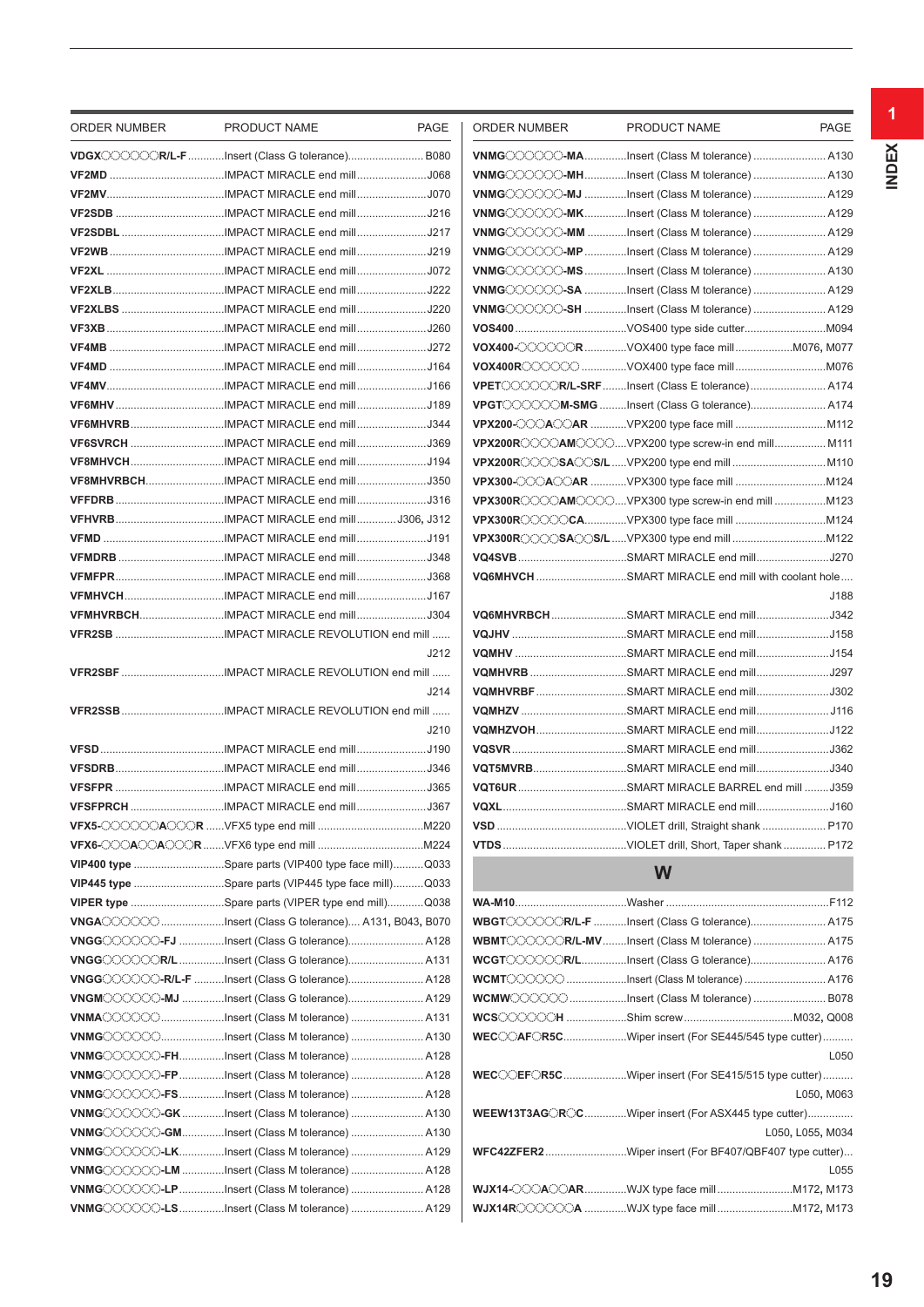# INDEX FOR TOOL NUMBER

| ORDER NUMBER | PRODUCT NAME                                                | PAGE             |
|--------------|-------------------------------------------------------------|------------------|
|              |                                                             |                  |
|              | WNEU1305ZEN4C-MWiper insert (For AHX440S type cutter)       |                  |
|              |                                                             | L050, M040       |
|              | WNEU2006ZEN7C-WKWiper insert (For AHX640S/640W type cutter) |                  |
|              |                                                             | L051, M048, M056 |
|              | WNEU2007ZEN7C-O Wiper insert (For AHX640S type cutter)      |                  |
|              |                                                             | L051, M048       |
|              | WNGU1406ANEN8C-M Wiper insert (For WSX445 type cutter)      |                  |
|              |                                                             | L051, M023       |
|              | WNMAOOOOOInsert (Class M tolerance)  A136                   |                  |
|              | WNMG COOOOInsert (Class M tolerance)  A135                  |                  |
|              | WNMG COOOC-C Insert (Class M tolerance)  A133               |                  |
|              | WNMGOOOOOO-FHInsert (Class M tolerance)  A132               |                  |
|              | WNMGOOOOOO-FPInsert (Class M tolerance) A132                |                  |
|              | WNMGOOOOOO-FSInsert (Class M tolerance) A132                |                  |
|              | WNMGOOOOOO-FYInsert (Class M tolerance) A132                |                  |
|              | WNMGOOOOO-GHInsert (Class M tolerance) A136                 |                  |
|              | WNMGOOOOOO-GJInsert (Class M tolerance)  A136               |                  |
|              | WNMGOOOOO-GKInsert (Class M tolerance) A135                 |                  |
|              | WNMGOOOOO-GMInsert (Class M tolerance)  A135                |                  |
|              | WNMGOOOOO-LKInsert (Class M tolerance)  A133                |                  |
|              | WNMG COOOC-LM Insert (Class M tolerance)  A132              |                  |
|              | WNMG OCOOO-LPInsert (Class M tolerance) A132                |                  |
|              | WNMG COOOO-LSInsert (Class M tolerance)  A133               |                  |
|              | WNMGOOOOO-MAInsert (Class M tolerance)  A135                |                  |
|              | WNMGOOOOOO-MHInsert (Class M tolerance) A135                |                  |
|              | WNMGOOOOOO-MJ Insert (Class M tolerance)  A133              |                  |
|              | WNMGOOOOOO-MKInsert (Class M tolerance)  A134               |                  |
|              | WNMGOOOOO-MM Insert (Class M tolerance)  A134               |                  |
|              | WNMGOOOOOO-MP Insert (Class M tolerance)  A134              |                  |
|              | WNMGOOOOOO-MSInsert (Class M tolerance) A134                |                  |
|              | WNMGOOOOO-MWInsert (Class M tolerance)  A135                |                  |
|              | WNMG COOOC-RK Insert (Class M tolerance)  A136              |                  |
|              |                                                             |                  |
|              | WNMGOOOOOO-RP Insert (Class M tolerance)  A135              |                  |
|              |                                                             |                  |
|              |                                                             |                  |
|              | WNMGOOOOO-SH Insert (Class M tolerance)  A133               |                  |
|              | WNMGOOOOO-SWInsert (Class M tolerance)  A133                |                  |
|              | WNMGOOOOO-SYInsert (Class M tolerance) A133                 |                  |
|              | WOEW12T308PECO8CWiper insert (For ASX400 type cutter)       |                  |
|              |                                                             | L051, M084       |
|              | WOEX1206PER5CWiper insert (For VOX400 type cutter)          |                  |
|              |                                                             | L051, M078       |
|              | WPC42EEER/L10CWiper insert (For FBP415/QBP415 type cutter)  |                  |
|              |                                                             | L051             |
|              | WPGT COOOCInsert (Class G tolerance) B078                   |                  |
|              | WPGT COOOCR/L-FS Insert (Class G tolerance) A177            |                  |
|              | WPMT COOOO-MVInsert (Class M tolerance) A177                |                  |
|              |                                                             |                  |
|              |                                                             |                  |
|              |                                                             |                  |
|              |                                                             |                  |
|              |                                                             |                  |
|              |                                                             | P219-P223, P229  |
|              |                                                             |                  |

| ORDER NUMBER | PRODUCT NAME                                                           | PAGE             | ORDER NUMBER | PRODUCT NAME                                    | PAGE |
|--------------|------------------------------------------------------------------------|------------------|--------------|-------------------------------------------------|------|
|              |                                                                        |                  |              |                                                 |      |
|              | WNEU1305ZEN4C-MWiper insert (For AHX440S type cutter)                  |                  |              |                                                 |      |
|              |                                                                        | L050, M040       |              |                                                 |      |
|              | WNEU2006ZEN7C-WKWiper insert (For AHX640S/640W type cutter)            |                  |              |                                                 |      |
|              |                                                                        | L051, M048, M056 |              |                                                 |      |
|              | <b>WNEU2007ZEN7C-</b> $\oslash$ Wiper insert (For AHX640S type cutter) |                  |              |                                                 |      |
|              |                                                                        | L051, M048       |              |                                                 |      |
|              | WNGU1406ANEN8C-M Wiper insert (For WSX445 type cutter)                 |                  |              |                                                 |      |
|              |                                                                        | L051, M023       |              | WSX445-000000R WSX445 type face mill M018, M020 |      |
|              | WNMA00000Insert (Class M tolerance) A136                               |                  |              |                                                 |      |
|              | ${\sf WNMG}$ Insert (Class M tolerance)  A135                          |                  |              |                                                 |      |
|              |                                                                        |                  |              |                                                 |      |

#### **X**

| XCMT COOOO-SVXInsert (Class M tolerance)  A178                                                         |  |
|--------------------------------------------------------------------------------------------------------|--|
| $XDGT1550PDOR-G$ Insert (For BXD4000 type cutter)L045, M153                                            |  |
| $XDGX1750$ $\bigcirc$ PD $\bigcirc$ R $\bigcirc$ $\bigcirc$ Insert (For AXD4000 type cutter)L046, M136 |  |
| XDGX2270 CPDER-GLA Insert (For AXD7000 type cutter)L047, M144                                          |  |
| $XDGX2270\diagup\emptyset PDFR\diagup\diagup\lim\limits$ insert (For AXD7000 type cutter)L047, M144    |  |
| $XNMU16\text{O}\text{O}\text{O}$ R $\text{O}\text{S}$ Insert (For VFX5 type cutter)L048, M222          |  |
| $XNMU190000R-S$ lnsert (For VFX6 type cutter)L048, M226                                                |  |
|                                                                                                        |  |
| $XPMTOOOPDER-MO.$ Insert (For BAP3500 type end mill)  L049                                             |  |

### **Z**

| ZCMXOOOOOER-OInsert (For DCCC type end mill)L049, M213 |  |
|--------------------------------------------------------|--|
|                                                        |  |

### **NUMBER / OTHERS**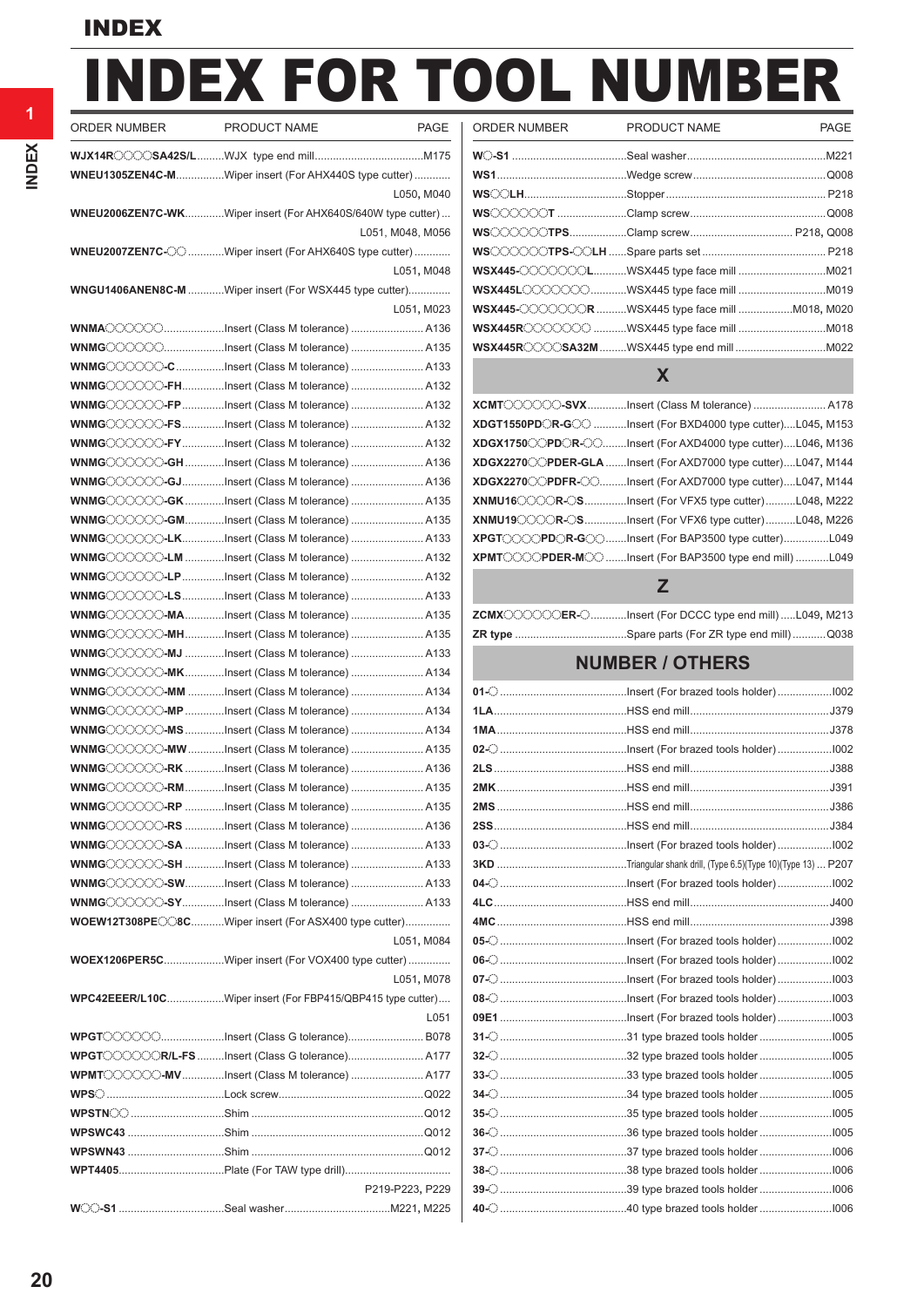| ORDER NUMBER | PRODUCT NAME                                                                                                                                                                                                                         | <b>PAGE</b> |
|--------------|--------------------------------------------------------------------------------------------------------------------------------------------------------------------------------------------------------------------------------------|-------------|
|              |                                                                                                                                                                                                                                      |             |
|              | 42- <u>2011 magazara manuscriptana and the set of the set of the set of the set of the set of the set of the set of the set of the set of the set of the set of the set of the set of the set of the set of the set of the set o</u> |             |
|              |                                                                                                                                                                                                                                      |             |
|              |                                                                                                                                                                                                                                      |             |
|              |                                                                                                                                                                                                                                      |             |
|              |                                                                                                                                                                                                                                      |             |
|              |                                                                                                                                                                                                                                      |             |
|              |                                                                                                                                                                                                                                      |             |
|              |                                                                                                                                                                                                                                      |             |
|              |                                                                                                                                                                                                                                      |             |
|              |                                                                                                                                                                                                                                      |             |

ORDER NUMBER PRODUCT NAME PAGE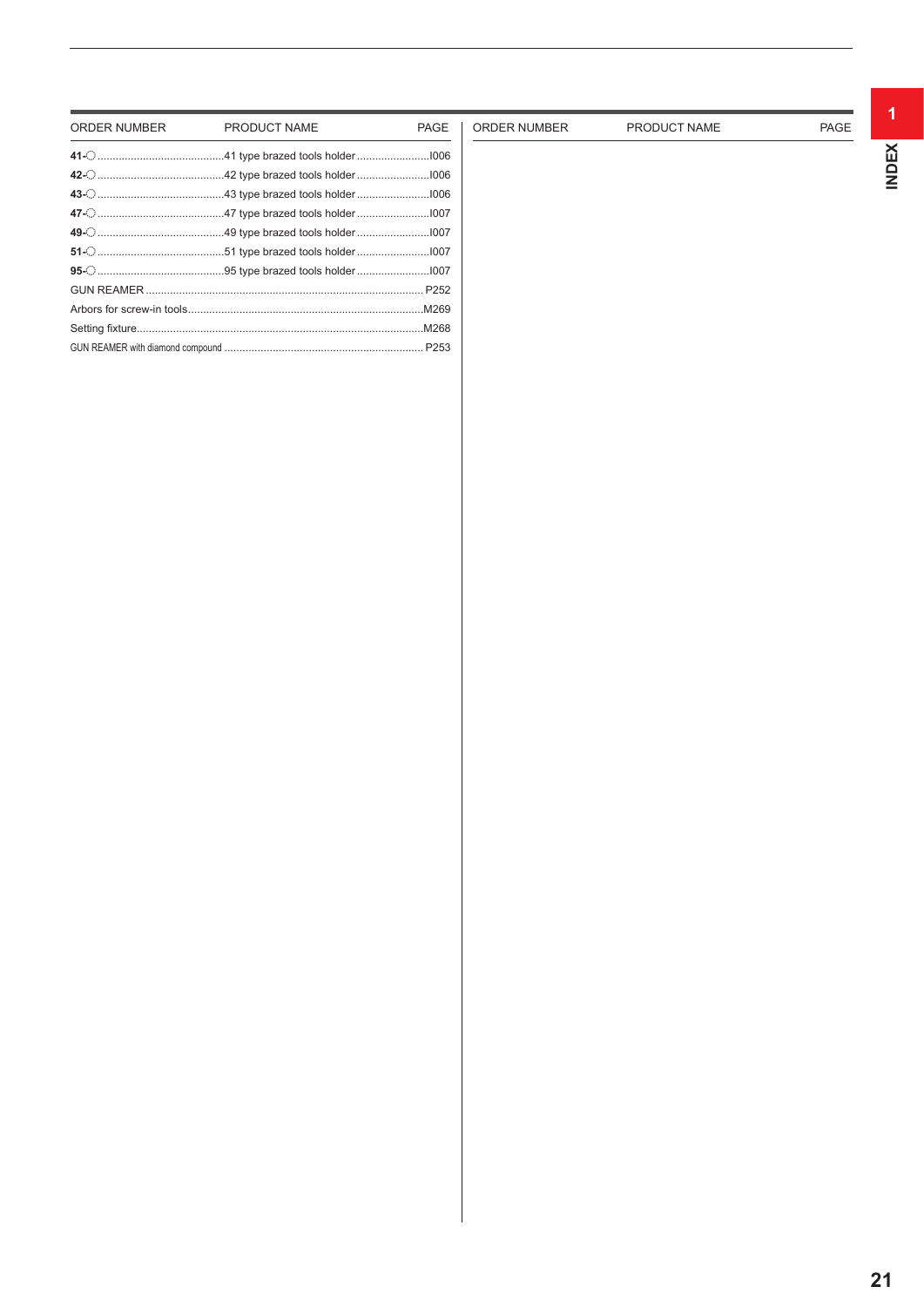# SAFETY OF CUTTING TOOL PRODUCTS

#### y **1. Use of Cutting Tool Products**

Packages of Mitsubishi products carry a safety warning label. However, tools are not labeled with detailed warning indications. Please read the "Safety of Cutting Tool Products" in this catalogue before handling cutting tool products and cemented carbide materials. Moreover, as a part of your workers' safety education, please notify the contents of the "Safety of Cutting Tool Products" to all workers.

#### y **2. Basic Characteristics of Hard Tool Materials**

#### **In Terms of "Safety of Cutting Tool Products"**

Hard Tool Materials : General term for tool materials like cemented carbide alloy, cermet, ceramics, sintered CBN, sintered diamond, high speed steel and alloy steel, etc.

#### **• Physical Characteristics**

Appearance : Varies depending on the type of material. Eg. grey, black, gold, etc. Smell : None

Hardness, Specific Gravity :

| <b>Hard Tool Materials</b> | Hardness (HV)                    | Specific Gravity | <b>Hard Tool Materials</b>     | Hardness (HV)                    | Specific Gravity |
|----------------------------|----------------------------------|------------------|--------------------------------|----------------------------------|------------------|
| High Speed Steel (HSS)     | $200 - 1200$ kg/mm <sup>2</sup>  | $7 - 9$          | Sintered CBN                   | $2000 - 5000$ kg/mm <sup>2</sup> | $3 - 5$          |
| <b>Cemented Carbide</b>    | $500 - 3000$ kg/mm <sup>2</sup>  | $9 - 16$         | <b>Sintered Diamond</b>        | 8000-12000kg/mm <sup>2</sup>     | $3 - 5$          |
| Cermet                     | $500 - 3000$ kg/mm <sup>2</sup>  | $5 - 9$          | <b>Alloy Steel</b>             | $200 - 1200$ kg/mm <sup>2</sup>  | $7 - 9$          |
| Ceramics                   | $1000 - 4000$ kg/mm <sup>2</sup> | $2 - 7$          | Diamond Electroforming Product | 8000-12000kg/mm <sup>2</sup>     | $3 - 5$          |

#### **Constituents**

Carbide, nitride, carbon nitride, oxide, such as W, Ti, Al, Si, Ta, B, V and metals such as Fe, Co, Ni, Cr, Mo.

#### y **3. Safety of Cutting Tool Products**

OHard tool materials have a large specific gravity. Thus, they require special attention as heavy materials when the size or quantity is large.

- OCutting tool products generate dust and mist during grinding operations or heating. This dust and mist can be harmful when coming in contact with the eyes or skin, or if substantial quantities are swallowed. When grinding and machining, it is recommended to use local exhaust ventilation and respirators, a dust protective mask, glasses, gloves etc. If dust makes contact with the hands, thoroughly wash the affected area with soap and water. Don't eat in the exposed area, and wash hands thoroughly before eating. Remove dust from the clothing by a cleaning or washing, but don't shake off.
- OCobalt and nickel contained in carbide or other cutting tool materials are reported as possibly carcinogenic to humans. It is also reported that cobalt and nickel dust and mist can affect the skin, respiratory organs and heart through repeated or prolonged contact.

 $\bigcirc$  For further information, please refer to Safety Data Sheet.

#### Home page: http://www.carbide.mht.co.th/download/safety

# **4. Handling Cutting Tool Products**

OSurface conditions affect toughness of cutting tools. Therefore, use a diamond grinding wheel for finishing.

- OHard tool materials are extremely hard and brittle at the same time. Thus, they may be broken by shocks and tightening with excess force.
- OHard tool materials and ferrous materials have different thermal expansion ratios. Shrinkage or swell fit products may suffer from cracks when applied temperature is higher or lower than the appropriate temperature for the tool.
- OPay special attention on storing hard tool materials. Toughness of hard tool materials is lowered when they corrode due to coolant and other liquid.
- $\circ$ When brazing hard tool materials, if the temperature is too high or too low from the melting point of the brazing material, loosening and breakage may occur.

OAfter regrinding cutting tools, make sure that there are no cracks.

OMachining hard tool materials on EDM may cause cracks on the surface due to electrons remaining after the EDM operation, resulting in lowering of the toughness. Eliminate these cracks by grinding, etc.